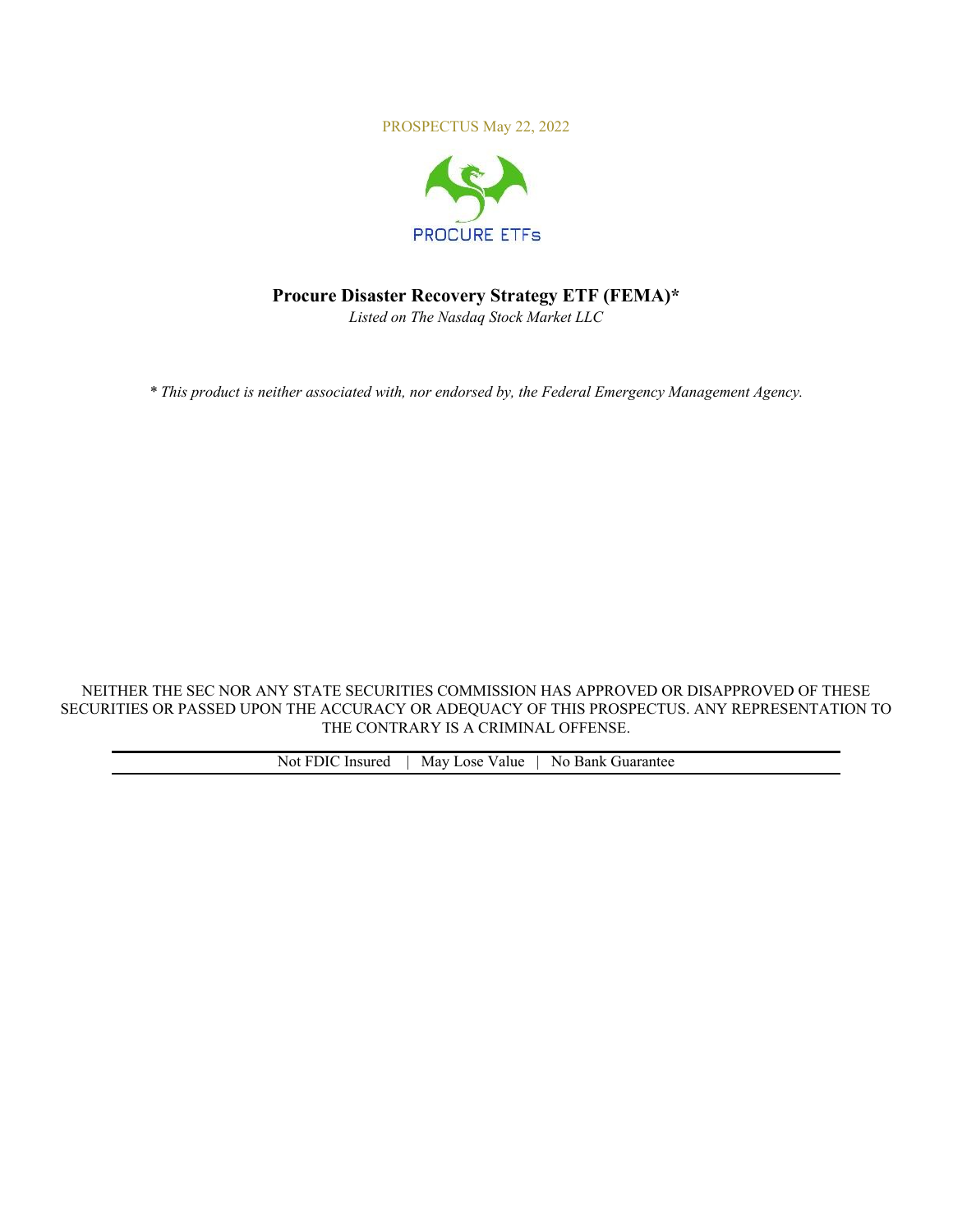

Procure ETF Trust II (the "Trust") is a registered investment company that consists of separate investment portfolios called "Funds". This Prospectus relates to the following Fund:

| <b>Name</b>                            | <b>CUSIP</b> | <b>Symbol</b> |
|----------------------------------------|--------------|---------------|
| Procure Disaster Recovery Strategy ETF | 74280R304    | $(FEMA)*$     |

*\* This product is neither associated with, nor endorsed by, the Federal Emergency Management Agency.* The Fund is an exchangetraded fund. This means that shares of the Fund are listed on a national securities exchange and trade at market prices. The market price for the Fund's shares may be different from its net asset value per share (the "NAV"). The Fund has its own CUSIP number and exchange trading symbol.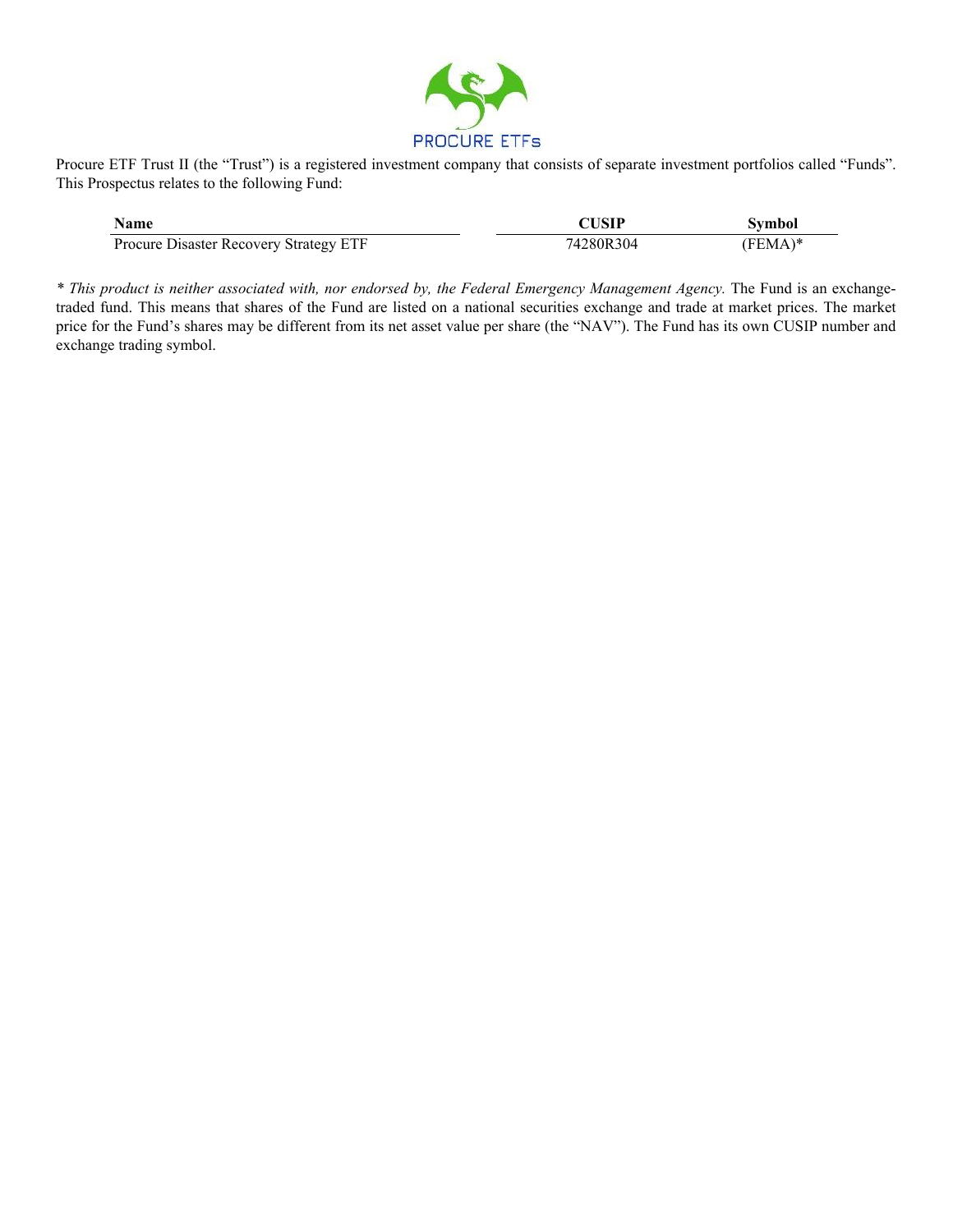| Procure Disaster Recovery Strategy ETF                         | $\mathbf{1}$ |
|----------------------------------------------------------------|--------------|
| Overview                                                       | 5            |
| Premium/Discount Information                                   | 6            |
| Description of the Principal Investment Strategies of the Fund | 6            |
| <b>Additional Investment Strategies</b>                        | $\tau$       |
| Description of the Principal Risks of the Fund                 | 7            |
| <b>Additional Risks</b>                                        | 15           |
| Continuous Offering                                            | 15           |
| Creation and Redemption of Creation Units                      | 16           |
| Buying and Selling Shares in the Secondary Market              | 16           |
| Management                                                     | 17           |
| <b>Other Service Providers</b>                                 | 18           |
| <b>Frequent Trading</b>                                        | 19           |
| Distribution and Service Plan                                  | 20           |
| Determination of Net Asset Value (NAV)                         | 20           |
| Indicative Intra-Day Value                                     | 21           |
| Dividends, Distributions and Taxes                             | 21           |
| Code of Ethics                                                 | 25           |
| Fund Website and Disclosure of Portfolio Holdings              | 25           |
| Other Information                                              | 25           |
| <b>Financial Highlights</b>                                    | 25           |
| Privacy Policy                                                 | 26           |
| <b>Frequently Used Terms</b>                                   | 27           |
|                                                                |              |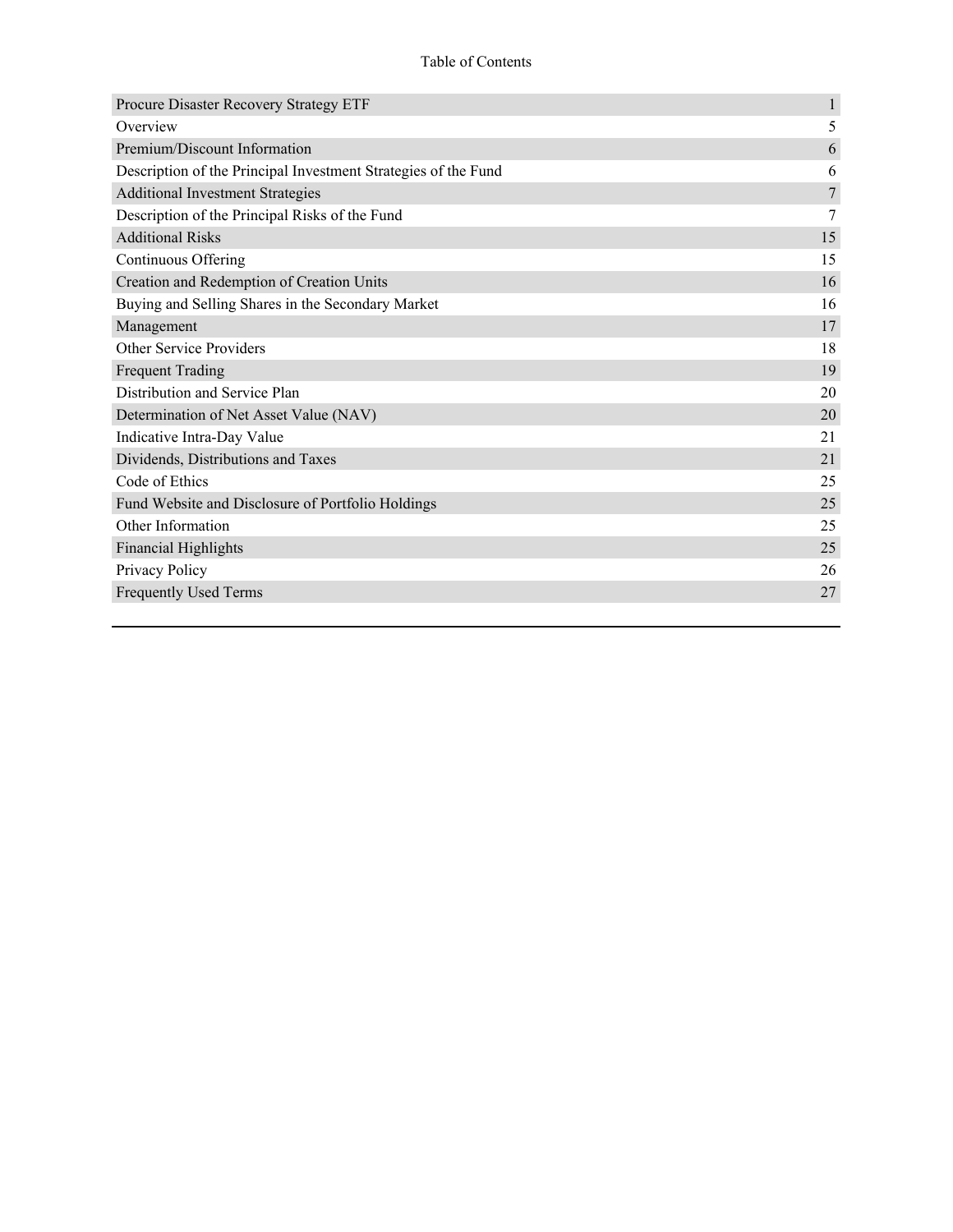#### <span id="page-3-0"></span>**Summary Information**

## **Procure Disaster Recovery Strategy ETF**

#### **Investment Objective**

The Procure Disaster Recovery Strategy ETF (the "Fund") seeks investment results that correspond generally to the performance, before the Fund's fees and expenses, of the VettaFi Natural Disaster Recovery Index (the "Underlying Index") developed by GKD Index Partners, LLC, doing business as Alerian (the "Index Provider"). The Fund is neither associated with, nor endorsed by, the Federal Emergency Management Agency.

## **Fees and Expenses of the Fund**

This table describes the fees and expenses that you may pay if you buy, hold, and sell shares of the Fund ("Shares"). You may pay other fees, such as brokerage commissions and other fees to financial intermediaries, which are not reflected in the tables and example below.

# **Annual Fund Operating Expenses (expenses that you pay each year as a percentage of the value of your investment):**

| Management Fees                             | $0.75 \%$ |
|---------------------------------------------|-----------|
| Distribution and/or Service (12b-1) Fees    | $0.00 \%$ |
| Other Expenses <sup><math>(1)</math></sup>  | $0.00 \%$ |
| <b>Total Annual Fund Operating Expenses</b> | $0.75\%$  |

 $<sup>(1)</sup>$  Estimated for the current fiscal year.</sup>

#### **Example**

This example is intended to help you compare the cost of investing in the Fund with the cost of investing in other funds. This example does not take into account brokerage commissions that you pay when purchasing or selling Shares of the Fund.

The example assumes that you invest \$10,000 in the Fund for the time periods indicated and then redeem all of your Shares at the end of those periods. The example also assumes that your investment has a 5% return each year and that the Fund's operating expenses remain at current levels. The return of 5% and estimated expenses are for illustration purposes only and should not be considered indicators of expected Fund expenses or performance, which may be greater or less than the estimates. Although your actual costs may be higher or lower, based on these assumptions your costs would be:

| <b>One Year</b> | <b>Three Years</b> |
|-----------------|--------------------|
|                 |                    |

# **Portfolio Turnover**

The Fund pays transaction costs, such as commissions, when it buys and sells securities (or "turns over" its portfolio). A higher portfolio turnover rate may indicate higher transaction costs and may result in higher taxes when Shares are held in a taxable account. These costs, which are not reflected in annual fund operating expenses or in the Example, affect the Fund's performance. Because the Fund is newly organized, portfolio turnover information is not yet available.

# **Principal Investment Strategy**

The Fund, using a "passive" or "indexing" investment approach, seeks investment results that correlate to the performance, before the Fund's fees and expenses, of the Underlying Index.

The Underlying Index consists of globally-listed stocks and depositary receipts. Companies eligible for inclusion in the Underlying Index include (i) companies that are in the home improvement sub-industry as categorized by ICE; (ii) companies that are materially engaged in the development and production of emergency/backup power generators and batteries that are in the electrical components and power equipment sub-industry as categorized by ICE; and (iii) companies with government contracts that aid in natural disaster relief or mitigation within the last five years, as determined by key word hits in publicly available data. Companies in the following sub-industries are excluded from the Underlying Index: diversified defense contractors, aerospace engineering & components, and industrial conglomerates. In addition, companies whose only involvement with natural disasters is the development and provision of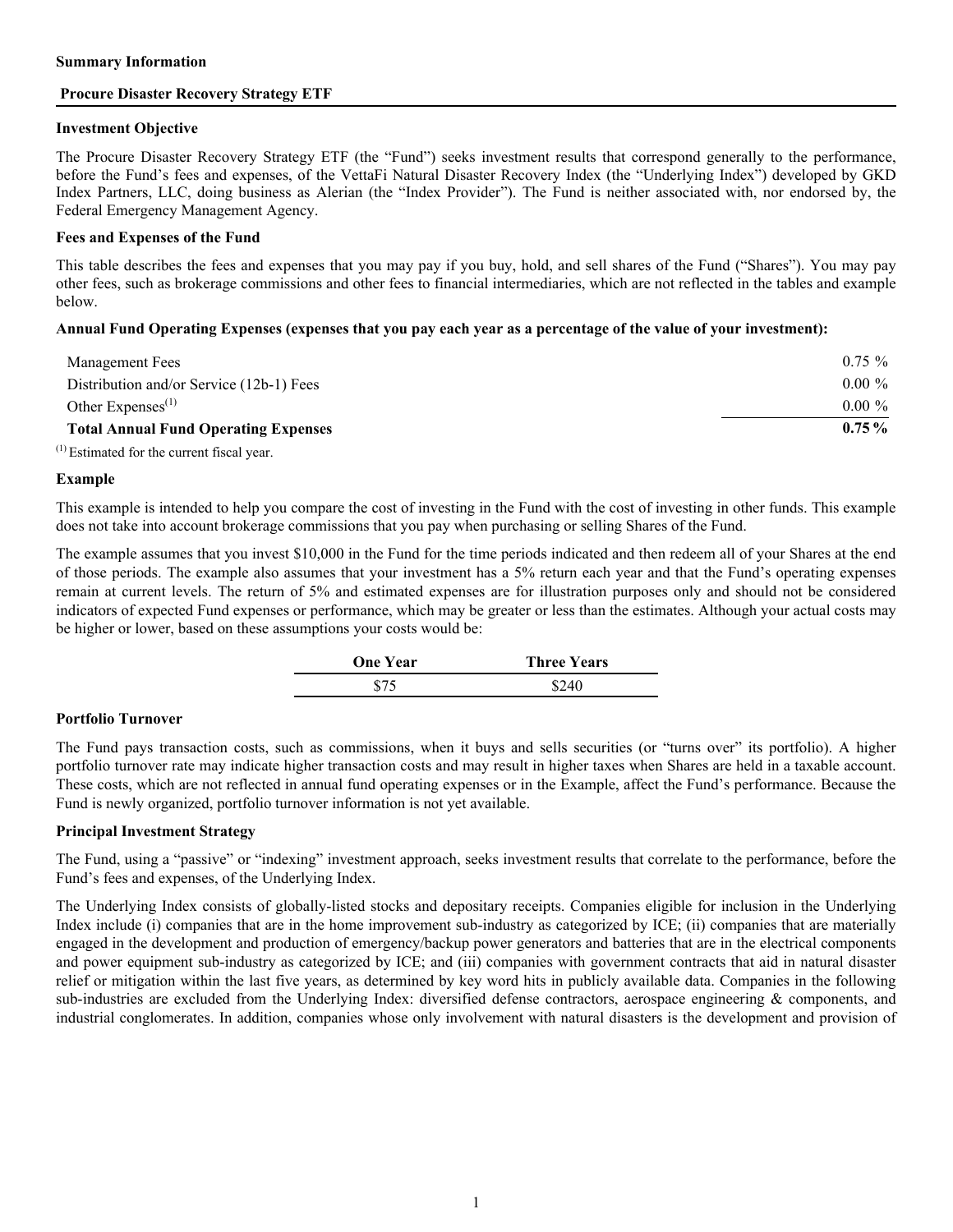communication equipment or services are excluded from the Underlying Index. Companies in the Underlying Index are equally weighted.

The component companies of the Underlying Index are small-capitalization, medium-capitalization, and large-capitalization listed equity securities and depositary receipts. Securities with a price below US\$1 or a total market capitalization less than US\$250 million are excluded from the Underlying Index. In addition, the Underlying Index excludes companies listed in Taiwan or Korea.

The Underlying Index is owned and developed by GKD Index Partners, LLC d/b/a/ Alerian ("Alerian" or the "Index Provider") and is calculated by Refinitiv US LLC ("Refinitiv"). Alerian and Refinitiv are not affiliated with ProcureAM, LLC, the Fund's investment advisor (the "Advisor"), or the Fund's distributor.

The Underlying Index is rebalanced (*i.e.*, the weights of the Underlying Index components are reset) on a quarterly basis in March, June, September, and December and is reconstituted (*i.e.*, Underlying Index components are added or deleted) on an annual basis each March. Underlying Index components are selected on the last business day of the month prior to reconstitution..

The Board of Trustees (the "Board") of the Trust may change the Fund's investment strategy, index provider or other policies without shareholder approval. Also, in certain circumstances, it may not be possible or practicable to purchase all of the component securities that make up the Underlying Index. In those circumstances, the Fund may purchase a sample of the component securities in the Underlying Index in proportions expected by the Advisor (defined below) to deliver the performance of the Underlying Index. The Fund may sell securities that are represented in the Underlying Index or purchase securities that are not yet represented in the Underlying Index in anticipation of their removal from or addition to the Underlying Index pursuant to scheduled reconstitutions and rebalancing of the Underlying Index.

The Fund will concentrate its investments (i.e., invest 25% or more of its assets) in securities issued by companies whose principal business activities are in the same industry or group of industries to the extent the Underlying Index is so concentrated. The Fund is "non-diversified" for purposes of the Investment Company Act of 1940 (the "1940 Act"), which means that the Fund may invest in fewer securities at any one time than a diversified fund.

The Fund may lend its portfolio securities to brokers, dealers, and other financial organizations. These loans, if and when made, may not exceed 33 1/3% of the total asset value of the Fund (including the loan collateral). By lending its securities, the Fund may increase its income by receiving payments from the borrower.

# **Principal Risks**

Investors should consider the principal risks associated with investing in the Fund, which are summarized below. The value of an investment in the Fund will fluctuate and you could lose money by investing in the Fund. The Fund may not achieve its investment objective. The Fund's principal risks are presented in alphabetical order to facilitate finding particular risks and comparing them with other funds. Each risk summarized below is considered a "principal risk" of investing in the Fund, regardless of the order in which it appears. Different risks may be more significant at different times depending on market conditions or other factors.

*Associated Risks of Companies Related to Natural Disasters*—The Fund invests in the securities of companies that address natural or environmental disasters, including, but not limited to, earthquakes, fires, floods, hurricanes, tsunamis and other severe weather-related phenomena. Such companies can be significantly affected by, among other things, worldwide economic growth, supply and demand for specific products and services, international political and economic developments, environmental issues, tariffs and trade barriers, and tax and governmental regulatory policies. As the demand for, or prices of, such products and services increase, the value of the Fund's investments generally would be expected to also increase. Conversely, declines in the demand for, or prices of, such products and services generally would be expected to contribute to declines in the value of such securities. Such declines may occur quickly and without warning and may negatively impact the value of the Fund and your investment.

*Depositary Receipt Risk—* Depositary Receipts involve risks similar to those associated with investments in foreign securities, such as changes in political or economic conditions of other countries and changes in the exchange rates of foreign currencies. Depositary Receipts listed on U.S. exchanges are issued by banks or trust companies and entitle the holder to all dividends and capital gains that are paid out on the underlying foreign shares ("Underlying Shares"). When the Fund invests in Depositary Receipts as a substitute for an investment directly in the Underlying Shares, the Fund is exposed to the risk that the Depositary Receipts may not provide a return that corresponds precisely with that of the Underlying Shares.

*Epidemic Risk—* Widespread disease, including pandemics and epidemics, have been and may be highly disruptive to economies and markets, adversely impacting individual companies, sectors, industries, markets, currencies, interest and inflation rates, credit ratings, investor sentiment, and other factors affecting the value of the Fund's investments. Given the increasing interdependence among global economies and markets, conditions in one country, market, or region are increasingly likely to adversely affect markets, issuers,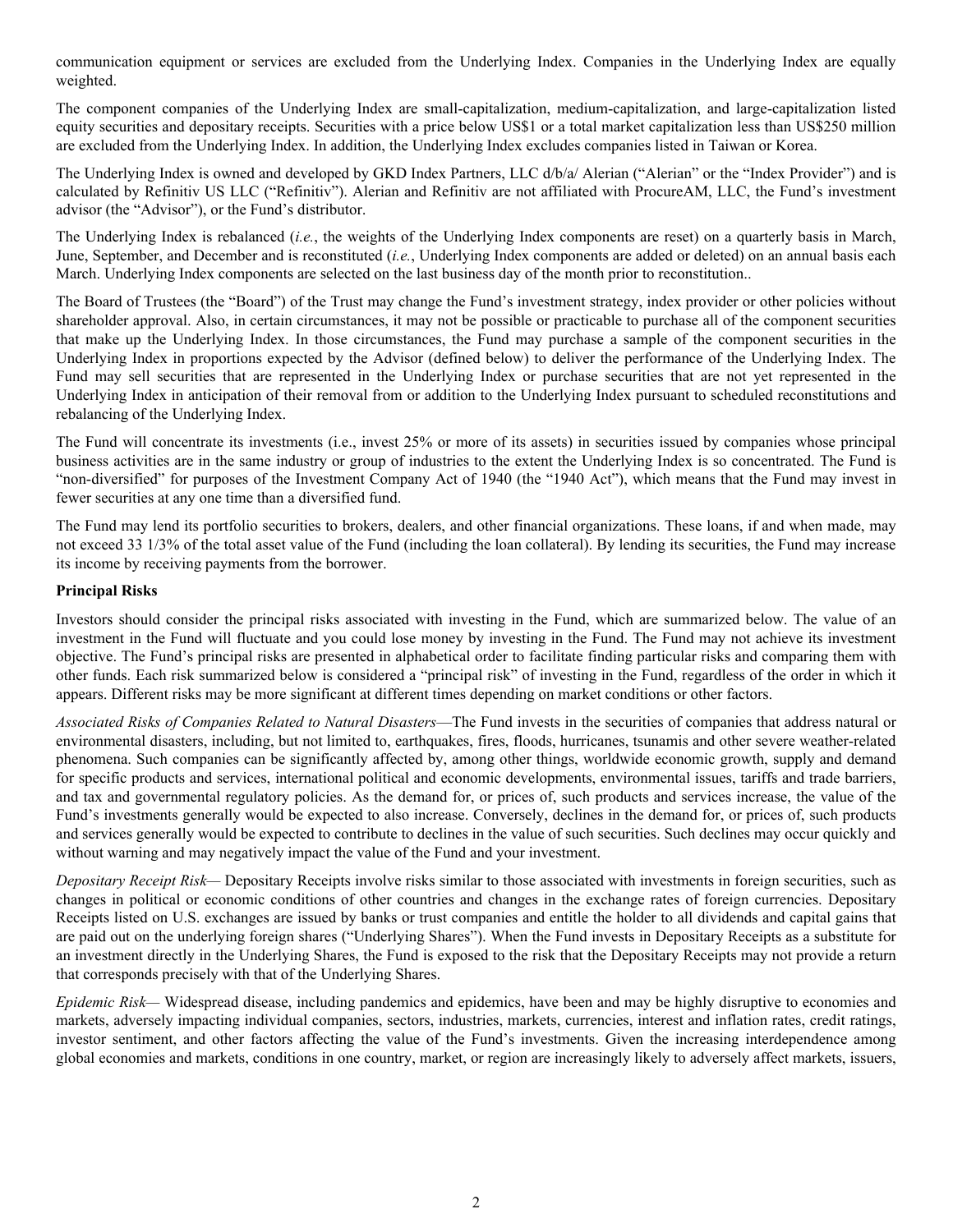and/or foreign exchange rates in other countries, including the U.S. Any such events could have a significant adverse impact on the value of the Fund's investments.

Any public health emergency, including any emerging or reemergent epidemics (including, without limitation, outbreaks of coronavirus, influenza virus and Ebola virus), or the threat thereof, could have a significant adverse impact on the Fund and the securities it holds, and could adversely affect the Fund's ability to fulfill its investment objectives. Beginning in late 2019, a novel and highly contagious form of coronavirus known as SARS-CoV-2 emerged, causing a disease referred to as COVID-19 or "coronavirus." In March 2020, the World Health Organization declared the COVID-19 epidemic a "global pandemic," meaning the disease was prevalent and spreading in multiple geographies. The COVID-19 pandemic has resulted in numerous deaths, adversely impacted global commercial activity and contributed to significant volatility in certain equity and debt markets. The global impact of the outbreak is rapidly evolving, and many countries have reacted to reduce or mitigate the spread of COVID-19 by implementing nonpharmaceutical intervention measures ("NPIs"), such as quarantines, prohibitions on travel and the closure of offices, businesses, schools, retail stores and other public venues. Businesses are also implementing similar NPIs, such as closures, contactless delivery and remote work. Such measures, as well as the general uncertainty surrounding the dangers and impact of COVID-19, are creating significant disruption in supply chains and economic activity and are having a particularly adverse impact on transportation, hospitality, tourism, entertainment and other industries. As the COVID-19 pandemic continues and governments and businesses implement NPIs, the potential economic and social impacts are increasingly uncertain and difficult to assess, but may include global, regional or other economic recessions. Any future pandemics may have a similarly adverse impact on the economy and the Fund.

In addition, the operations of the Fund, the Advisor and the Fund's other service providers may be significantly impacted, or even temporarily or permanently halted, as a result of government quarantine measures, voluntary and precautionary restrictions on travel or meetings and other factors related to a public health emergency, including its potential adverse impact on the health of any such entity's personnel.

*Equity Securities Risk*—The prices of equity securities generally fluctuate in value more than fixed-income investments, may rise or fall rapidly or unpredictably and may reflect real or perceived changes in the issuing company's financial condition and changes in the overall market or economy. A decline in the value of equity securities held by the Fund will adversely affect the value of your investment in the Fund. Common stocks generally represent the riskiest investment in a company and dividend payments (if declared) to preferred stockholders generally rank junior to payments due to a company's debtholders. The Fund may lose a substantial part, or even all, of its investment in a company's stock. Certain equity securities may be difficult or impossible to sell at the time and the price that the Fund would like. The Fund may have to lower the price of the security, sell other securities instead or forego an investment opportunity, any of which could have a negative effect on Fund management or performance.

*Foreign Securities Risk*—The Underlying Index contains equities listed in foreign markets. These securities markets are subject to various regulations, market trading times and contractual settlement dates. Market liquidity may also differ from the U.S. equity markets as many foreign market shares trade OTC and prices are not published to the official exchanges until after the trades are completed. In addition, where all or a portion of the Fund's underlying securities trade in a market that is closed when the market in which the Fund's shares are listed and trading in that market is open, there may be changes between the last quote from its closed foreign market and the value of such security during the Fund's domestic trading day. Consequently, this could lead to differences between the market price of the Fund's shares and the value of the shares of its underlying portfolio holdings.

*Index Construction Risk*—A stock included in the Underlying Index may not exhibit the factor trait or provide specific factor exposure for which it was selected, and consequently, the Fund's holdings may not exhibit returns consistent with that factor trait.

*Index Risk*—Although the Fund follows a defined index rebalance schedule, the Index Provider could determine to suspend or delay a rebalance to a market event, during which time the Fund's index tracking risk may be heightened and could negatively impact investors.

*Industry Concentration Ris*k—To the extent that its Underlying Index is concentrated in a particular industry, the Fund also will be concentrated in that industry. Concentrated Fund investments will subject the Fund to a greater risk of loss as a result of adverse economic, business or other developments than if its investments were diversified across different industry sectors.

*Industrials Sector Risk —* The prices of securities of companies in the industrials sector are affected by supply and demand both for their specific product or service and for industrials sector products in general, which may be cyclical. The products of manufacturing companies may face product obsolescence due to rapid technological developments and frequent new product introduction. Government regulation, world events and economic conditions may affect the performance of companies in the industrials sector.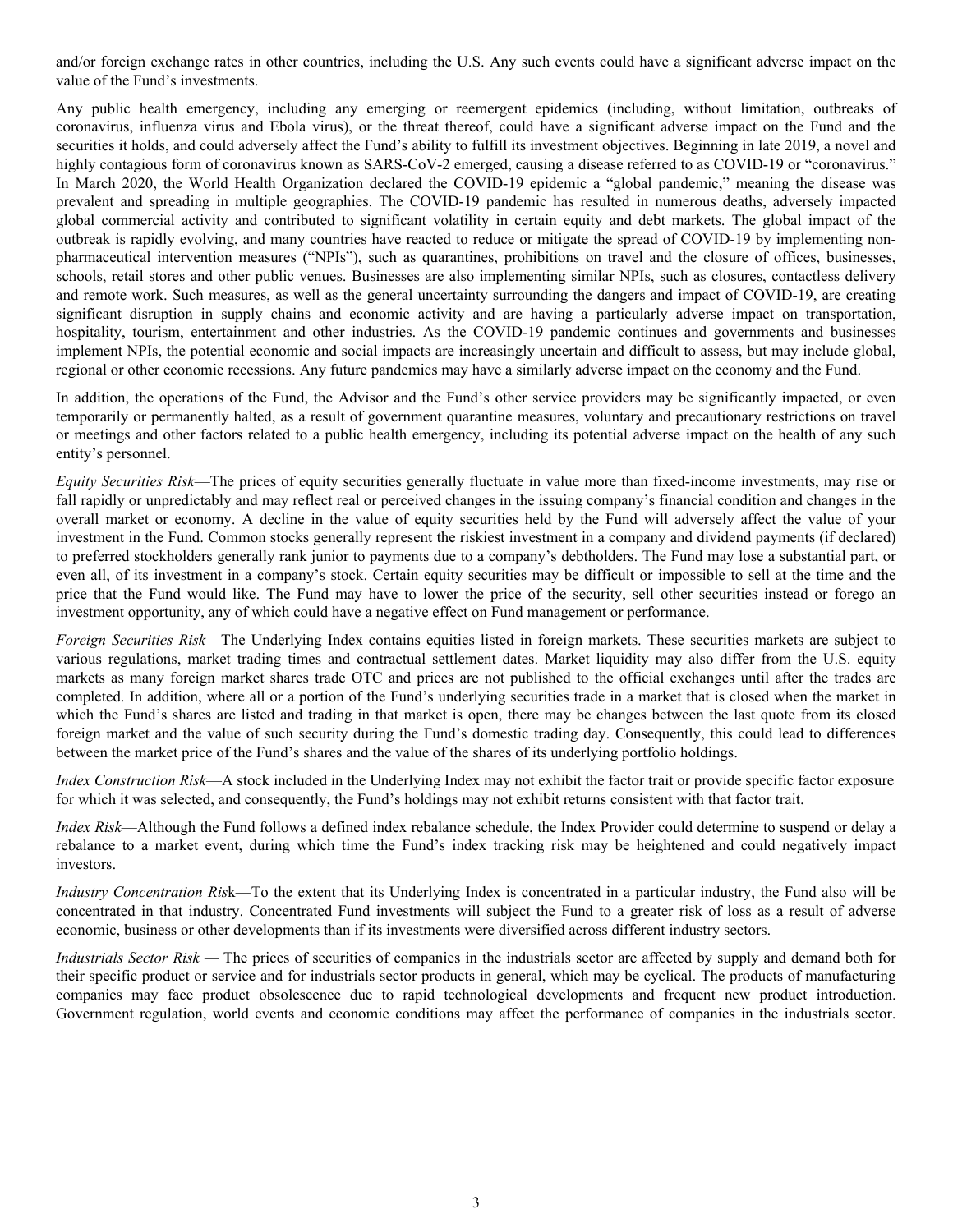Companies in the industrials sector may be at risk for environmental damage and product liability claims and may be adversely affected by changes or trends in commodity prices, imposition of import controls, labor relations and insurance costs.

*Issuer-Specific Changes Risk*—The value of an individual security or type of security can be more volatile than the total market and can perform differently from the value of the total market. The value of securities of smaller issuers can be more volatile than that of larger issuers.

*Large-Capitalization Securities Risk*—The Fund is subject to the risk that large-capitalization securities may underperform other segments of the equity market or the total equity market. Larger, more established companies may be unable to respond quickly to new competitive challenges such as changes in technology and may not be able to attain the high growth rate of smaller companies, especially during extended periods of economic expansion.

*Liquidity Risk*—The Fund's shares are subject to liquidity risk, which means that, in stressed market conditions, the market for the Fund's shares may become less liquid in response to deteriorating liquidity in the markets for the Fund's underlying portfolio holdings. Please also note that this adverse effect on liquidity for the Fund's shares in turn could lead to differences between the market price of the Fund's shares and the underlying value of those shares.

*Market Price Risk*—Shares are listed for trading on The Nasdaq Stock Market LLC (the "Exchange" or "NASDAQ") and are bought and sold in the Secondary Market at market prices. The market prices of Shares may fluctuate continuously during trading hours, in some cases materially, in response to changes in the net asset value ("NAV") and supply and demand for Shares, among other factors. Although it is expected that the market price of Shares typically will remain closely correlated to the NAV, the market price will generally differ from the NAV because of timing reasons, supply and demand imbalances and other factors. As a result, the trading prices of Shares may deviate significantly from NAV during certain periods, especially those of market volatility. The Investment Advisor cannot predict whether Shares will trade above (premium), below (discount) or at their NAV prices. Thus, an investor may pay more than NAV when buying Shares in the Secondary Market and receive less than NAV when selling Shares in the Secondary Market.

Additionally, natural or environmental disasters, widespread disease or other public health issues, war, acts of terrorism or other events could result in increased premiums or discounts to the Fund's NAV.

*New Fund Risk***—** The Fund is a recently organized investment company with a limited operating history. As a result, prospective investors have a limited track record or history on which to base their investment decision.

*Non-Correlation Risk*—The Fund's return may not match the return of the Underlying Index. For example, the Fund incurs operating expenses not applicable to the Underlying Index, and incurs costs in buying and selling securities, especially when rebalancing the Fund's securities holdings to reflect changes in the composition of the Underlying Index. In addition, the performance of the Fund and the Underlying Index may vary due to asset valuation differences and differences between the Fund's portfolio and the Underlying Index resulting from legal restrictions, cash flows or operational inefficiencies.

*Non-Diversification Risk*—The Fund is classified as "non-diversified." This means that the Fund may invest a large percentage of its assets in securities issued by or representing a small number of issuers. As a result, the Fund may be more susceptible to the risks associated with these particular issuers or to a single economic, political or regulatory occurrence affecting these issuers.

*Passive Management Risk*—Unlike many investment companies, the Fund is not "actively" managed. Therefore, it would not necessarily sell a security because the security's issuer was in financial trouble or defaulted on its obligations under the security, or whose credit rating was downgraded, unless that security is removed from the Underlying Index. In addition, the Fund will not otherwise take defensive positions in declining markets unless such positions are reflected in the Underlying Index.

Unlike with an actively managed fund, the Advisor does not use techniques or defensive strategies designed to lessen the effects of market volatility or to reduce the impact of periods of market decline. This means that, based on market and economic conditions, the Fund's performance could be lower than other types of funds that may actively shift their portfolio assets to take advantage of market opportunities or to lessen the impact of a market decline.

*Securities Lending Risk* — There are certain risks associated with securities lending, including the risk that the borrower may fail to return the securities on a timely basis or even the loss of rights in the collateral deposited by the borrower, if the borrower should fail financially. The Fund could also lose money in the event of a decline in the value of collateral provided for loaned securities or a decline in the value of any investments made with cash collateral. As a result the Fund may lose money.

*Small and Mid-Capitalization Securities Risk*—The Fund may be subject to the risk that small- and mid-capitalization securities may underperform other segments of the equity market or the equity market as a whole. Securities of small- and mid-capitalization companies may experience much more price volatility, greater spreads between their bid and ask prices and significantly lower trading volumes than securities issued by large, more established companies. Accordingly, it may be difficult for the Fund to sell small- and mid-capitalization securities at a desired time or price. Small- and mid-capitalization companies tend to have inexperienced management as well as limited product and market diversification and financial resources. Small- and mid-capitalization companies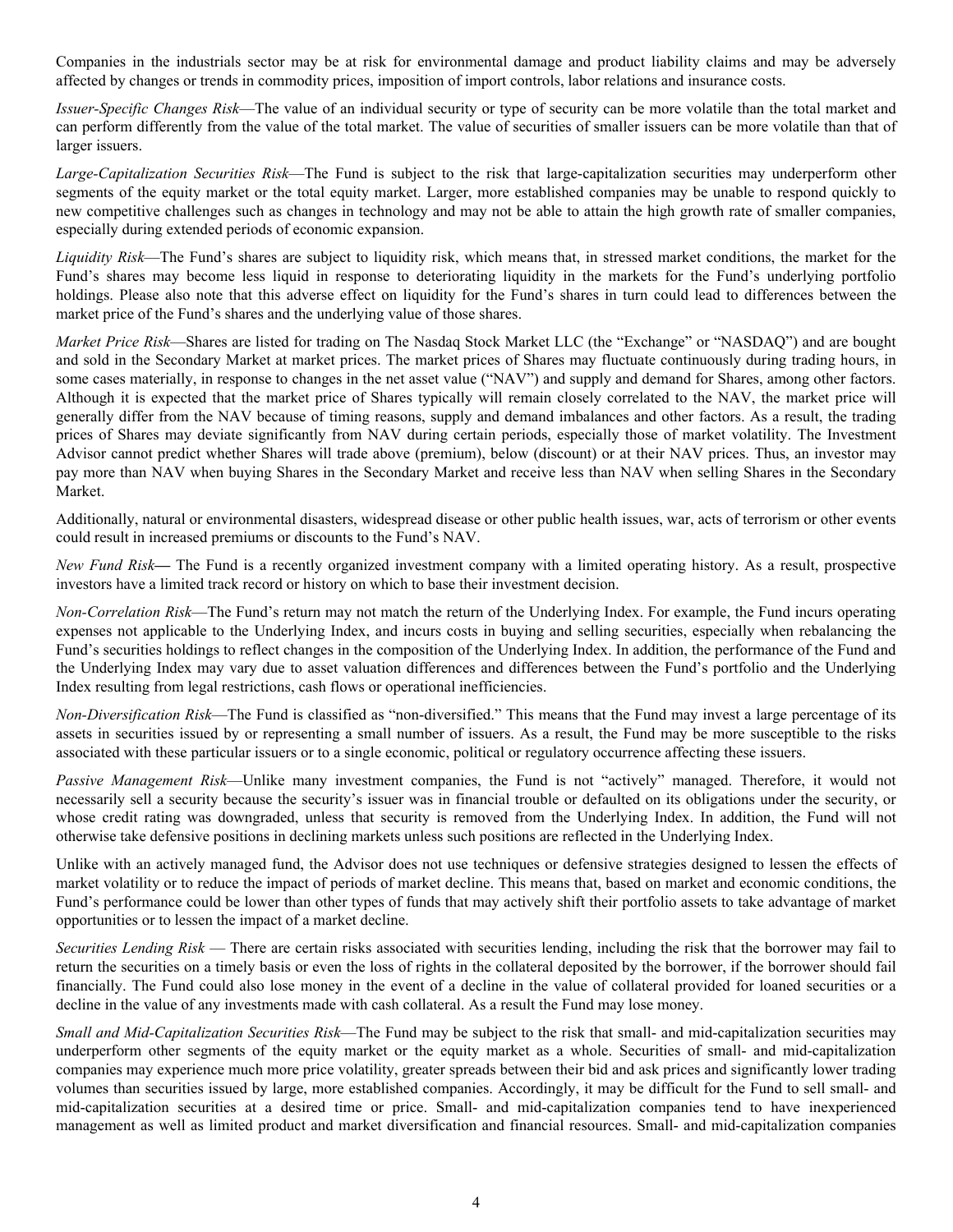<span id="page-7-0"></span>have more speculative prospects for future growth, sustained earnings and market share than large companies, and may be more vulnerable to adverse economic, market or industry developments than large capitalization companies.

# **Performance Information**

Performance information for the Fund is not included because the Fund had not yet commenced operations as of the date of this Prospectus. In the future, performance information for the Fund will be presented in this section. Updated performance information will be available on the Fund's website at www.ProcureETFs.com. The Fund's past performance, before and after taxes, does not necessarily indicate how it will perform in the future.

# **Investment Advisor**

ProcureAM, LLC (the "Advisor") is the investment advisor to the Fund.

# **Sub-Advisor**

Penserra Capital Management LLC (the "Sub-Advisor") serves as the sub-advisor to the Fund.

# **Portfolio Managers**

The professionals primarily responsible for the day-to-day management of the Fund are as follows:

Dustin Lewellyn, Ernesto Tong and Anand Desai of the Sub-Advisor have been appointed as the Fund's portfolio managers.

# **Purchase and Sale of Fund Shares**

Individual Shares of the Fund may only be purchased and sold in Secondary Market transactions through brokers and may not be purchased or redeemed directly with the Fund. Shares of the Fund are listed for trading on the NASDAQ and, because Shares trade at market prices rather than NAV, Shares of the Fund may trade at a price greater than (premium) or less than (discount) NAV.

Investors may incur costs attributable to the difference between the highest price a buyer is willing to pay to purchase Shares (bid) and the lowest price a seller is willing to accept for Shares (ask) when buying or selling Shares in the secondary market (the "bid-ask spread"). Recent information about the Fund, including its NAV, market price, premiums and discounts, and bid-ask spreads is available on the Fund's website at *www.ProcureETFs.com.*

The Fund will issue and redeem Shares at NAV, only with Authorized Participants, and only in a large specified number of Shares called a "Creation Unit" or multiples thereof with certain large institutional investors. A Creation Unit consists of 25,000 Shares. Creation Unit transactions are principally conducted in exchange for the deposit or delivery of specific securities specified by the Fund and distributed to the Authorized Participants via the NSCC Portfolio Composition File ("PCF"). *Except when aggregated in Creation Units, the Shares are not redeemable securities of the Fund.*

# **Tax Information**

The Fund intends to make distributions that may be taxed as ordinary income or capital gains. Investors should consult their tax advisors about specific situations.

# **Payments to Broker-Dealers and Other Financial Intermediaries**

If you purchase the Fund through a broker-dealer or other financial intermediary (such as a bank), the Advisor or other related companies may pay the intermediary for the sale of Fund Shares and related services. These payments may create a conflict of interest by influencing the broker-dealer or other intermediary and your salesperson to recommend the Fund over another investment. Ask your salesperson or visit your financial intermediary's website for more information.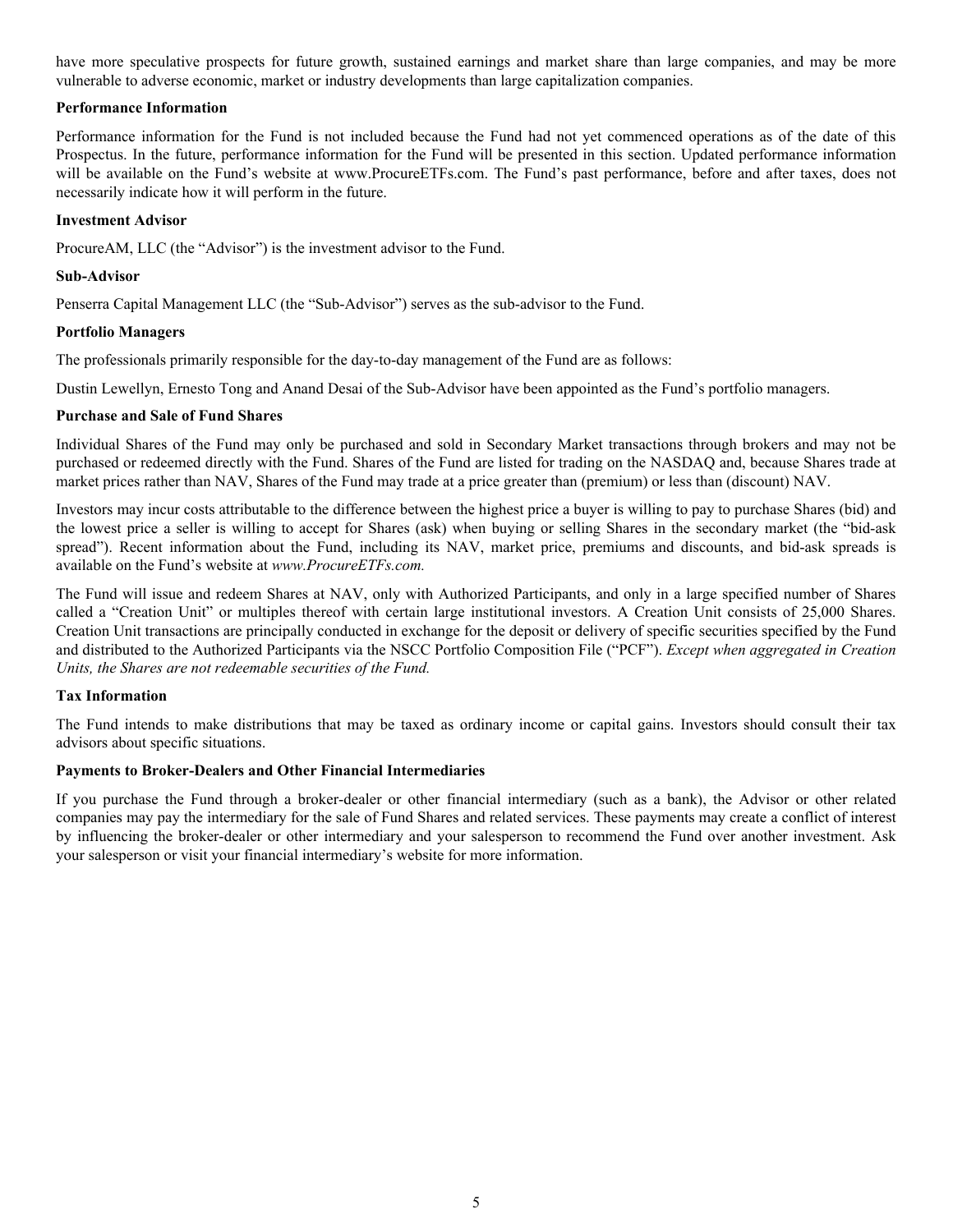<span id="page-8-0"></span>The Trust is an investment company consisting of a number of separate investment portfolios that are exchange-traded funds ("ETFs"). ETFs are index funds whose shares are listed on a stock exchange and traded like equity securities at market prices. ETFs, such as the Fund, allow you to buy or sell shares that represent the collective performance of a selected group of securities. ETFs are designed to add the flexibility, ease and liquidity of stock-trading to the benefits of traditional index fund investing. The investment objective of the Fund is to correspond generally, before fees and expenses, to the performance of a particular index (the "Underlying Index") developed by its Index Provider.

This Prospectus provides the information you need to make an informed decision about investing in the Fund. It contains important facts about the Trust as a whole and the Fund in particular.

ProcureAM, LLC (the "Advisor") is the investment advisor to the Fund. Shares of the Fund are listed for trading on NASDAQ. The market price for a share of the Fund may be different from the Fund's most recent NAV.

#### PREMIUM/DISCOUNT INFORMATION

Information regarding how often Shares of the Fund trade on the Exchange at a price above (i.e., at a premium) or below (i.e., at a discount) the NAV of the Fund will be available on the Fund's website at *www.ProcureETFs.com.*

Information regarding the extent and frequency with which market prices of Shares has tracked the Fund's NAV for the most recently completed calendar year and the quarters since that year will be available without charge on the Fund's website at *www.ProcureETFs.com.*

# DESCRIPTION OF THE PRINCIPAL INVESTMENT STRATEGIES OF THE FUND

The Fund employs a "passive management" — or indexing — investment approach designed to track the performance of its Underlying Index. Generally, the Fund invests in all of the securities that comprise its Underlying Index in proportion to their weightings in the Underlying Index; however, under various circumstances, it may not be possible or practicable to purchase all of the securities in the Underlying Index in those weightings. In those circumstances, the Fund may purchase a sample of the securities in the Underlying Index or utilize various combinations of other available investment techniques in seeking to correspond generally the performance of the Underlying Index as a whole.

There also may be instances in which the Advisor or Sub-Advisor, as applicable, may choose to (i) overweight a security in the Underlying Index, (ii) purchase securities not contained in the Underlying Index that the Advisor or Sub-Advisor believes are appropriate to substitute for certain securities in the Underlying Index or (iii) utilize various combinations of other available investment techniques in seeking to track the Underlying Index. The Fund may sell securities that are represented in the applicable Underlying Index in anticipation of their removal from the Underlying Index or purchase securities not represented in such Underlying Index in anticipation of their addition to such Underlying Index.

The Fund may invest in investments not included in its Underlying Index, but which the Advisor or Sub-Advisor believes will help the Fund track its Underlying Index. For example, there may be instances in which the Advisor or Sub-Advisor may choose to purchase (or sell) securities not in the Underlying Index which the Advisor or Sub-Advisor believes are appropriate to substitute for one or more Underlying Index Components in seeking to correspond generally, before fees and expenses, the performance of the Underlying Index.

To the extent that the Fund's Underlying Index concentrates (i.e., holds 25% or more of its total assets) in the securities of a particular industry or group of industries, the Fund will concentrate its investment to approximately the same extent as its Underlying Index.

These requirements are applied at the time the Fund invests its assets. If, subsequent to an investment by the Fund, this requirement is no longer met, the Fund's future investments will be made in a manner that will bring the Fund into compliance with this requirement. Each policy is "non-fundamental," which means that it may be changed without the vote of a majority of the Fund's outstanding shares as defined in the 1940 Act.

As Fund cash flows permit, the Advisor or Sub-Advisor may use cash flows to adjust the weights of the Fund's Underlying investments in an effort to minimize any differences in weights between the Fund and its respective Underlying Index.

To the extent the Advisor or Sub-Advisor to the Fund makes investments on behalf of the Fund that are regulated by the Commodities Futures Trading Commission, it intends to do so in accordance with Rule 4.5 under the Commodity Exchange Act ("CEA"). The Advisor has filed a notice of eligibility for exclusion from the definition of the term "commodity pool operator" in accordance with Rule 4.5 and is therefore not subject to registration as a commodity pool operator under the CEA.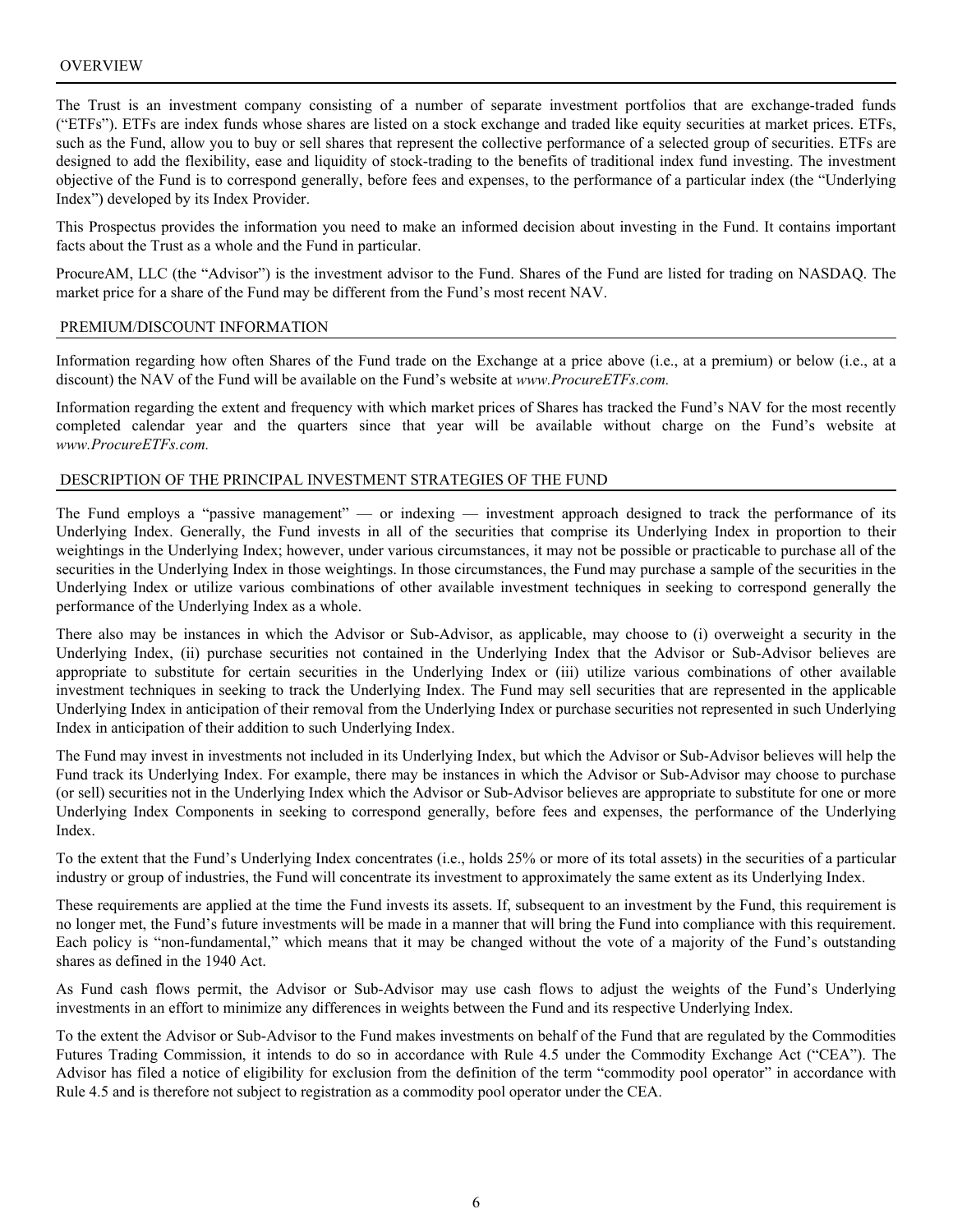# <span id="page-9-0"></span>ADDITIONAL INVESTMENT STRATEGIES

In addition to its principal investment strategies, the Fund may also invest in money market instruments, including short-term debt instruments and repurchase agreements or other funds which invest exclusively in money market instruments (subject to applicable limitations under the 1940 Act, or exemptions therefrom), rather than its Underlying Index components, when it would be more efficient or less expensive for the Fund to do so, for liquidity purposes, or to earn interest. The Advisor anticipates that it may take approximately two business days for additions and deletions to a Fund's Underlying Index to be reflected in the portfolio composition of the Fund.

Each of the policies described herein, including the investment objective of the Fund, constitutes a non-fundamental policy that may be changed by the Board of Trustees of the Trust without shareholder approval. Certain fundamental policies of the Fund are set forth in the Fund's Statement of Additional Information (the "SAI") under "Investment Restrictions."

# DESCRIPTION OF THE PRINCIPAL RISKS OF THE FUND

The Advisor and the Underlying Index have a limited operating history; therefore, investors need to be aware that the investment returns, and the underlying index methodology may not deliver the expected returns or achieve the intended results.

An investment or type of security specifically identified in the Prospectus generally reflects a principal investment of the Fund. The Fund also may invest in or use certain other types of investments and investing techniques that are more fully described in the SAI. An investment or type of security only identified in the SAI typically is treated as a non-principal investment. Additional information on the principal risks and certain non-principal risks of the Fund is described below. Not all the risks are principal risks for the Fund. The fact that a particular risk is not indicated as a principal risk for the Fund does not mean that the Fund is prohibited from investing its assets in securities that give rise to that risk. It simply means that the risk is not a principal risk for that Fund. Although the Fund will not generally trade for short-term profits, circumstances (e.g., a rebalancing of the Fund's Index) may warrant a sale without regard to the length of time a security was held. A high turnover rate may increase transaction costs, which decreases the value of investments and may result in additional taxable gains for Shares held through a taxable account.

In addition, investors should note that the Fund reserves the right to cease operations and liquidate at any time without shareholder approval, or to merge or reorganize itself without shareholder approval, unless required by applicable law. The Board has also determined that the Fund's underlying index is not fundamental to the Fund and hence may be changed by a majority vote of the Board of Trustee's with notice to investors. It may also change its respective Underlying Index, after giving notice to investors through its website and the media. If the Advisor believes the Underlying Index no longer represents a viable investment strategy it may benchmark the Fund to any other index. The Advisor may change service providers to the Fund as needed. The Advisor may lower fees to investors without shareholder vote.

Investors in the Fund should carefully consider the risks of investing in the Fund as set forth in the Fund's Summary Information section under "Principal Risks." Unless otherwise noted, each risk discussed below is applicable to the Fund.

# **Associated Risks of Companies Related to Natural Disasters**

The Fund invests in the securities of companies that address natural or environmental disasters, including, but not limited to, earthquakes, fires, floods, hurricanes, tsunamis and other severe weather-related phenomena. Such companies can be significantly affected by, among other things, worldwide economic growth, supply and demand for specific products and services, international political and economic developments, environmental issues, tariffs and trade barriers, and tax and governmental regulatory policies. As the demand for, or prices of, such products and services increase, the value of the Fund's investments generally would be expected to also increase. Conversely, declines in the demand for, or prices of, such products and services generally would be expected to contribute to declines in the value of such securities. Such declines may occur quickly and without warning and may negatively impact the value of the Fund and your investment.

# **Depositary Receipt Risk**

The Fund may hold the securities of non-U.S. companies in the form of American Depositary Receipts ("ADRs"). ADRs are negotiable certificates issued by a U.S. financial institution that represent a specified number of shares in a foreign stock and trade on a U.S. national securities exchange, such as the New York Stock Exchange. Sponsored ADRs are issued with the support of the issuer of the foreign stock underlying the ADRs and carry all of the rights of common shares, including voting rights. The underlying securities of the ADRs in the Fund's portfolio are usually denominated or quoted in currencies other than the U.S. Dollar. As a result, changes in foreign currency exchange rates may affect the value of the Fund's portfolio. In addition, because the underlying securities of ADRs trade on foreign exchanges at times when the U.S. markets are not open for trading, the value of the securities underlying the ADRs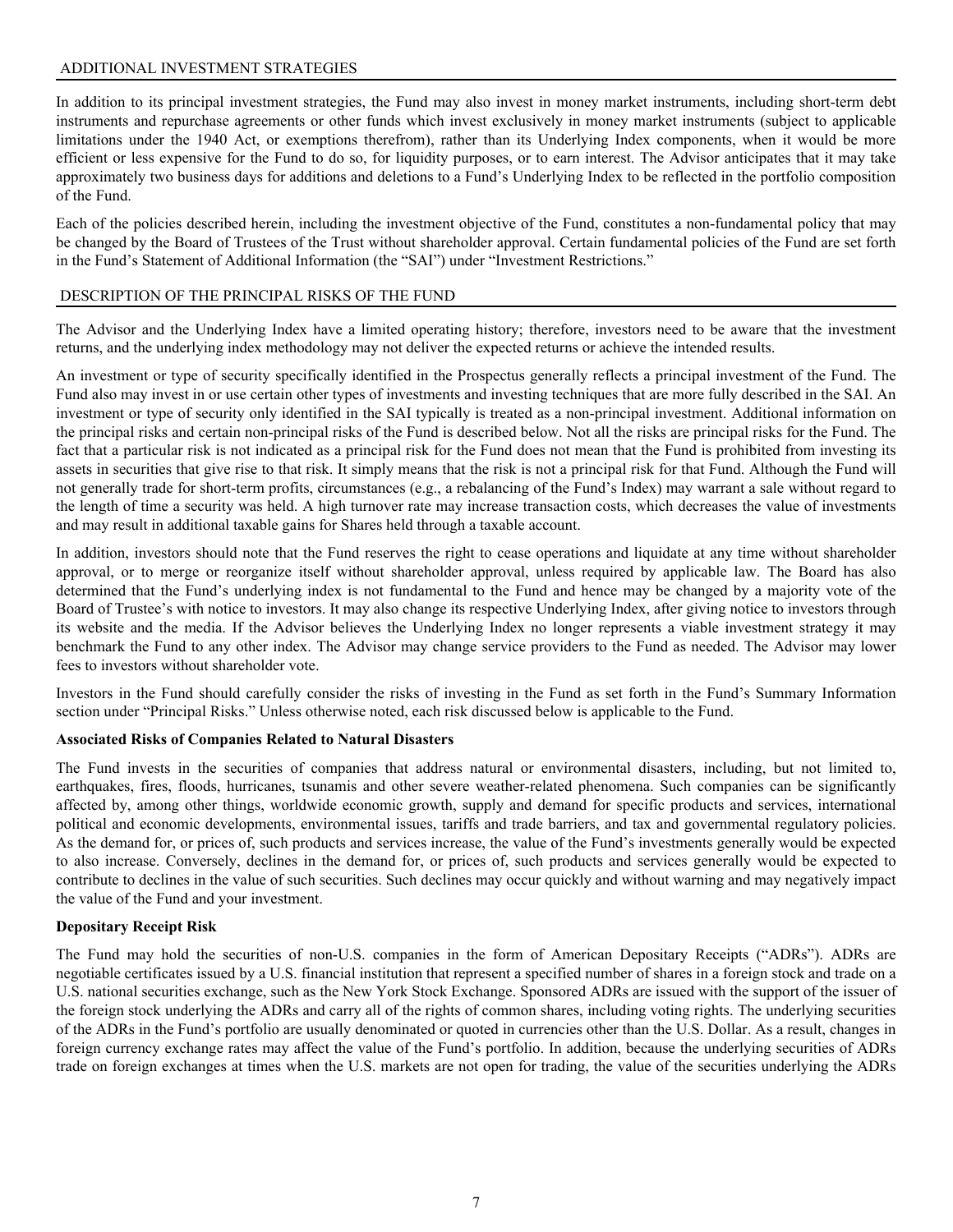may change materially at times when the U.S. markets are not open for trading, regardless of whether there is an active U.S. market for shares.

# **Epidemic Risk**

Widespread disease, including pandemics and epidemics, have been and may be highly disruptive to economies and markets, adversely impacting individual companies, sectors, industries, markets, currencies, interest and inflation rates, credit ratings, investor sentiment, and other factors affecting the value of the Fund's investments. Given the increasing interdependence among global economies and markets, conditions in one country, market, or region are increasingly likely to adversely affect markets, issuers, and/or foreign exchange rates in other countries, including the U.S. Any such events could have a significant adverse impact on the value of the Fund's investments.

Any public health emergency, including any emerging or reemergent epidemics (including, without limitation, outbreaks of coronavirus, influenza virus and Ebola virus), or the threat thereof, could have a significant adverse impact on the Fund and the securities it holds, and could adversely affect the Fund's ability to fulfill its investment objectives. Beginning in late 2019, a novel and highly contagious form of coronavirus known as SARS-CoV-2 emerged, causing a disease referred to as COVID-19 or "coronavirus." In March 2020, the World Health Organization declared the COVID-19 epidemic a "global pandemic," meaning the disease was prevalent and spreading in multiple geographies. The COVID-19 pandemic has resulted in numerous deaths, adversely impacted global commercial activity and contributed to significant volatility in certain equity and debt markets. The global impact of the outbreak is rapidly evolving, and many countries have reacted to reduce or mitigate the spread of COVID-19 by implementing nonpharmaceutical intervention measures ("NPIs"), such as quarantines, prohibitions on travel and the closure of offices, businesses, schools, retail stores and other public venues. Businesses are also implementing similar NPIs, such as closures, contactless delivery and remote work. Such measures, as well as the general uncertainty surrounding the dangers and impact of COVID-19, are creating significant disruption in supply chains and economic activity and are having a particularly adverse impact on transportation, hospitality, tourism, entertainment and other industries. As the COVID-19 pandemic continues and governments and businesses implement NPIs, the potential economic and social impacts are increasingly uncertain and difficult to assess, but may include global, regional or other economic recessions. Any future pandemics may have a similarly adverse impact on the economy and the Fund.

In addition, the operations of the Fund, the Advisor and the Fund's other service providers may be significantly impacted, or even temporarily or permanently halted, as a result of government quarantine measures, voluntary and precautionary restrictions on travel or meetings and other factors related to a public health emergency, including its potential adverse impact on the health of any such entity's personnel.

# **Equity Securities Risk**

The Fund may invest in equity securities, which include common stocks (and may include other equity securities), and the prices of equity securities generally fluctuate in value more than other investments. The price of equity securities may rise or fall rapidly or unpredictably and may reflect real or perceived changes in the issuing company's financial condition and changes in the overall market or economy. Price movements in equity securities may result from factors or events affecting individual issuers, industries, or the entire market, such as changes in economic or political conditions. In addition, equity markets tend to move in cycles that may cause downward price movements over prolonged periods of time. Common stocks generally represent the riskiest investment in a company and dividend payments (if declared) to preferred stockholders generally rank junior to payments due to a company's debt holders. If the prices of the equity securities held by the Fund fall, the value of your investment in the Fund will be adversely affected. The Fund may lose a substantial part, or even all, of its investment in a company's stock.

# **Foreign Securities Risk**

The Underlying Index contains equities listed in foreign markets. These securities markets are subject to various regulations, market trading times and contractual settlement dates. Market liquidity may also differ from the U.S. equity markets as many foreign market shares trade OTC and prices are not published to the official exchanges until after the trades are completed. In addition, where all or a portion of the Fund's underlying securities trade in a market that is closed when the market in which the Fund's shares are listed and trading in that market is open, there may be changes between the last quote from its closed foreign market and the value of such security during the Fund's domestic trading day. Consequently, this could lead to differences between the market price of the Fund's shares and the value of the shares of its underlying portfolio holdings.

# **Index Construction Risk**

A stock included in the Underlying Index may not exhibit the factor trait or provide specific factor exposure for which it was selected and consequently the Fund's holdings may not exhibit returns consistent with that factor trait.

# **Index Risk**

Although the Fund follows a defined index rebalance schedule, the Index Provider could determine to suspend or delay a rebalance due to a market event, during which time the Fund's index tracking risk may be heightened and could negatively impact investors.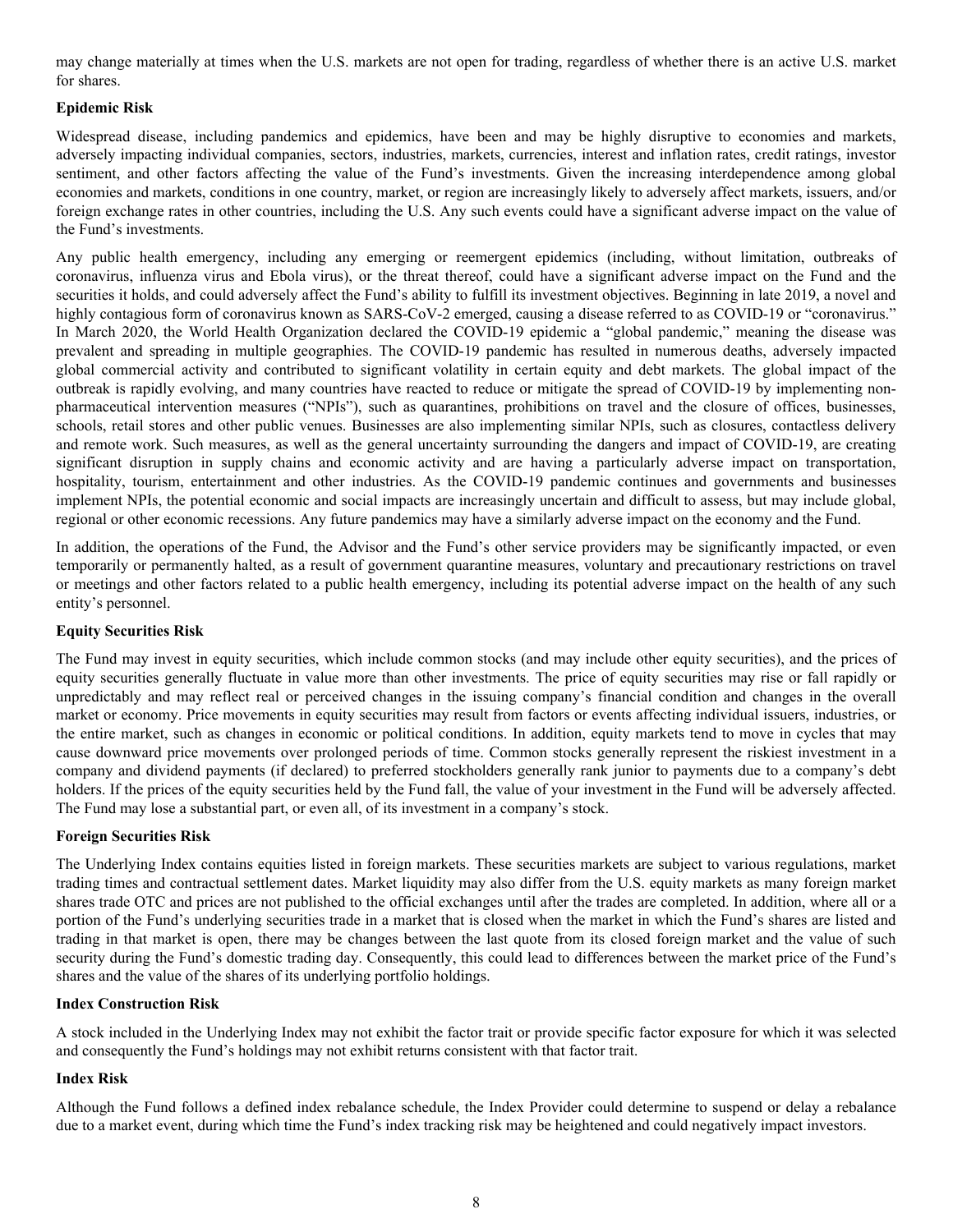#### **Industry Concentration Risk**

To the extent that its Underlying Index is concentrated in a particular industry, the Fund also will be concentrated in that industry. Concentrated Fund investments will subject the Fund to a greater risk of loss as a result of adverse economic, business or other developments than if its investments were diversified across different industry sectors.

#### **Industrials Sector Risk**

The prices of securities of companies in the industrials sector are affected by supply and demand both for their specific product or service and for industrials sector products in general, which may be cyclical. The products of manufacturing companies may face product obsolescence due to rapid technological developments and frequent new product introduction. Government regulation, world events and economic conditions may affect the performance of companies in the industrials sector. Companies in the industrials sector may be at risk for environmental damage and product liability claims and may be adversely affected by changes or trends in commodity prices, imposition of import controls, labor relations and insurance costs.

#### **Issuer-Specific Changes Risk**

The value of an individual security or type of security can be more volatile than the total market and can perform differently from the value of the total market. The value of securities of smaller issuers can be more volatile than that of larger issuers.

#### **Large-Capitalization Securities Risk**

The Fund is subject to the risk that large-capitalization securities may underperform other segments of the equity market or the total equity market. Larger, more established companies may be unable to respond quickly to new competitive challenges such as changes in technology and may not be able to attain the high growth rate of smaller companies, especially during extended periods of economic expansion.

#### **Liquidity Risk**

The Fund's shares are subject to liquidity risk, which means that, in stressed market conditions, the market for the Fund's shares may become less liquid in response to deteriorating liquidity in the markets for the Fund's underlying portfolio holdings. Please also note that this adverse effect on liquidity for the Fund's shares in turn could lead to differences between the market price of the Fund's shares and the underlying value of those shares. Further, the Underlying Index's screening process requires that each component security have a three month average daily trading volume minimum of \$1,000,000 on the date of the Underlying Index's semi-annual reconstitution date, therefore the number of stocks available to the Underlying Index may be negatively affected during stressed market conditions.

# **Market Price Risk**

Shares are listed for trading on the NASDAQ and are bought and sold in the Secondary Market at market prices. The market prices of Shares may fluctuate continuously during trading hours, in some cases materially, in response to changes in the net asset value ("NAV") and supply and demand for Shares, among other factors. Although it is expected that the market price of Shares typically will remain closely correlated to the NAV, the market price will generally differ from the NAV because of timing reasons, supply and demand imbalances and other factors. As a result, the trading prices of Shares may deviate significantly from NAV during certain periods, especially those of market volatility. The Investment Advisor cannot predict whether Shares will trade above (premium), below (discount) or at their NAV prices. Thus, an investor may pay more than NAV when buying Shares in the Secondary Market and receive less than NAV when selling Shares in the Secondary Market.

Additionally, natural or environmental disasters, widespread disease or other public health issues, war, acts of terrorism or other events could result in increased premiums or discounts to the Fund's NAV.

#### **New Fund Risk**

The Fund is a recently organized investment company with a limited operating history. As a result, prospective investors have a limited track record or history on which to base their investment decision.

# **Non-Correlation Risk**

The Fund's return may not match the return of its Underlying Index for many reasons. For example, the Fund incurs operating expenses not applicable to the Underlying Index, and incurs costs in buying and selling securities, especially when rebalancing the Fund's securities holdings to reflect changes in the composition of the Underlying Index. In addition, the performance of the Fund and its Underlying Index may vary due to asset valuation differences and differences between the Fund's portfolio and the Underlying Index resulting from legal restrictions, cash flows or operational inefficiencies. An Underlying Index is not required to apply fair valuation to its constituents, but the Fund may apply fair valuation to its portfolio securities in certain situations, which may lead to increased differences between a Fund's performance and that of its Underlying Index.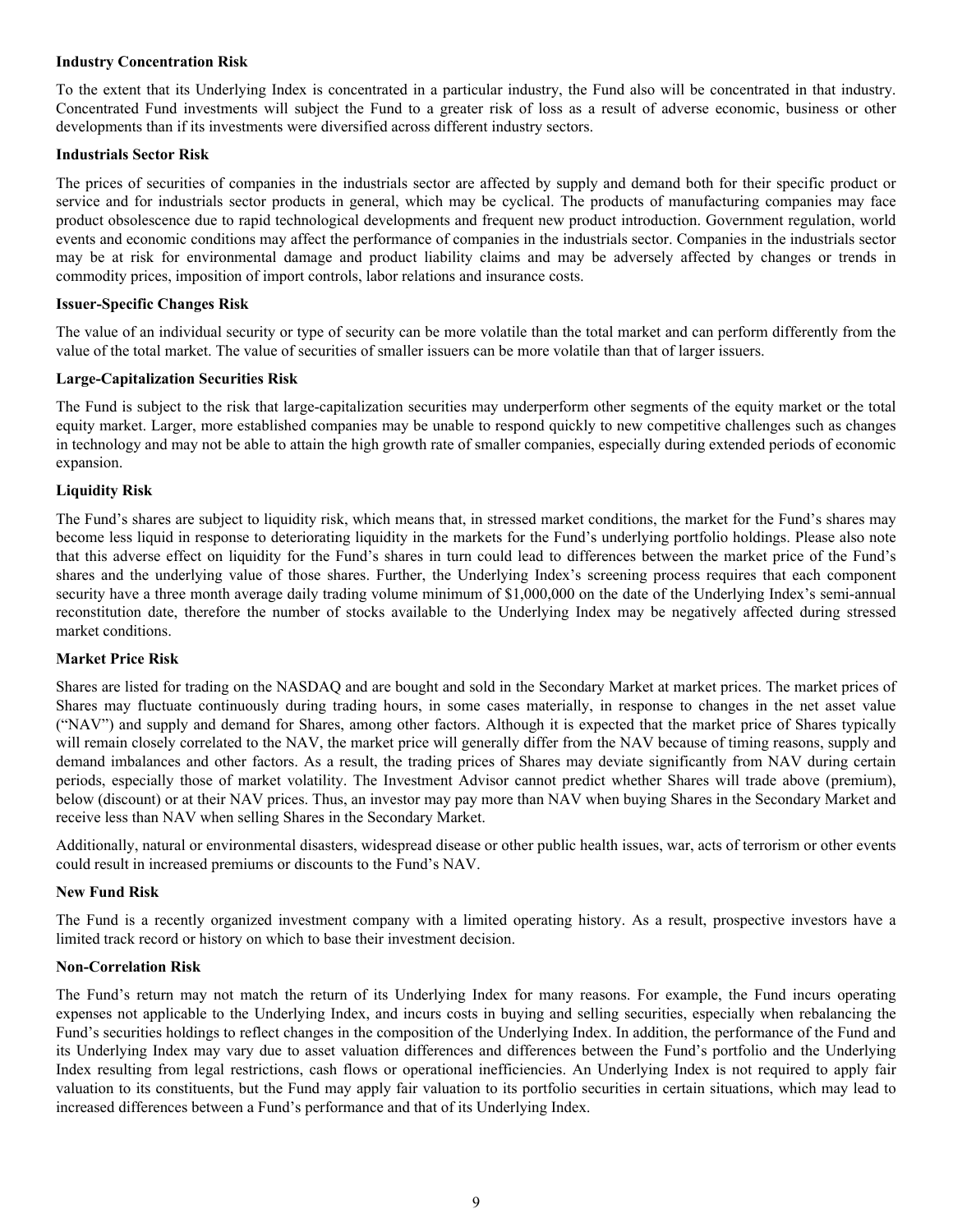Due to legal and regulatory rules and limitations, the Fund may not be able to invest in all the securities included in its Underlying Index. For tax efficiency purposes, the Fund may sell certain securities to realize losses, causing its performance to deviate from the Underlying Index.

The Fund may not be fully invested at times, either because of cash flows into the Fund or reserves of cash held by the Fund to meet redemptions and expenses. If the Fund utilizes a sampling approach, or otherwise holds investments other than those which comprise the Underlying Index, its return may not correlate well with the return of its Underlying Index, as would be the case if it purchased all the securities in the Underlying Index with the same weightings as its Index.

# **Non-Diversification Risk**

The Fund is considered non-diversified because it may invest a large portion of its assets in a small number of issuers. As a result, the Fund is more susceptible to risks associated with those issuers and the Fund may experience greater losses and volatility than a more diversified portfolio.

## **Passive Management Risk**

Unlike many investment companies, the Fund is not "actively" managed. Therefore, it would not necessarily sell a security because the security's issuer was in financial trouble or defaulted on its obligations under the security, or whose credit rating was downgraded, unless that security is removed from the Underlying Index. In addition, the Fund will not otherwise take defensive positions in declining markets unless such positions are reflected in the Underlying Index.

Unlike with an actively managed fund, the Advisor does not use techniques or defensive strategies designed to lessen the effects of market volatility or to reduce the impact of periods of market decline. This means that, based on market and economic conditions, the Fund's performance could be lower than other types of funds that may actively shift their portfolio assets to take advantage of market opportunities or to lessen the impact of a market decline.

#### **Securities Lending Risk**

There are certain risks associated with securities lending, including the risk that the borrower may fail to return the securities on a timely basis or even the loss of rights in the collateral deposited by the borrower, if the borrower should fail financially. As a result, the Fund may lose money. The Fund could also lose money in the event of a decline in the value of collateral provided for loaned securities or a decline in the value of any investments made with cash collateral. These events could also trigger adverse tax consequences for the Fund.

#### **Small and Mid-Capitalization Securities Risk**

The Fund may be subject to the risk that small- and mid-capitalization securities may underperform other segments of the equity market or the equity market as a whole. Securities of small- and mid-capitalization companies may experience much more price volatility, greater spreads between their bid and ask prices and significantly lower trading volumes than securities issued by large, more established companies. Accordingly, it may be difficult for the Fund to sell small- and mid-capitalization securities at a desired time or price. Small and mid-capitalization companies tend to have inexperienced management as well as limited product and market diversification and financial resources. Small- and mid-capitalization companies have more speculative prospects for future growth, sustained earnings and market share than large companies, and may be more vulnerable to adverse economic, market or industry developments than large capitalization companies.

# *In addition to the Principal Risks described above, the Fund may also be exposed to the following Risks.*

# **Asset Class Risk**

The securities in an Underlying Index or in the Fund's portfolio may underperform the returns of other securities or indexes that track other countries, groups of countries, regions, industries, groups of industries, markets, asset classes or sectors. Different types of securities, currencies and indexes may experience cycles of outperformance and underperformance in comparison to the general financial markets depending upon a number of factors including, among other things, inflation, interest rates, productivity, global demand for local products or resources and regulation and governmental controls.

# **Authorized Participant Concentration Risk**

Only an Authorized Participant may engage in creation or redemption transactions directly with the Fund. The Fund has a limited number of institutions that may act as Authorized Participants on an agency basis (i.e., on behalf of other market participants). To the extent that those Authorized Participants exit the business or are unable to proceed with creation and/or redemption orders with respect to the Fund and no other Authorized Participant is able to step forward to engage in creation or redemption transactions with the Fund, Fund shares may be more likely to trade at a premium or discount to NAV and possibly face trading halts and/or delisting.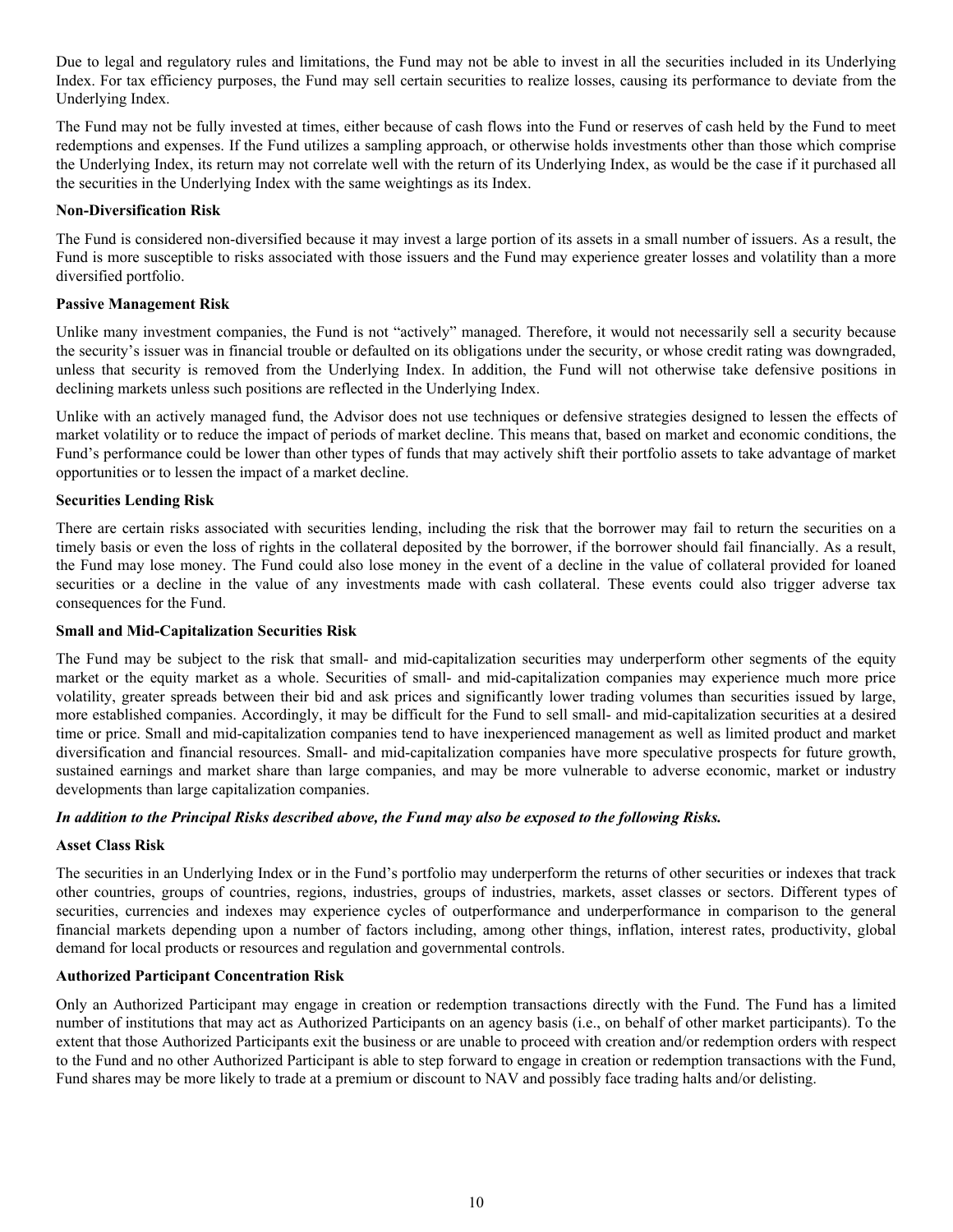# **Concentration Risk**

The Fund may be susceptible to an increased risk of loss, including losses due to adverse events that affect the Fund's investments more than the market as a whole, to the extent that the Fund's investments are concentrated in the securities of a particular issuer or issuers, country, group of countries, region, market, industry, group of industries, sector or asset class. The Fund may be more adversely affected by the underperformance of those securities, may experience increased price volatility and may be more susceptible to adverse economic, market, political or regulatory occurrences affecting those securities than a fund that does not concentrate its investments.

#### **Currency Risk**

Because the Fund's NAV is determined on the basis of the U.S. dollar, investors may lose money if the foreign currencies in which the Fund's holdings are denominated depreciate against the U.S. dollar, even if the local currency value of the Fund's holdings increases. Generally, when the U.S. dollar rises in value against a foreign currency, a security denominated in that currency loses value because the currency is worth fewer U.S. dollars. Conversely, when the U.S. dollar decreases in value against a foreign currency, a security denominated in that currency gains value because the currency is worth more U.S. dollars. This risk means that a strong U.S. dollar will reduce returns for U.S. investors, while a weak U.S. dollar will increase those returns. The Fund will not hedge against fluctuations in foreign currencies. The value of the US dollar measured against a foreign currency is influenced by a variety of factors. These factors include: interest rates, national debt levels and trade deficits, changes in balances of payments and trade, domestic and foreign interest and inflation rates, global or regional political, economic or financial events, monetary policies of governments, actual or potential government intervention, global energy prices, political instability and government monetary policies and the buying or selling of currency by a country's government.

#### **Cyber Security Risk**

With the increased use of technologies such as the internet to conduct business, the Fund, Authorized Participants, service providers and the relevant listing exchange are susceptible to operational, information security and related "cyber" risks both directly and through their service providers. Similar types of cyber security risks are also present for issuers of securities in which the Fund invests, which could result in material adverse consequences for such issuers and may cause the Fund's investment in such portfolio companies to lose value. Unlike many other types of risks faced by the Fund, these risks typically are not covered by insurance. In general, cyber incidents can result from deliberate attacks or unintentional events. Cyber incidents include, but are not limited to, gaining unauthorized access to digital systems (e.g., through "hacking" or malicious software coding) for purposes of misappropriating assets or sensitive information, corrupting data, or causing operational disruption. Cyber attacks may also be carried out in a manner that does not require gaining unauthorized access, such as causing denial-of-service attacks on websites (i.e., efforts to make network services unavailable to intended users). Cyber security failures by or breaches of the systems of the Fund's advisor, sub-advisor, distributor and other service providers (including, but not limited to, index providers, fund accountants, custodians, transfer agents and administrators), market makers, Authorized Participants or the issuers of securities in which the Fund invests, have the ability to cause disruptions and impact business operations, potentially resulting in: financial losses, interference with the Fund's ability to calculate its NAV, disclosure of confidential trading information, impediments to trading, submission of erroneous trades or erroneous creation or redemption orders, the inability of the Fund or its service providers to transact business, violations of applicable privacy and other laws, regulatory fines, penalties, reputational damage, reimbursement or other compensation costs, or additional compliance costs. In addition, cyber attacks may render records of the Fund assets and transactions, shareholder ownership of Fund shares, and other data integral to the functioning of the Fund inaccessible or inaccurate or incomplete. Substantial costs may be incurred by the Fund in order to resolve or prevent cyber incidents in the future. While the Fund has established business continuity plans in the event of, and risk management systems to prevent, such cyber attacks, there are inherent limitations in such plans and systems, including the possibility that certain risks have not been identified and that prevention and remediation efforts will not be successful. Furthermore, the Fund cannot control the cyber security plans and systems put in place by service providers to the Fund, issuers in which the Fund invests, the Index Provider, market makers or Authorized Participants. The Fund and its shareholders could be negatively impacted as a result.

#### **Liquidity Risk Management Rule Risk**

Rule 22e-4 under the 1940 Act (the "Liquidity Rule") requires open-end funds, including ETFs such as the Fund, to establish a liquidity risk management program and enhance disclosures regarding fund liquidity. As required by the Liquidity Rule, the Fund has implemented a liquidity risk management program, and the Board, including a majority of the Independent Trustees of the Trust, has appointed the Advisor as the administrator of the liquidity risk management program. There are exclusions from certain portions of the liquidity risk management program requirements for "in-kind" ETFs, as defined in the Liquidity Rule. To the extent that an investment is deemed to be an illiquid investment or a less liquid investment, the Fund can expect to be exposed to greater liquidity risk. The Liquidity Rule and the Fund's ability to rely on the exclusions for "in-kind" ETFs may impact the Fund's performance and/or ability to achieve its investment objective.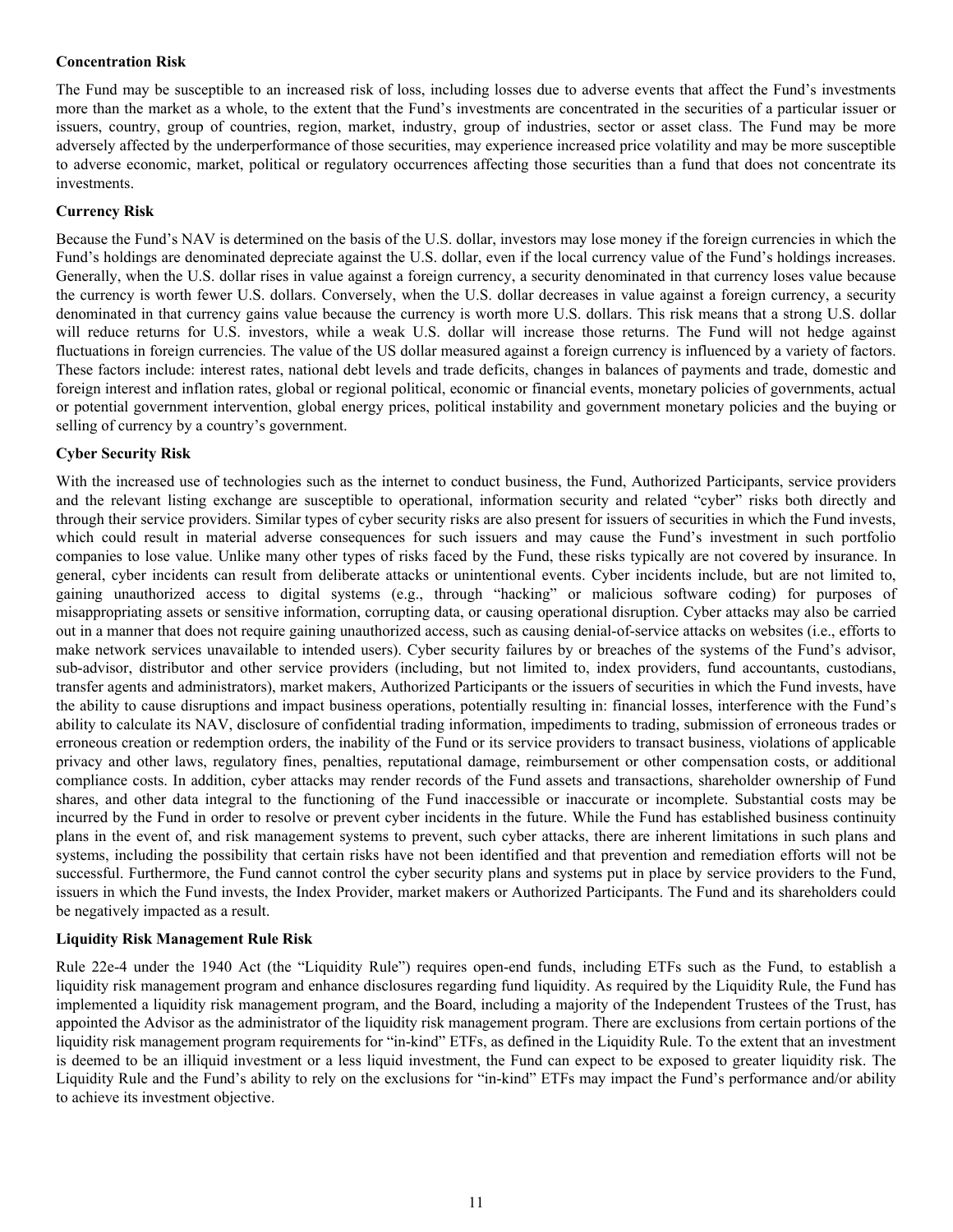## **Management Risk**

The strategy used by the Fund to match the performance of the Underlying Index may fail to produce the intended results. The skill of the Advisor or Sub-Advisor will play a significant role in the Fund's ability to achieve its investment objectives. The Fund's ability to achieve its investment objectives depends on the ability of the Advisor to correctly identify economic trends, especially with regard to accurately forecasting projected dividend and growth rates and inflationary and deflationary periods. In addition, the Fund's ability to achieve its investment objective depends on the Advisor's or Sub-Advisor's ability to select stocks, particularly in volatile stock markets. The Advisor or Sub-Advisor could be incorrect in its analysis of industries, companies' projected dividends and growth rates and the relative attractiveness of value stocks and other matters. Additionally, if the Advisor uses a "sampling" approach to managing an Underlying Index, the performance of the Fund may not correlate with the Underlying Index as well as if the Fund "replicated" the Underlying Index by buying all of its constituent stocks.

#### **Market Risk**

The value of, or income generated by, the securities held by the Fund are subject to the possibility of rapid and unpredictable fluctuation. The value of certain securities (e.g., equity securities) tends to fluctuate more dramatically over the shorter term than do the value of other asset classes. These movements may result from factors affecting individual companies, or from broader influences, including real or perceived changes in prevailing interest rates, changes in inflation or expectations about inflation, investor confidence or economic, political, social or financial market conditions that may be temporary or last for extended periods. Different sectors, industries and security types may react differently to such developments and, when the market performs well, there is no assurance that the securities held by the Fund will increase in value along with the broader markets. For example, the value of a Fund's investments in securities or other instruments may be particularly susceptible to changes in commodity prices. As a result, a change in commodity prices may adversely affect the Fund's investments. Volatility of financial markets can expose the Fund to greater market risk, possibly resulting in reduced liquidity. Moreover, changing economic, political, social or financial market conditions in one country or geographic region could adversely affect the market value of the securities held by the Fund in a different country or geographic region because of the increasingly interconnected global economies and financial markets. The Advisor potentially will be prevented from executing investment decisions at an advantageous time or price because of any domestic or global market disruptions, particularly disruptions causing heightened market volatility and reduced market liquidity. Changes or disruptions in market conditions also may lead to increased regulation of the Fund and the instruments in which the Fund may invest, which may, in turn, affect the Fund's ability to pursue its investment objective and the Fund's performance. In general, the securities or other instruments represented in the Fund's Underlying Index or in which the Fund seeks to invest may be unavailable entirely or in the specific quantities sought by the Fund. As a result, the Fund may need to obtain the desired exposure through a less advantageous investment or forgo the investment at the time. This may adversely affect the Fund and increase the Fund's Underlying Index tracking error.

#### **Market Trading Risk**

*Absence of Active Market.* Although shares of the Fund are listed for trading on one or more stock exchanges, there can be no assurance that an active trading market for such shares will continue to develop and be maintained by market makers or Authorized Participants.

*Risk of Secondary Listings.* The Fund's shares may be listed or traded on U.S. and non-U.S. stock exchanges other than the U.S. stock exchange where the Fund's primary listing is maintained and may otherwise be made available to non-U.S. investors through funds or structured investment vehicles similar to depositary receipts. There can be no assurance that the Fund's shares will continue to trade on any such stock exchange or in any market or that the Fund's shares will continue to meet the requirements for listing or trading on any exchange or in any market. The Fund's shares may be less actively traded in certain markets than in others, and investors are subject to the execution and settlement risks and market standards of the market where they or their broker direct their trades for execution. Certain information available to investors who trade Fund shares on a U.S. stock exchange during regular U.S. market hours may not be available to investors who trade in other markets, which may result in Secondary Market prices in such markets being less efficient.

*Secondary Market Trading Risk*. Shares of the Fund may trade in the Secondary Market at times when the Fund does not accept orders to purchase or redeem shares. At such times, shares may trade in the Secondary Market with more significant premiums or discounts than might be experienced at times when the Fund accepts purchase and redemption orders.

Secondary Market trading in Fund shares may be halted by a stock exchange because of market conditions or for other reasons. In addition, trading in Fund shares on a stock exchange or in any market may be subject to trading halts caused by extraordinary market volatility pursuant to "circuit breaker" rules on the stock exchange or market.

Shares of the Fund, similar to shares of other issuers listed on a stock exchange, may be sold short and are therefore subject to the risk of increased volatility and price decreases associated with being sold short.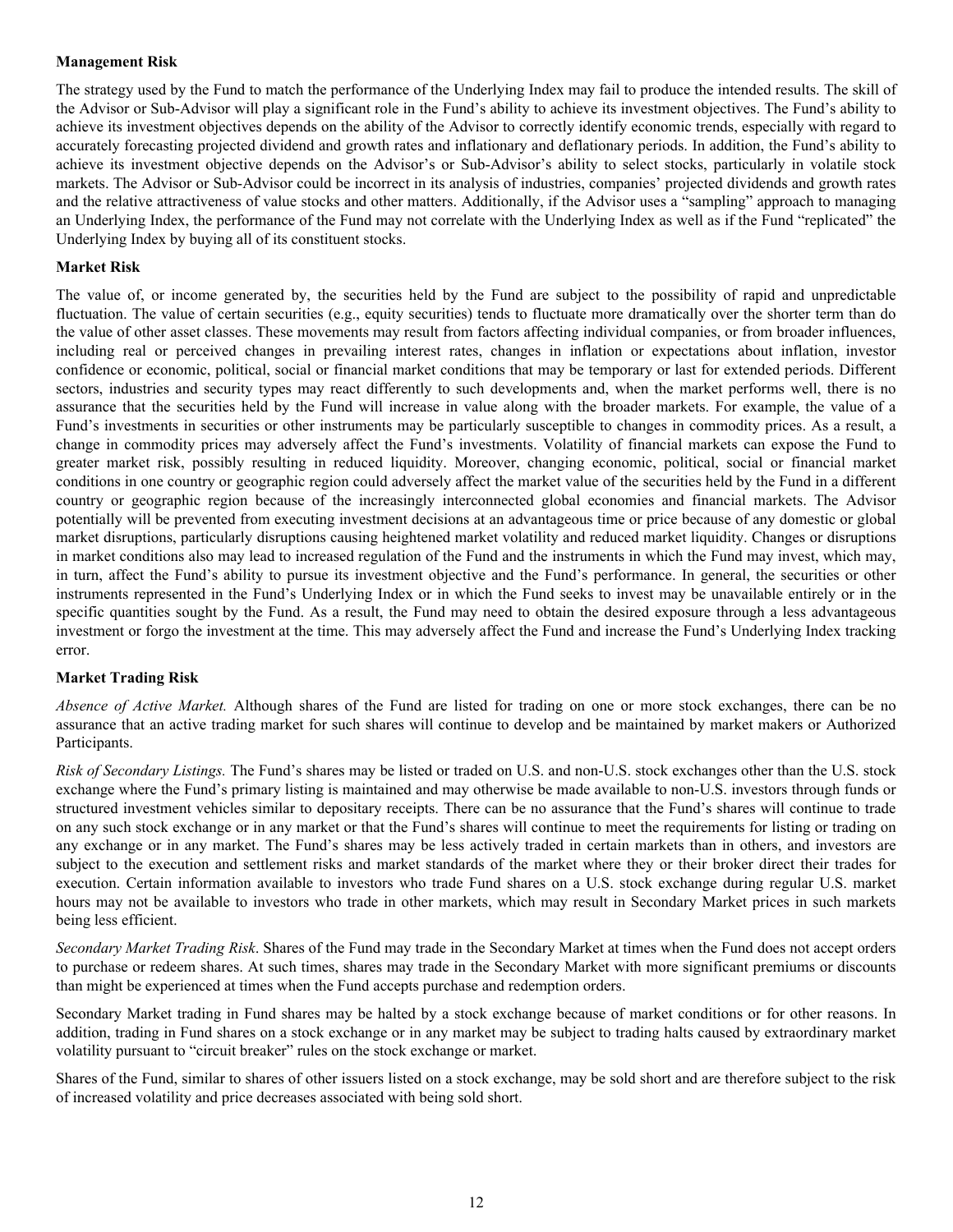*Shares of the Fund May Trade at Prices Other Than NAV*. Shares of the Fund trade on stock exchanges at prices at, above or below the Fund's most recent NAV. The NAV of the Fund is calculated at the end of each business day and fluctuates with changes in the market value of the Fund's holdings. The trading price of the Fund's shares fluctuates continuously throughout trading hours based on both market supply of and demand for Fund shares and the underlying value of the Fund's portfolio holdings or NAV. As a result, the trading prices of the Fund's shares may deviate significantly from NAV during periods of market volatility. **ANY OF THESE FACTORS, AMONG OTHERS, MAY LEAD TO THE FUND'S SHARES TRADING AT A PREMIUM OR DISCOUNT TO NAV**. However, because shares can be created and redeemed in Creation Units at NAV, the Advisor believes that large discounts or premiums to the NAV of the Fund are not likely to be sustained over the long term (unlike shares of many closed-end funds, which frequently trade at appreciable discounts from, and sometimes at premiums to, their NAVs). While the creation/redemption feature is designed to make it more likely that the Fund's shares normally will trade on stock exchanges at prices close to the Fund's next calculated NAV, exchange prices are not expected to correlate exactly with the Fund's NAV due to timing reasons, supply and demand imbalances and other factors. In addition, disruptions to creations and redemptions, including disruptions at market makers, Authorized Participants, or other market participants, and during periods of significant market volatility, may result in trading prices for shares of the Fund that differ significantly from its NAV. Authorized Participants may be less willing to create or redeem Fund shares if there is a lack of an active market for such shares or its underlying investments, which may contribute to the Fund's shares trading at a premium or discount to NAV.

*Costs of Buying or Selling Fund Shares.* Buying or selling Fund shares on an exchange involves two types of costs that apply to all securities transactions. When buying or selling shares of the Fund through a broker, you will likely incur a brokerage commission and other charges. In addition, you may incur the cost of the "spread"; that is, the difference between what investors are willing to pay for Fund shares (the "bid" price) and the price at which they are willing to sell Fund shares (the "ask" price). The spread, which varies over time for shares of the Fund based on trading volume and market liquidity, is generally narrower if the Fund has more trading volume and market liquidity and wider if the Fund has less trading volume and market liquidity. In addition, increased market volatility may cause wider spreads. There may also be regulatory and other charges that are incurred as a result of trading activity. Because of the costs inherent in buying or selling Fund shares, frequent trading may detract significantly from investment results and an investment in Fund shares may not be advisable for investors who anticipate regularly making small investments through a brokerage account.

# **National Closed Market Trading Risk**

To the extent that the underlying securities held by the Fund trade on foreign exchanges that may be closed when the securities exchange on which the Fund's shares trade is open, there are likely to be deviations between the current price of an underlying security and the last quoted price for the underlying security (i.e., the Fund's quote from the closed foreign market). These deviations could result in premiums or discounts to the Fund's NAV that may be greater than those experienced by other ETFs.

#### **Portfolio Turnover Risk**

The Fund may engage in active and frequent trading of its portfolio securities to reflect the periodic rebalancing of the Underlying Index. A portfolio turnover rate of 200%, for example, is equivalent to the Fund buying and selling all its securities two times during the year. A high portfolio turnover rate (such as 100% or more) could result in high brokerage costs and may result in higher taxes when Shares are held in a taxable account.

#### **Regulatory and Legal Risk**

U.S. and non-U.S. governmental agencies and other regulators may implement additional regulations and legislators may pass new laws that affect the investments held by the Fund, the strategies used by the Fund or the level of regulation applying to the Fund. These may impact the investment strategies, performance, costs and operations of the Fund.

#### **Risk of Investing in the United States**

The Fund may have significant exposure to U.S. issuers. A decrease in imports or exports, changes in trade regulations and/or an economic recession in the U.S. may have a material adverse effect on the U.S. economy and the securities listed on U.S. exchanges. Proposed and adopted policy and legislative changes in the U.S. are changing many aspects of financial and other regulation and may have a significant effect on the U.S. markets generally, as well as on the value of certain securities. In addition, a continued rise in the U.S. public debt level or U.S. austerity measures may adversely affect U.S. economic growth and the securities to which the Fund has exposure. The U.S. has developed increasingly strained relations with a number of foreign countries, including traditional allies, such as certain European countries, and historical adversaries, such as North Korea, Iran, China and Russia. If these relations were to worsen, it could adversely affect U.S. issuers as well as non-U.S. issuers that rely on the U.S. for trade. The U.S. has also experienced increased internal unrest and discord. If this trend were to continue, it may have an adverse impact on the U.S. economy and the issuers in which the Fund invests.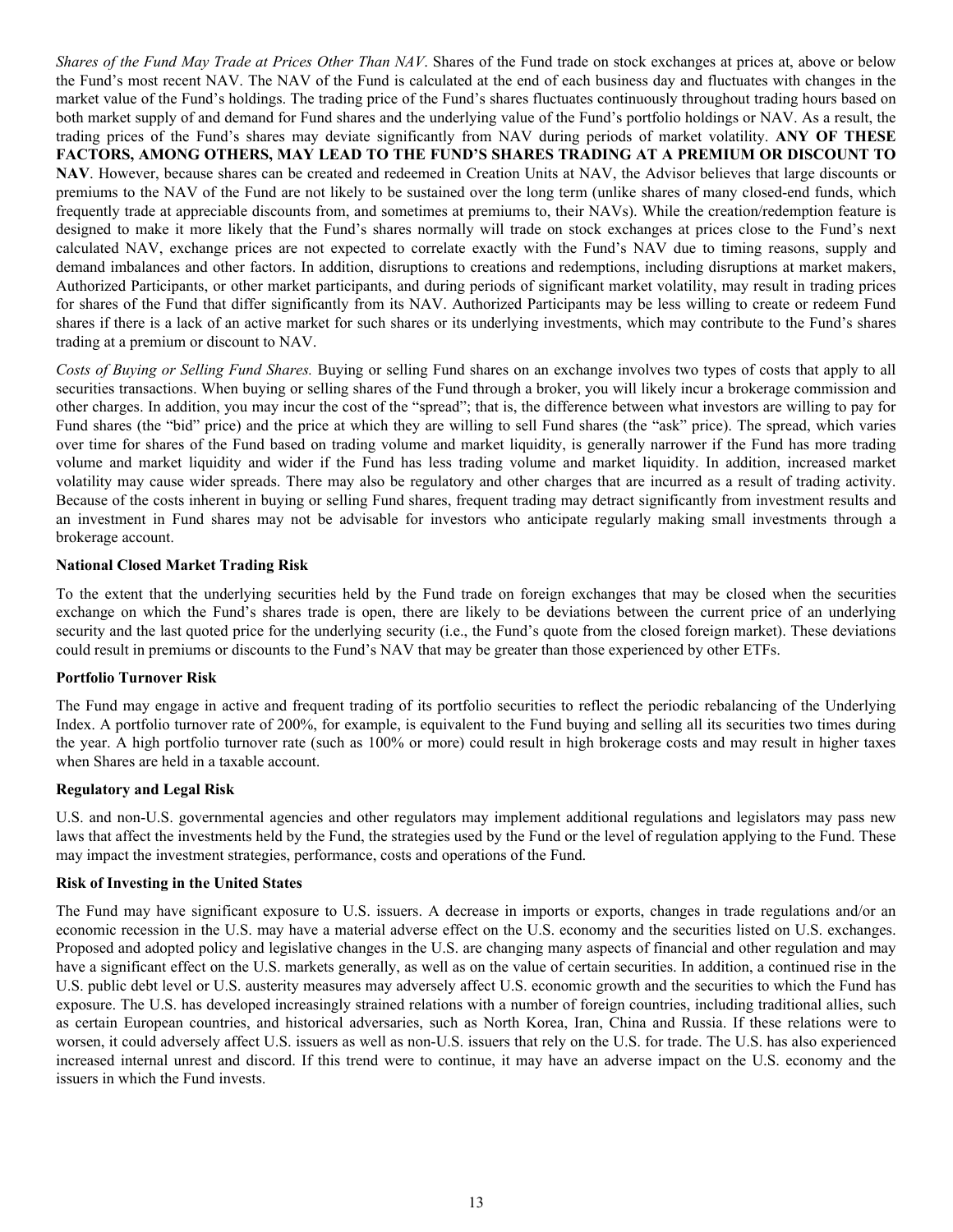#### **Risks Relating to Calculation of NAV**

The Fund relies on various sources to calculate its NAV. Therefore, the Fund is subject to certain operational risks associated with reliance on third party service providers and data sources. NAV calculation may be impacted by operational risks arising from factors such as failures in systems and technology. Such failures may result in delays in the calculation of the Fund's NAV and/or the inability to calculate NAV over extended time periods. The Fund may be unable to recover any losses associated with such failures.

#### **Tariff Disputes or Trade Wars Risk**

Significant tariff disputes between trading partners can cause affected countries to retaliate, resulting in "trade wars" which can cause negative effects on the economies of such countries, as well as the global economy. For example, a trade war could cause increased costs for goods imported to the trading partners, thus limiting customer demand for these products and reducing the volume and scope of trading. In addition, disruption in trading markets may result to depressed capital and business investment, curtailed spending, as well as volatile or otherwise negatively impacted financial markets. These effects can be amplified as business confidence drops and investment decisions are delayed. Also, imposition of new or higher tariffs can result in the adoption of tariffs by other countries, thus widening the negative effects on the global economy.

#### **Tracking Error Risk**

The Fund's performance may not match its Underlying Index during any period of time. Although the Fund attempts to track the performance of its Underlying Index, the Fund may not be able to duplicate its exact composition or return for any number of reasons, including but not limited to risk that the strategies used by the Advisor to match the performance of the Underlying Index may fail to produce the intended results, liquidity risk and new fund risk, as well as the incurring of Fund expenses, which the Underlying Index does not incur. For example, the Fund may not be able to invest in certain securities included in its Underlying Index due to restrictions or limitations imposed, by or a lack of liquidity in, certain countries in which such securities trade, or may be delayed in purchasing or selling securities included in the Underlying Index. To the extent the Fund intends to engage in a significant portion in cash transactions for the creation and redemption of Shares, such practice may affect the Fund's ability to match the return of its Underlying Index.

#### **Trading Issues Risk**

Trading in Shares on the Exchange may be halted due to market conditions or for reasons that, in the view of the Exchange, make trading in Shares inadvisable. There can be no assurance that an active trading market will develop or be maintained. In addition, trading in Shares on the Exchange is subject to trading halts caused by extraordinary market volatility pursuant to the Exchange "circuit breaker" rules. If a trading halt or unanticipated early closing of the Exchange occurs, a shareholder may be unable to purchase or sell Shares when desired. There can be no assurance that the requirements of the Exchange necessary to maintain the listing of the Fund will continue to be met or will remain unchanged or that Shares will trade with any volume, or at all, in any Secondary Market. As with other exchange traded securities, Shares may be sold short and may experience increased volatility and price decreases associated with such trading activity.

# **Trading Price Risk**

It is expected that the shares of the Fund (in each case, "Shares") will be listed for trading on the Exchange and will be bought and sold in the Secondary Market at market prices. Although it is generally expected that the market price of the Shares of the Fund will approximate the respective Fund's NAV, there may be times when the market price and the NAV vary significantly. Thus, you may pay more than NAV when you buy Shares in the Secondary Market, and you may receive less than NAV when you sell those Shares in the Secondary Market. Similar to shares of other issuers listed on a stock exchange, Shares may be sold short and are therefore subject to the risk of increased volatility and price decreases associated with being sold short.

The market price of Shares during the trading day, like the price of any exchange-traded security, includes a "bid/ask" spread charged by the exchange specialist, market makers or other participants that trade the Shares. In times of severe market disruption, the bid/ask spread can increase significantly. At those times, Shares are most likely to be traded at a discount to NAV, and the discount is likely to be greatest when the price of Shares is falling fastest, which may be the time that you most want to sell your Shares. The Advisor believes that, under normal market conditions, large market price discounts or premiums to NAV will not be sustained because of arbitrage opportunities, particularly through creations and redemptions by Authorized Participants dealing directly with the Fund. While the creation/redemption feature is designed to make it more likely that the Fund's Shares normally will trade on the Exchange at prices close to its next calculated NAV, exchange prices are not expected to correlate exactly with the Fund's NAV due to timing reasons, supply and demand imbalances and other factors. In addition, disruptions to creations and redemptions, including disruptions at market makers, Authorized Participants, or other market participants, and during periods of significant market volatility, may result in trading prices for shares of the Fund that differ significantly from its NAV. Authorized Participants may be less willing to create or redeem Fund shares if there is a lack of an active market for such shares or its underlying investments, which may contribute to the Fund's shares trading at a premium or discount to NAV.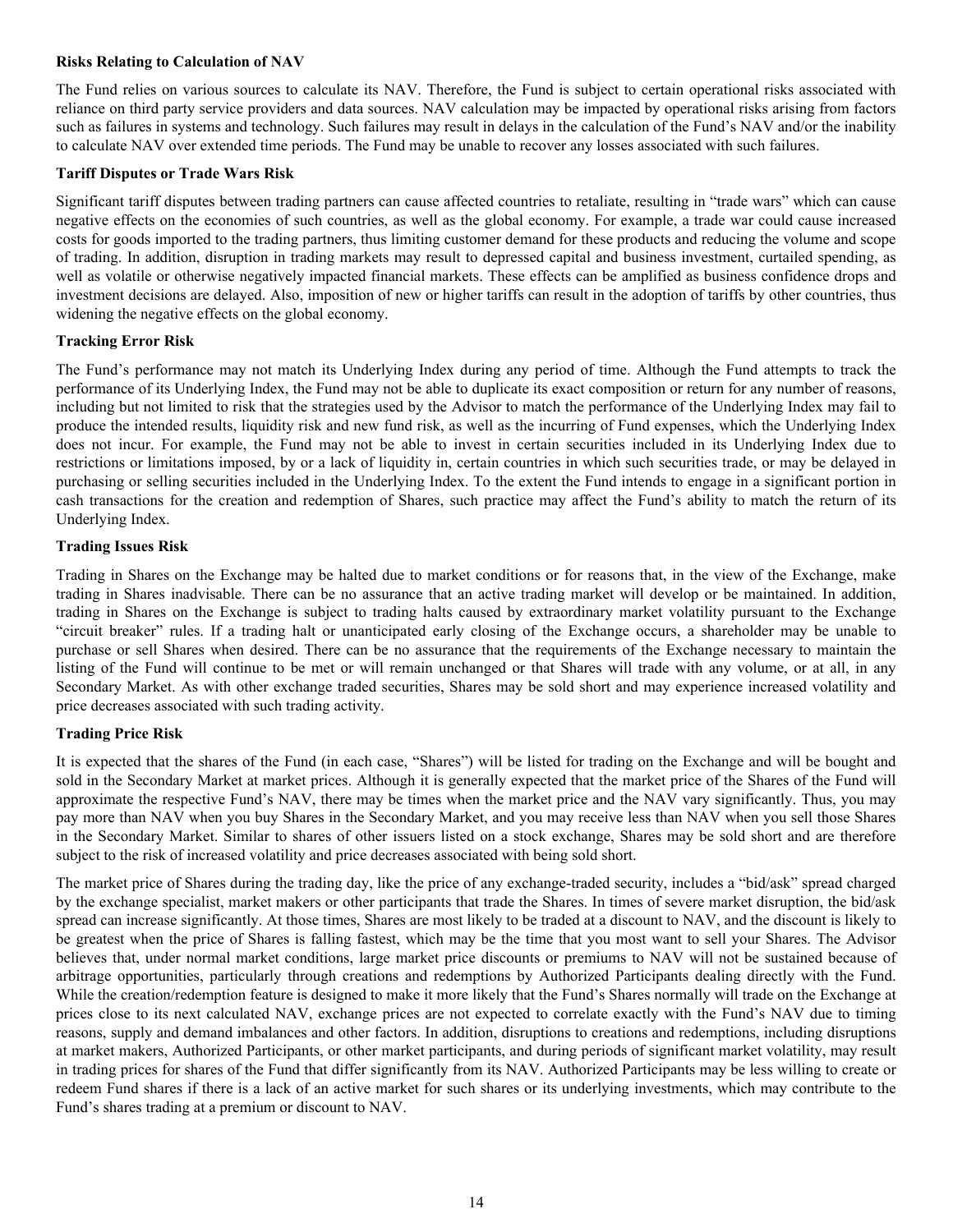# <span id="page-17-0"></span>**Valuation Risk**

The price the Fund could receive upon sale of a security or other asset may differ from the Fund's valuation of the security or other asset and from the value used by the Underlying Index, particularly for securities or other assets that trade in low volume or volatile markets or that are valued using a fair value methodology as a result of trade suspensions or for other reasons. Because non-U.S. exchanges may be open on days when the Fund does not price its shares, the value of the securities or other assets in the Fund's portfolio may change on days or during time periods when shareholders will not be able to purchase or sell the Fund's shares. In addition, for purposes of calculating the Fund's NAV, the value of assets denominated in non-U.S. currencies is converted into U.S. dollars using prevailing market rates on the date of valuation as quoted by one or more data service providers. This conversion may result in a difference between the prices used to calculate the Fund's NAV and the prices used by the Underlying Index, which, in turn, could result in a difference between the Fund's performance and the performance of the Underlying Index. Authorized Participants who purchase or redeem Fund shares on days when the Fund is holding fair-valued securities may receive fewer or more shares, or lower or higher redemption proceeds, than they would have received had the Fund not fair-valued securities or used a different valuation methodology. The Fund's ability to value investments may be impacted by technological issues or errors by pricing services or other third-party service providers.

#### ADDITIONAL RISKS

#### **Absence of Prior Active Market**

Although Shares are approved for listing and have been trading on the Exchange, there can be no assurance that an active trading market will continue to develop and be maintained for the Shares. There can be no assurance that the Fund will grow to or maintain an economically viable size, in which case the Fund may experience greater tracking error to its Underlying Index than it otherwise would at higher asset levels, or the Fund may ultimately liquidate.

#### **Fluctuation of Net Asset Value**

The NAV of the Fund's Shares will generally fluctuate with changes in the market value of the Fund's holdings. The market prices of the Shares will generally fluctuate in accordance with changes in NAV as well as the relative supply of and demand for the Shares on the Exchange. The Advisor cannot predict whether the Shares will trade below, at or above their NAV. Price differences may be due, in large part, to the fact that supply and demand forces at work in the secondary trading market for the Shares will be closely related to, but not identical to, the same forces influencing the prices of the securities of the Fund's Underlying Index trading individually or in the aggregate at any point in time. If an investor purchases Shares at a time when the market price is at a premium to the NAV of the Shares or sells at a time when the market price is at a discount to the NAV of the Shares, then the investor may sustain losses. However, given that the Shares can be purchased and redeemed in Creation Units (unlike shares of closed-end funds, which frequently trade at appreciable discounts from, and sometimes at premiums to, their NAV), the Advisor believes that large discounts or premiums to the NAV of the Shares should not be sustained.

#### **Shares are not Individually Redeemable**

Shares may be redeemed by the Fund only in large blocks known as "Creation Units" which are expected to be worth in excess of \$500,000 each. The Trust may not redeem Shares in fractional Creation Units. Only certain large institutions that enter into agreements with the Distributor are authorized to transact in Creation Units with the Fund. These entities are referred to as "Authorized Participants." All other persons or entities transacting in Shares must do so in the Secondary Market.

#### **Tax Risks**

To qualify for the favorable U.S. federal income tax treatment accorded to regulated investment companies, the Fund must, among other things, derive in each taxable year at least 90% of its gross income from certain prescribed sources. If for any taxable year, the Fund does not qualify as a regulated investment company, all of its taxable income (including its net capital gain) for that year would be subject to tax at regular corporate rates without any deduction for distributions to shareholders, and such distributions would be taxable to shareholders as dividend income to the extent of the Fund's current and accumulated earnings and profits.

Furthermore, the tax treatment of derivatives is unclear for purposes of determining the Fund's tax status. In addition, the Fund's transactions in derivatives may result in the Fund realizing more short-term capital gains and ordinary income that are subject to higher ordinary income tax rates than if it did not engage in such transactions.

Please refer to the SAI for a more complete discussion of the risks of investing in Shares.

#### CONTINUOUS OFFERING

The method by which Creation Units are purchased and traded may raise certain issues under applicable securities laws. Because new Creation Units are issued and sold by the Fund on an ongoing basis, at any point a "distribution," as such term is used in the Securities Act, may occur. Broker-dealers and other persons are cautioned that some activities on their part may, depending on the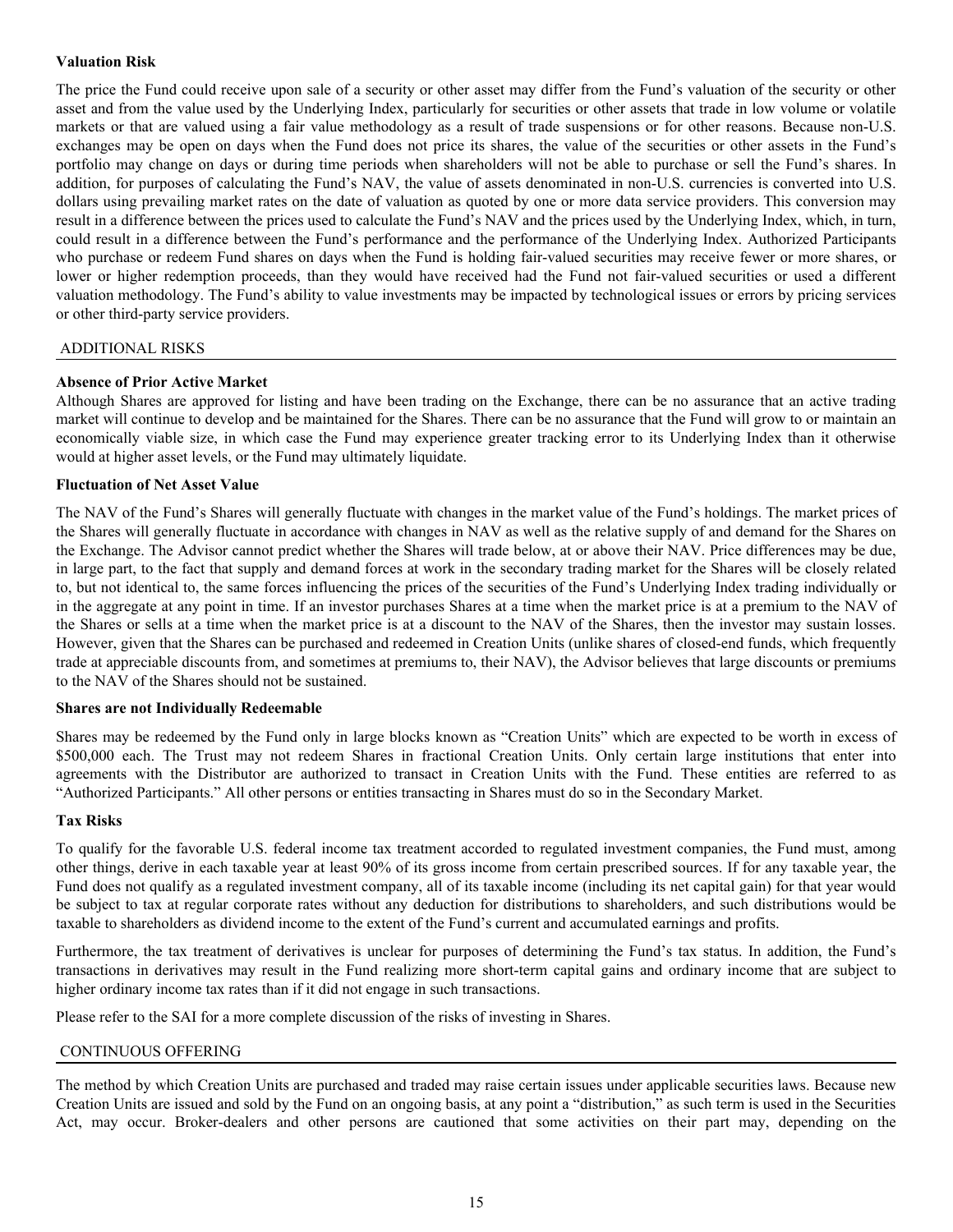<span id="page-18-0"></span>circumstances, result in their being deemed participants in a distribution in a manner which could render them statutory underwriters and subject them to the prospectus delivery and liability provisions of the Securities Act. For example, a broker-dealer firm or its client may be deemed a statutory underwriter if it takes Creation Units after placing an order with the Distributor, breaks them down into individual Shares, and sells such Shares directly to customers, or if it chooses to couple the creation of a supply of new Shares with an active selling effort involving solicitation of Secondary Market demand for Shares. A determination of whether one is an underwriter for purposes of the Securities Act must take into account all the facts and circumstances pertaining to the activities of the broker-dealer or its client in the particular case, and the examples mentioned above should not be considered a complete description of all the activities that could lead to categorization as an underwriter.

Broker-dealer firms should also note that dealers who are not "underwriters" but are effecting transactions in Shares, whether or not participating in the distribution of Shares, are generally required to deliver a prospectus. This is because the prospectus delivery exemption in Section 4(a)(3) of the Securities Act is not available with respect to such transactions as a result of Section 24(d) of the 1940 Act. As a result, broker dealer-firms should note that dealers who are not underwriters but are participating in a distribution (as contrasted with ordinary Secondary Market transactions) and thus dealing with Shares that are part of an over-allotment within the meaning of Section 4(a)(3) of the Securities Act would be unable to take advantage of the prospectus delivery exemption provided by Section  $4(a)(3)$  of the Securities Act. Firms that incur a prospectus delivery obligation with respect to Shares of the Fund are reminded that under Rule 153 of the Securities Act, a prospectus delivery obligation under Section 5(b)(2) of the Securities Act owed to an exchange member in connection with a sale on the Exchange is satisfied by the fact that such Fund's prospectus is available at the Exchange upon request. The prospectus delivery mechanism provided in Rule 153 is only available with respect to transactions on an exchange.

# CREATION AND REDEMPTION OF CREATION UNITS

The Fund issues and redeems Shares only in bundles of a specified number of Shares. These bundles are known as "Creation Units." For the Fund, a Creation Unit is comprised of 25,000 Shares. The number of Shares in a Creation Unit will not change, except in the event of a share split, reverse split or similar revaluation. The Fund cannot issue fractional Creation Units. To purchase or redeem a Creation Unit, you must be an Authorized Participant, or you must do so through a broker, dealer, bank or other entity that is an Authorized Participant. An Authorized Participant is either (1) a "Participating Party," i.e., a broker-dealer or other participant in the clearing process of the Continuous Net Settlement System of the NSCC (the "Clearing Process"), or (2) a participant of DTC (a "DTC Participant"), and, in each case, must have executed an agreement with the Distributor with respect to creations and redemptions of Creation Units (a "Participation Agreement"). It is expected that only large institutional investors will purchase and redeem Shares directly from the Fund in the form of Creation Units. In turn, it is expected that institutional investors who purchase Creation Units will break up their Creation Units and offer and sell individual Shares in the Secondary Market.

Retail investors may acquire Shares in the Secondary Market (not from the Fund) through a broker or dealer. Shares are listed on the Exchange and are publicly traded. For information about acquiring Shares in the Secondary Market, please contact your broker or dealer. If you want to sell Shares in the Secondary Market, you must do so through your broker or dealer.

When you buy or sell Shares in the Secondary Market, your broker or dealer may charge you a commission, market premium or discount or other transaction charge, and you may pay some or all of the spread between the bid and the offered price for each purchase or sale transaction. Unless imposed by your broker or dealer, there is no minimum dollar amount you must invest and no minimum number of Shares you must buy in the Secondary Market. In addition, because transactions in the Secondary Market occur at market prices, you may pay more than NAV when you buy Shares and receive less than NAV when you sell those Shares.

The creation and redemption processes discussed above are summarized, and such summary only applies to shareholders who purchase or redeem Creation Units (they do not relate to shareholders who purchase or sell Shares in the Secondary Market). Authorized Participants should refer to their Participant Agreements for the precise instructions that must be followed in order to create or redeem Creation Units.

# BUYING AND SELLING SHARES IN THE SECONDARY MARKET

Most investors will buy and sell Shares of the Fund in Secondary Market transactions through brokers. Shares of the Fund will be listed for trading on the Secondary Market on the Exchange. Shares can be bought and sold throughout the trading day like other publicly-traded shares. There is no minimum investment. Although Shares are generally purchased and sold in "round lots" of 100 Shares, brokerage firms typically permit investors to purchase or sell Shares in smaller "odd lots" at no per-Share price differential. When buying or selling Shares through a broker, you will incur customary brokerage commissions and charges, and you may pay some or all of the spread between the bid and the offered price in the Secondary Market on each leg of a round trip (purchase and sale) transaction.

Share prices are reported in dollars and cents per Share. For information about buying and selling Shares in the Secondary Market, please contact your broker or dealer.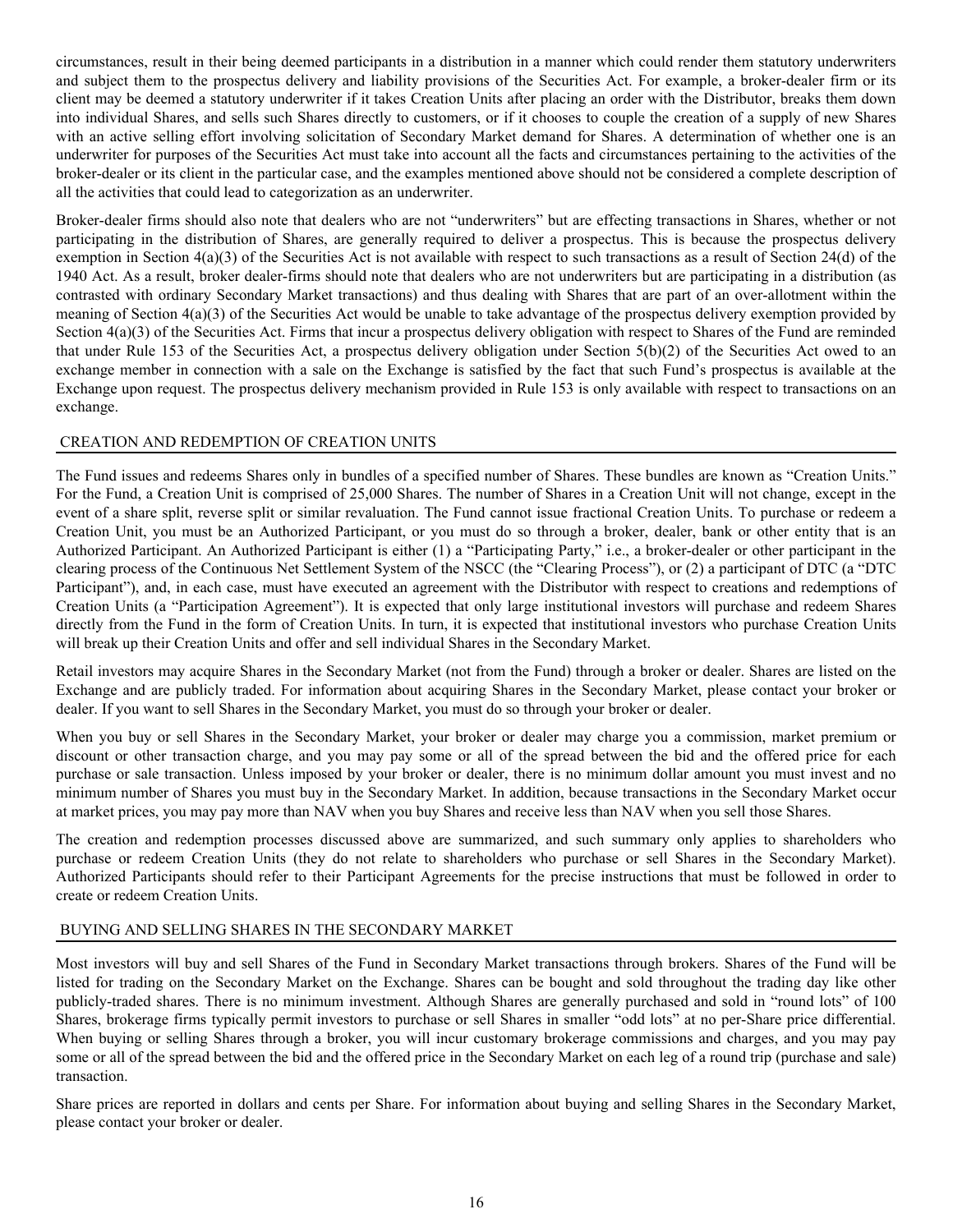# <span id="page-19-0"></span>**Book Entry**

Shares of the Fund are held in book-entry form and no stock certificates are issued. DTC, through its nominee Cede  $\&$  Co., is the record owner of all outstanding Shares.

Investors owning Shares are beneficial owners as shown on the records of DTC or its participants. DTC serves as the securities depository for all Shares. Participants in DTC include securities brokers and dealers, banks, trust companies, clearing corporations and other institutions that directly or indirectly maintain a custodial relationship with DTC. As a beneficial owner of Shares, you are not entitled to receive physical delivery of stock certificates or to have Shares registered in your name, and you are not considered a registered owner of Shares. Therefore, to exercise any right as an owner of Shares, you must rely upon the procedures of DTC and its participants.

These procedures are the same as those that apply to any securities that you hold in book-entry or "street name" form for any publiclytraded company. Specifically, in the case of a shareholder meeting of the Fund, DTC assigns applicable Cede  $\&$  Co. voting rights to its participants that have Shares credited to their accounts on the record date, issues an omnibus proxy and forwards the omnibus proxy to the Fund. The omnibus proxy transfers the voting authority from Cede & Co. to the DTC participant. This gives the DTC participant through whom you own Shares (namely, your broker, dealer, bank, trust company or other nominee) authority to vote the shares, and, in turn, the DTC participant is obligated to follow the voting instructions you provide.

# MANAGEMENT

# **Board of Trustees**

The Board of Trustees of the Trust is responsible for the general supervision and overseeing the management and business affairs of the Fund. The Board of Trustees appoints officers who are responsible for the day-to-day operations and oversee operations of the Fund by its officers. The Board of Trustees also reviews management of the Fund's assets by the investment advisor and sub-advisor. Information about the Board of trustees and executive officers of the Fund is contained in the SAI.

# **Investment Advisor**

The Advisor is registered as an investment advisor with the SEC. The Advisor's principal office is located at 16 Firebush Road, Levittown, Pennsylvania 19056.

The Advisor has overall responsibility for the general management and administration of the Trust. The Advisor provides an investment program for the Fund. The Advisor has arranged for custody, fund administration, transfer agency and all other nondistribution related services necessary for the Fund to operate.

As compensation for its services and its assumption of certain expenses, the Fund pays the Advisor a management fee equal to a percentage of the Fund's average daily net assets that is calculated daily and paid monthly, as follows:

| <b>Fund Name</b>                       | <b>Management Fee</b> |
|----------------------------------------|-----------------------|
| Procure Disaster Recovery Strategy ETF | $0.75\%$              |

The Advisor serves as advisor to the Fund pursuant to an Investment Advisory Agreement (the "Advisory Agreement"). The Advisor is a SEC-registered investment adviser, and advises the Fund and other ETFs. The Sub-Advisor serves as sub-advisor to the Fund pursuant to a Sub-Advisory Agreement. The basis for the Trustees' approval of the Advisory Agreement and the Sub-Advisory Agreement will be available in the Fund's first Annual or Semi-Annual Report to shareholders.

Under the Advisory Agreement, the Advisor has agreed to pay all expenses of the Trust (except brokerage and other transaction expenses including taxes; extraordinary legal fees or expenses, such as those for litigation or arbitration; compensation and expenses of the Independent Trustees, counsel to the Independent Trustees, and the Trust's chief compliance officer; extraordinary expenses; distribution fees and expenses paid by the Trust under any distribution plan adopted pursuant to Rule 12b-1 under the 1940 Act and the advisory fee payable to the Advisor under the Advisory Agreement).

The Advisor and its affiliates deal, trade and invest for their own accounts in the types of securities in which the Fund also may invest. The Advisor does not use inside information in making investment decisions on behalf of the Fund.

# **Portfolio Management**

# *Sub-Advisor*

Pursuant to an investment sub-advisory agreement ("Sub-Advisory Agreement"), Penserra Capital Management LLC, a New York limited liability company with a Principal Office located at 4 Orinda Way, 100-A, Orinda, California 94563 ("Penserra" or the "Sub-Advisor"), is responsible for the day-to-day management of the Fund. The Sub-Advisor provides investment advisory services to other ETFs. The Sub-Advisor is responsible for, among other things, trading portfolio securities on behalf of the Fund, including selecting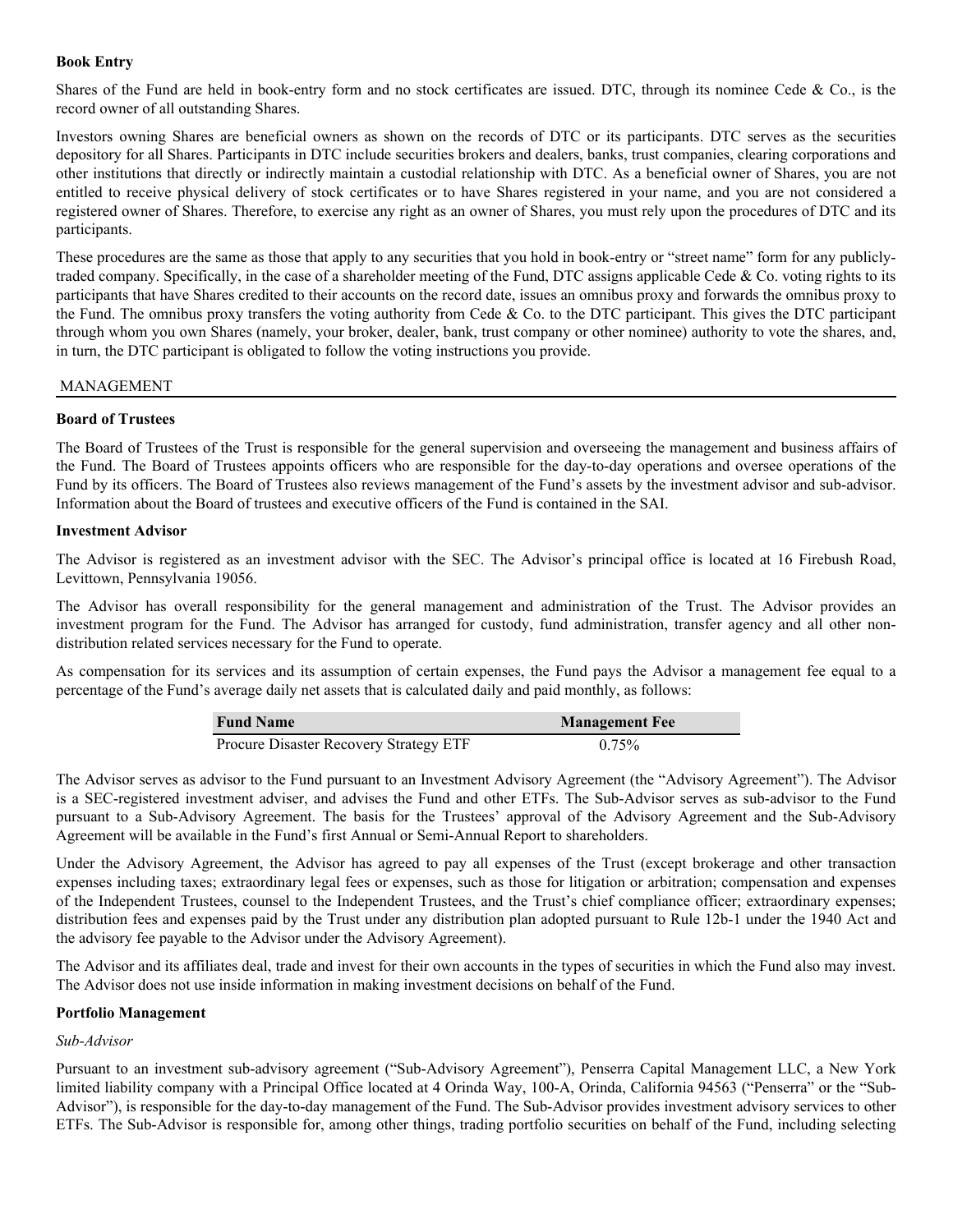<span id="page-20-0"></span>broker-dealers to execute purchase and sale transactions as instructed by the Advisor or in connection with any rebalancing or reconstitution of the Index, subject to the supervision of the Advisor and the Board. Under the Sub-Advisory Agreement, the Advisor pays the Sub-Advisor a fee for its services.

The Sub-Advisor has been registered as an investment adviser since 2014.

The Sub-Advisor is responsible for managing the investment portfolio of the Fund and will direct the purchase and sale of the Fund's investment securities. The Sub-Advisor utilizes a team of investment professionals acting together to manage the assets of the Fund. The team meets regularly to review portfolio holdings and to discuss purchase and sale activity. The team adjusts holdings in the portfolio as they deem appropriate in the pursuit of the Fund's investment objective.

In the future, the Advisor may seek exemptive relief to permit the Fund to replace any sub-advisor without shareholder approval, and the Board reserves the right to replace any sub-advisor with another sub-advisor without the approval of shareholders if the Board believes it is in the best interest of shareholders.

# *PORTFOLIO MANAGERS*.

The Fund's day-to-day activities are managed by a team of portfolio managers from Penserra Capital Management, LLC, the Sub-Advisor.

Dustin Lewellyn, Ernesto Tong, and Anand Desai are the Fund's portfolio managers and are jointly responsible for the day-to-day management of the Fund. The portfolio managers are responsible for various functions related to portfolio management, including, but not limited to, investing cash inflows, implementing investment strategy, researching and reviewing investment strategy, and overseeing members of their portfolio management team with more limited responsibilities.

Mr. Lewellyn has been Chief Investment Officer with Penserra since 2012. He was President and Founder of Golden Gate Investment Consulting LLC from 2011 through 2015. Prior to that, Mr. Lewellyn was a managing director at Charles Schwab Investment Management, Inc. ("CSIM"), which he joined in 2009, and head of portfolio management for Schwab ETFs. Prior to joining CSIM, he worked for two years as director of ETF product management and development at a major financial institution focused on asset and wealth management. Prior to that, he was a portfolio manager for institutional clients at a financial services firm for three years. In addition, he held roles in portfolio operations and portfolio management at a large asset management firm for more than 6 years.

Mr. Tong has been a Managing Director with Penserra since 2015. Prior to that, Mr. Tong spent seven years as vice president at Blackrock, where he was a portfolio manager for a number of the iShares ETFs, and prior to that, he spent two years in the firm's index research group.

Mr. Desai has been a Senior Vice President with Penserra since 2020. Mr. Desai has served in various roles at Penserra since joining the team in 2015. Prior to that, Mr. Desai was a portfolio fund accountant at State Street for five years.

For more information about the portfolio managers' compensation, other accounts managed by the portfolio managers and the portfolio managers' ownership of shares in the Fund, see the SAI.

# OTHER SERVICE PROVIDERS

# **Index Provider to the Procure Disaster Recovery Strategy ETF**

GKD Index Partners, LLC d/b/a/ Alerian located at 3625 N Hall Street, Suite 1200, Dallas, TX 75219, developed and sponsors the Underlying Index for the Procure Disaster Recovery Strategy ETF. The Fund is not sponsored, endorsed, sold or promoted by GKD Index Partners, LLC.

THE INDEX PROVIDER DOES NOT GUARANTEE THE ACCURACY AND/OR THE COMPLETENESS OF THE INDEX OR ANY DATA INCLUDED THEREIN AND THE INDEX PROVIDER SHALL HAVE NO LIABILITY FOR ANY ERRORS, OMISSIONS, OR INTERRUPTIONS THEREIN. THE INDEX PROVIDER MAKES NO WARRANTY, EXPRESS OR IMPLIED, AS TO RESULTS TO BE OBTAINED BY LICENSEE, OWNERS OF THE PRODUCT(S), OR ANY OTHER PERSON OR ENTITY FROM THE USE OF THE INDEX OR ANY DATA INCLUDED THEREIN. THE INDEX PROVIDER NO EXPRESS OR IMPLIED WARRANTIES, AND EXPRESSLY DISCLAIMS ALL WARRANTIES OF MERCHANTABILITY OR FITNESS FOR A PARTICULAR PURPOSE OR USE WITH RESPECT TO THE INDEX OR ANY DATA INCLUDED THEREIN. WITHOUT LIMITING ANY OF THE FOREGOING, IN NO EVENT SHALL THE INDEX PROVIDER HAVE ANY LIABILITY FOR ANY SPECIAL, PUNITIVE, INDIRECT, OR CONSEQUENTIAL DAMAGES (INCLUDING LOST PROFITS), EVEN IF NOTIFIED OF THE POSSIBILITY OF SUCH DAMAGES.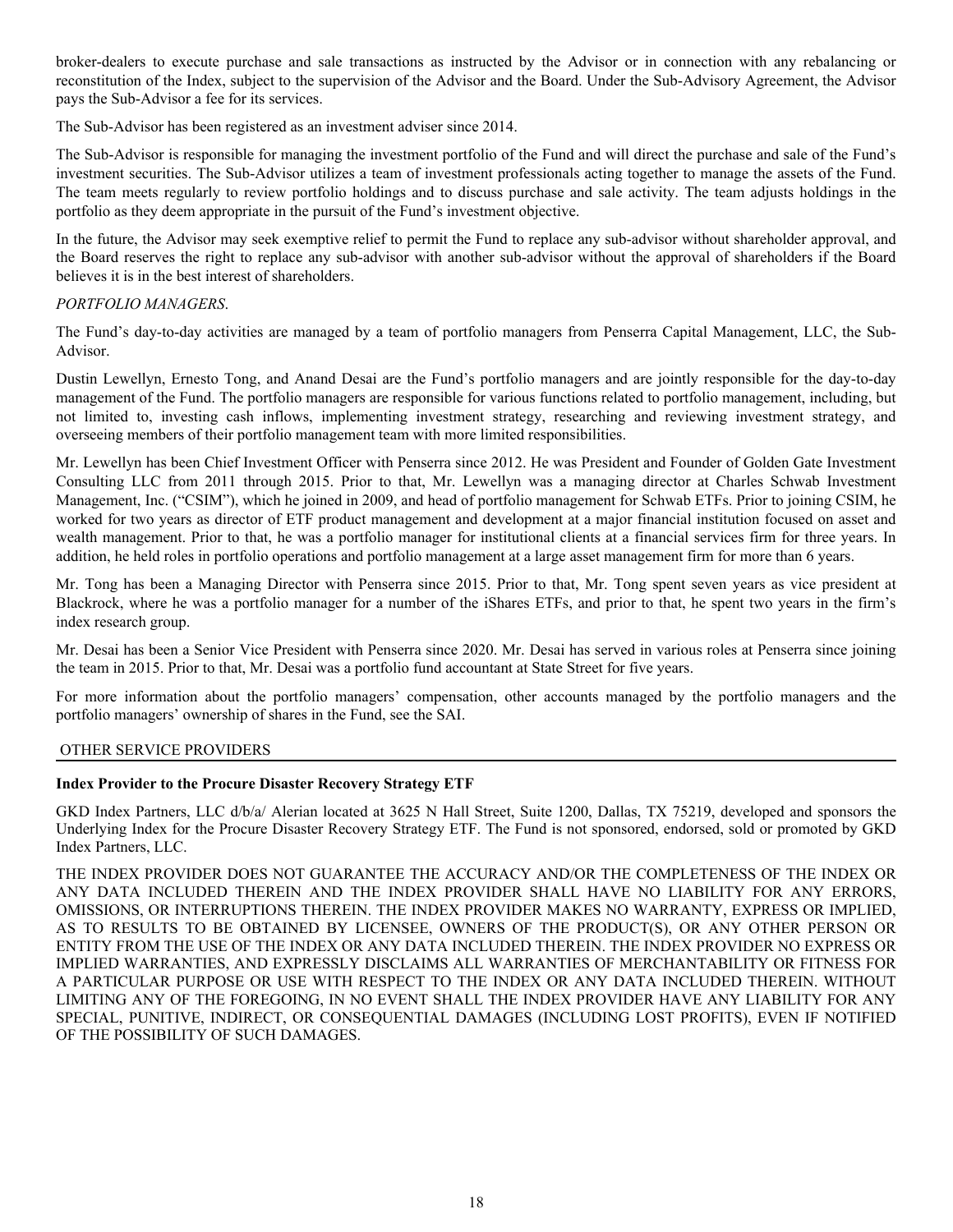#### <span id="page-21-0"></span>**Fund Administrator, Custodian, and Transfer Agent for the Procure Disaster Recovery Strategy ETF**

U.S. Bancorp Fund Services, LLC, doing business as U.S. Bank Global Fund Services ("Fund Services"), located at 615 East Michigan Street, Milwaukee, Wisconsin 53202, serves as the Fund's Administrator and Transfer Agent. U.S. Bank, National Association, serves as the custodian to the Fund (the "Custodian"). The Custodian and Fund Services are affiliates.

#### **Distributor**

Quasar Distributors LLC ("**Quasar**" or "**Distributor**") serves as the Distributor of Creation Units for the Fund on an agency basis. The Distributor does not maintain a Secondary Market in Shares. ProcureAM, LLC has entered into a Services Agreement with Quasar to distribute the Fund.

# **Compliance Services**

Cipperman Compliance Services ("CCS"), located at 480 East Swedesford Road, Suite 220, Wayne, Pennsylvania 19087, manages the compliance program of the Trust and the Fund. Stacey Gillespie of CCS serves as the Trust's Chief Compliance Officer (the "CCO") and performs the functions of the CCO as described in Rule 38a-1 under the 1940 Act. The CCO shall have primary responsibility for administering the Trust's compliance policies and procedures adopted pursuant to Rule 38a-1 (the "Compliance Program") and reviewing the Compliance Program, in the manner specified in Rule 38a-1, at least annually or as may be required by Rule 38a-1, as may be amended from time to time. The CCO reports directly to the Board of Trustees regarding the Compliance Program.

#### **Independent Registered Public Accounting Firm**

Cohen & Company Ltd., located at 1350 Euclid Avenue, Suite 800, Cleveland, Ohio 44115, serves as the independent registered public accounting firm for the Trust.

#### **Legal Counsel**

Chapman and Cutler LLP, 1270 Avenue of the Americas, New York, New York 10020, serves as counsel to the Trust and the Fund.

#### FREQUENT TRADING

The Trust's Board of Trustees has not adopted policies and procedures with respect to frequent purchases and redemptions of Fund Shares by Fund shareholders ("market timing"). In determining not to adopt market timing policies and procedures, the Board noted that the Fund is expected to be attractive to active institutional and retail investors interested in buying and selling Fund Shares on a short-term basis. In addition, the Board considered that, unlike traditional mutual funds, the Fund's Shares can only be purchased and redeemed directly from the Fund in Creation Units by Authorized Participants, and that the vast majority of trading in the Fund's Shares occurs on the Secondary Market. Because Secondary Market trades do not involve the Fund directly, it is unlikely those trades would cause many of the harmful effects of market timing, including dilution, disruption of portfolio management, increases in the Fund's trading costs and the realization of capital gains. With respect to trades directly with the Fund, to the extent effected in-kind (namely, for securities), those trades do not cause any of the harmful effects that may result from frequent cash trades. To the extent trades are effected in whole or in part in cash, the Board noted that those trades could result in dilution to the Fund and increased transaction costs (the Fund may impose higher transaction fees to offset these increased costs), which could negatively impact the Fund's ability to achieve its investment objective. However, the Board noted that direct trading on a short-term basis by Authorized Participants is critical to ensuring that the Fund's Shares trade at or close to NAV. Given this structure, the Board determined that it is not necessary to adopt market timing policies and procedures. The Fund reserves the right to reject any purchase order at any time and reserves the right to impose restrictions on disruptive or excessive trading in Creation Units.

The Board of Trustees has instructed the officers of the Trust to review reports of purchases and redemptions of Creation Units on a regular basis to determine if there is any unusual trading in the Fund. The officers of the Trust will report to the Board any such unusual trading in Creation Units that is disruptive to the Fund. In such event, the Board may reconsider its decision not to adopt market timing policies and procedures.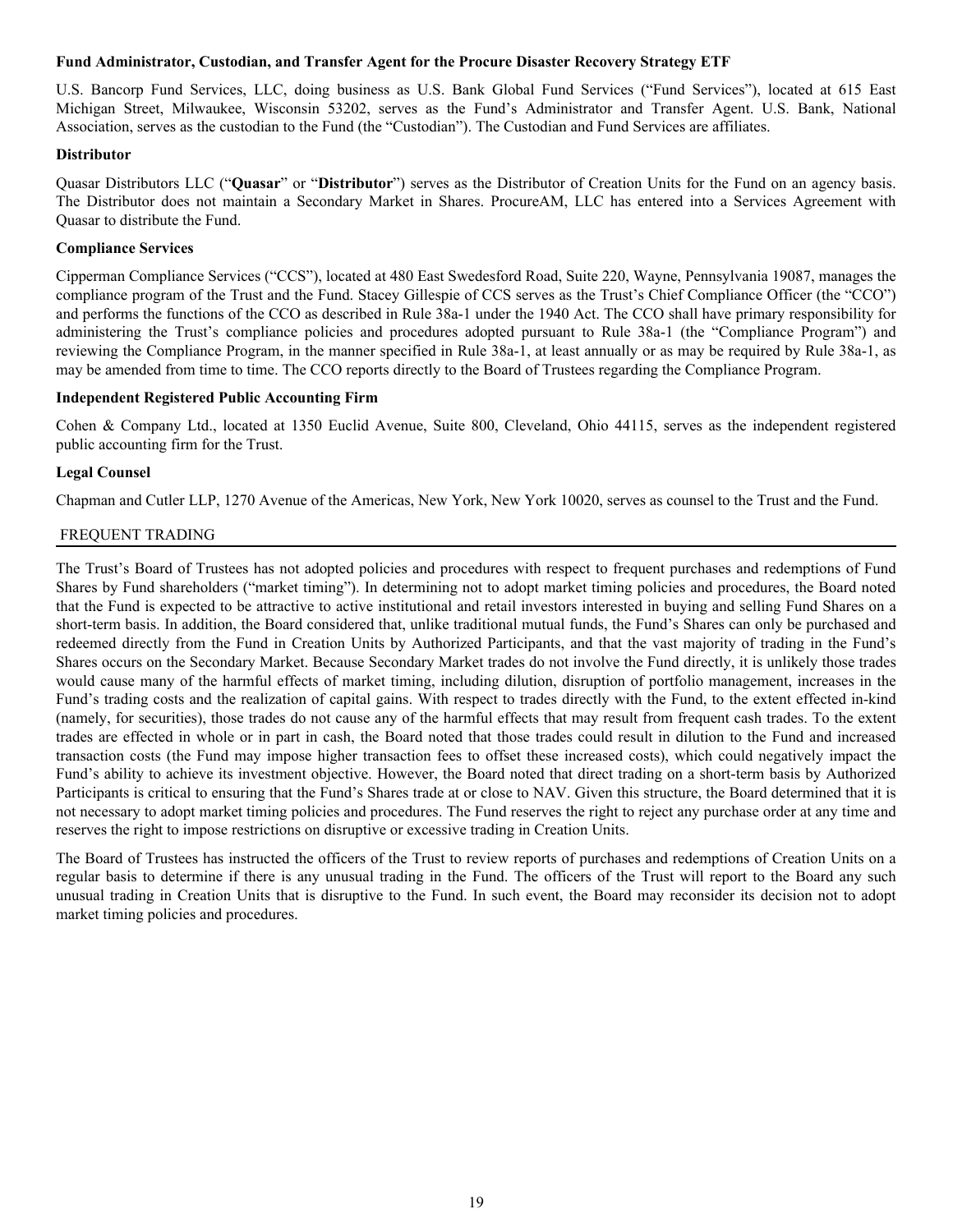# <span id="page-22-0"></span>DISTRIBUTION AND SERVICE PLAN

The Board of Trustees of the Trust has adopted a Distribution and Service Plan pursuant to Rule 12b-1 under the 1940 Act. In accordance with its Rule 12b-1 plan, the Fund is authorized to pay an amount up to 0.25% of its average daily net assets each year to finance activities primarily intended to result in the sale of Creation Units of the Fund or the provision of investor services. No Rule 12b-1 fees are currently paid by the Fund and there are no plans to impose these fees. However, in the event Rule 12b-1 fees are charged in the future, they will be paid out of the Fund's assets, and over time these fees will increase the cost of your investment and they may cost you more than certain other types of sales charges.

The Advisor and its affiliates may, out of their own resources, pay amounts ("Payments") to third parties for distribution or marketing services on behalf of the Fund. The making of these payments could create a conflict of interest for a financial intermediary receiving such payments. The Advisor may make Payments for such third parties to organize or participate in activities that are designed to make registered representatives, other professionals and individual investors more knowledgeable about ETFs, including ETFs advised by the Advisor, or for other activities, such as participation in marketing activities and presentations, educational training programs, conferences, the development of technology platforms and reporting systems ("Education Costs"). The Advisor also may make Payments to third parties to help defray costs typically covered by a trading commission, such as certain printing, publishing and mailing costs or materials relating to the marketing of services related to exchange-traded products (such as commission-free trading platforms) or exchange-traded products in general ("Administrative Costs"). As of the date of this Prospectus, the Advisor has not entered into arrangements whereby it would make Payments.

#### DETERMINATION OF NET ASSET VALUE (NAV)

The NAV of the Shares for the Fund is equal to the Fund's total assets minus the Fund's total liabilities divided by the total number of Shares outstanding. Interest and investment income on the Trust's assets accrue daily and are included in the Fund's total assets. Expenses and fees (including investment advisory, management, administration and distribution fees, if any) accrue daily and are included in the Fund's total liabilities. The NAV that is published is rounded to the nearest cent; however, for purposes of determining the price of Creation Units, the NAV is calculated to five decimal places. The NAV is calculated by the Administrator and Custodian and determined each Business Day as of the close of regular trading on the New York Stock Exchange ("NYSE") (ordinarily 4:00 p.m. New York time).

In calculating NAV, the Fund's investments are valued using market quotations when available. Equity securities are generally valued at the closing price of the security on the security's primary exchange. The primary exchanges for the Fund's foreign equity securities may close for trading at various times prior to close of regular trading on the NYSE, and the value of such securities used in computing the Fund's NAV are generally determined as of such times. The Fund's foreign securities may trade on weekends or other days when Fund Shares do not trade. Consequently, the value of portfolio securities of the Fund may change on days when Shares of the Fund cannot be purchased or sold. With respect to any portion of the Fund's assets invested in one or more underlying mutual funds, the Fund's NAV is calculated based upon the NAVs of those underlying mutual funds.

When market quotations are not readily available or are deemed unreliable or not representative of an investment's fair value, investments are valued using fair value pricing as determined in good faith by the Advisor under procedures established by and under the general supervision and responsibility of the Trust's Board of Trustees. Investments that may be valued using fair value pricing include, but are not limited to: (1) securities that are not actively traded, including "restricted" securities and securities received in private placements for which there is no public market; (2) securities of an issuer that becomes bankrupt or enters into a restructuring; and (3) securities whose trading has been halted or suspended.

The frequency with which the Fund's investments are valued using fair value pricing is primarily a function of the types of securities and other assets in which the Fund invests pursuant to its investment objective, strategies and limitations. If the Fund invests in other open-end management investment companies registered under the 1940 Act, they may rely on the net asset values of those companies to value the shares they hold of them. Those companies may also use fair value pricing under some circumstances.

Valuing the Fund's investments using fair value pricing results in using prices for those investments that may differ from current market valuations. Accordingly, fair value pricing could result in a difference between the prices used to calculate NAV and the prices used to determine the Fund's Indicative Intra-Day Value ("IIV"), which could result in the market prices for Shares deviating from NAV.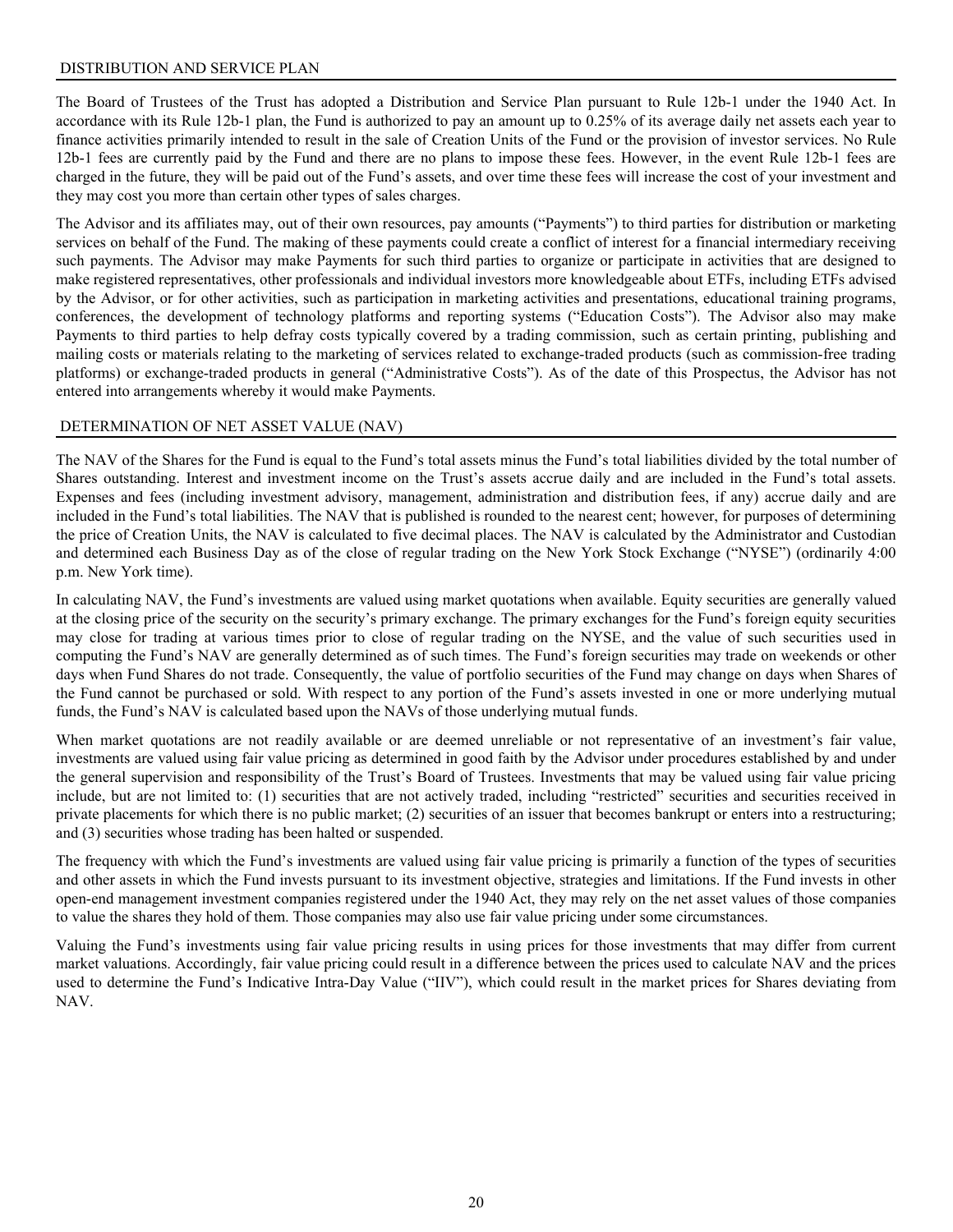# <span id="page-23-0"></span>INDICATIVE INTRA-DAY VALUE

The approximate value of the Fund's investments on a per-Share basis, the Indicative Intra-Day Value, or IIV, is disseminated by ICE Data Indices LLC every 15 seconds during hours of trading of the Fund. The IIV should not be viewed as a "real-time" update of NAV because the IIV may not be calculated in the same manner as NAV, which is computed once per day.

An independent third-party calculator calculates the IIV for the Fund during hours of trading of the Fund by dividing the "Estimated Fund Value" as of the time of the calculation by the total number of outstanding Shares of that Fund. "Estimated Fund Value" is the sum of the estimated amount of cash held in the Fund's portfolio, the estimated amount of accrued interest owed to the Fund and the estimated value of the securities held in the Fund's portfolio, minus the estimated amount of the Fund's liabilities. The IIV will be calculated based on the same portfolio holdings disclosed on the Trust's website.

The Fund may provide the independent third-party calculator with information to assist in the calculation of the IIV, but the Fund is not involved in the actual calculation of the IIV and is not responsible for the calculation or dissemination of the IIV. The Fund makes no warranty as to the accuracy of the IIV.

# DIVIDENDS, DISTRIBUTIONS AND TAXES

#### **Net Investment Income and Capital Gains**

As the Fund shareholder, you are entitled to your share of the Fund's distributions of net investment income and net realized capital gains on its investments. The Fund pays out substantially all of its net earnings to their shareholders as "distributions."

The Fund typically earns income dividends from stocks and interest from debt securities. These amounts, net of expenses, typically are passed along to Fund shareholders as dividends from net investment income. The Fund realizes capital gains or losses whenever they sell securities. Net capital gains typically are passed along to shareholders as "capital gain distributions." Net investment income and net capital gains typically are distributed to shareholders at least annually. Dividends may be declared and paid more frequently to improve index tracking or to comply with the distribution requirements of the U.S. Internal Revenue Code of 1986, as amended (the "Code"). In addition, the Fund may decide to distribute at least annually amounts representing the full dividend yield net of expenses on the underlying investment securities, as if the Fund owned the underlying investment securities for the entire dividend period, in which case some portion of each distribution may result in a return of capital. You will be notified regarding the portion of a distribution that represents a return of capital.

Distributions in cash may be reinvested automatically in additional Shares of the Fund only if the broker through which you purchased Shares makes such option available. Distributions which are reinvested nevertheless will be subject to U.S. federal income tax to the same extent as if such distributions had not been reinvested.

# **U.S. Federal Income Taxation**

The following is a summary of certain U.S. federal income tax considerations applicable to an investment in Shares of a Fund. The summary is based on the Code, U.S. Treasury Department regulations promulgated thereunder, and judicial and administrative interpretations thereof, all as in effect on the date of this Prospectus and all of which are subject to change, possibly with retroactive effect. In addition, this summary assumes that a Fund shareholder holds Shares as capital assets within the meaning of the Code and does not hold Shares in connection with a trade or business. This summary does not address all potential U.S. federal income tax considerations possibly applicable to an investment in Shares of the Fund, and does not address the consequences to Fund shareholders subject to special tax rules, including, but not limited to, partnerships and the partners therein, tax-exempt shareholders, regulated investment companies ("RICs"), real estate investment trusts ("REITs"), real estate mortgage investment conduits ("REMICs"), those who hold Shares through an IRA, 401(k) plan or other tax-advantaged account, and, except to the extent discussed below, "non-U.S. shareholders" (as defined below). This discussion does not discuss any aspect of U.S. state, local, estate, and gift, or non-U.S. tax law. Furthermore, this discussion is not intended or written to be legal or tax advice to any shareholder in a Fund or other person and is not intended or written to be used or relied on, and cannot be used or relied on, by any such person for the purpose of avoiding any U.S. federal tax penalties that may be imposed on such person. Prospective Fund shareholders are urged to consult their own tax advisors with respect to the specific U.S. federal, state and local, and non-U.S., tax consequences of investing in Shares, based on their particular circumstances.

The Fund has not requested and will not request an advance ruling from the U.S. Internal Revenue Service (the "IRS") as to the U.S. federal income tax matters described below. The IRS could adopt positions contrary to those discussed below and such positions could be sustained. Prospective investors should consult their own tax advisors with regard to the U.S. federal tax consequences of the purchase, ownership and disposition of Shares, as well as the tax consequences arising under the laws of any state, locality, non-U.S. country or other taxing jurisdiction. The following information supplements, and should be read in conjunction with, the section in the SAI entitled "U.S. Federal Income Taxation."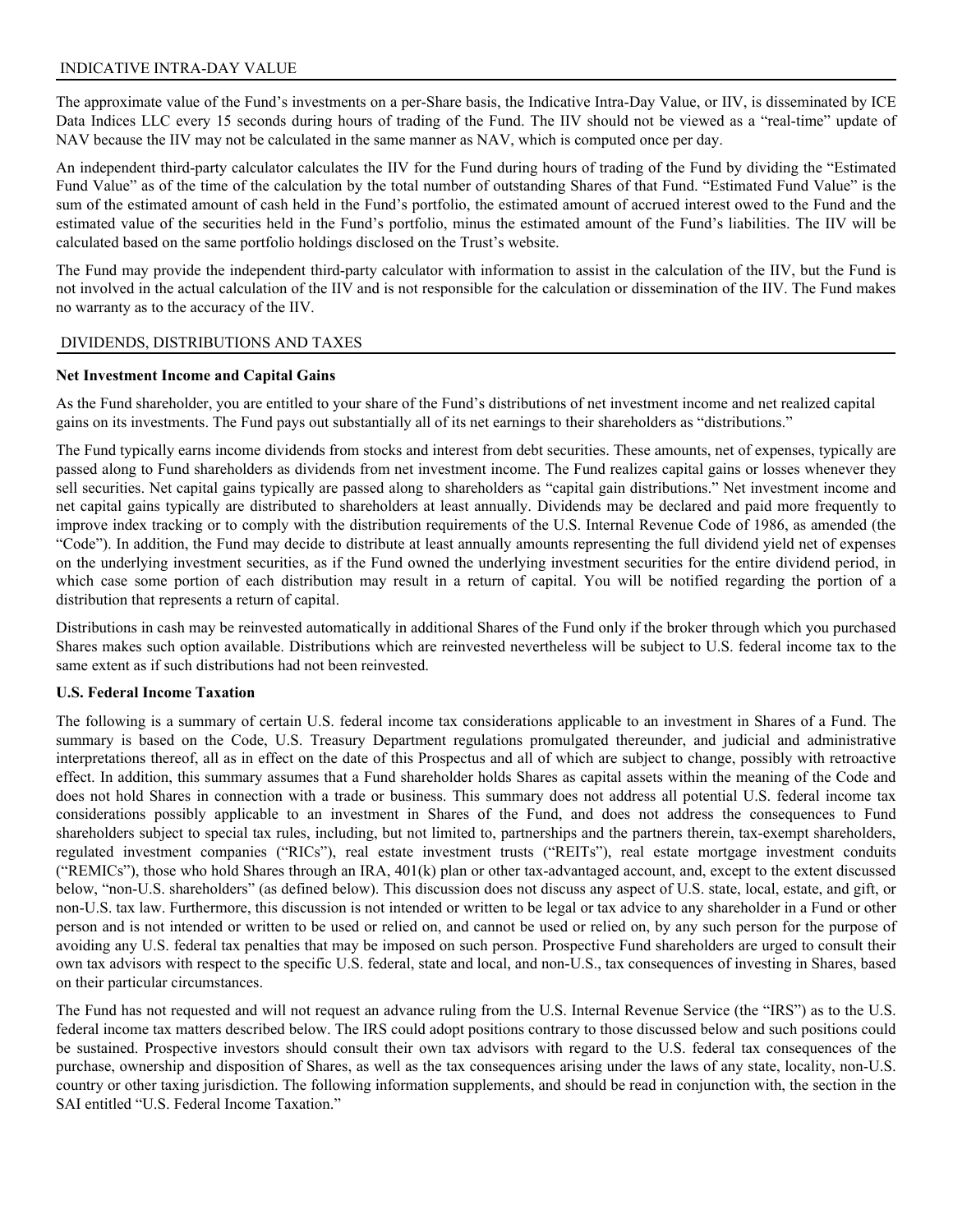# **Tax Treatment of a Fund**

The Fund intends to qualify and elect to be treated as a separate RIC under the Code. To qualify and remain eligible for the special tax treatment accorded to RICs, the Fund must meet certain annual income and quarterly asset diversification requirements and must distribute annually at least 90% of the sum of (i) its "investment company taxable income" (which includes dividends, interest and net short-term capital gains) and (ii) certain net tax-exempt income, if any.

As a RIC, the Fund generally will not be required to pay corporate-level U.S. federal income taxes on any ordinary income or capital gains that it distributes to its shareholders. If the Fund fails to qualify as a RIC for any year (subject to certain curative measures allowed by the Code), the Fund will be subject to regular corporate-level U.S. federal income tax in that year on all of its taxable income, regardless of whether the Fund makes any distributions to its shareholders. In addition, in such case, distributions will be taxable to the Fund's shareholders generally as ordinary dividends to the extent of the Fund's current and accumulated earnings and profits. The remainder of this discussion assumes that the Fund will qualify for the special tax treatment accorded to RICs.

The Fund generally will be subject to a 4% excise tax on certain undistributed income if the Fund does not distribute to its shareholders in each calendar year an amount at least equal to the sum of 98% of its ordinary income for the calendar year (taking into account certain deferrals and elections), 98.2% of its capital gain net income (adjusted for certain ordinary losses) for the twelve months ended October 31 of such year (or later if the Fund is permitted to elect and so elects), plus 100% of any undistributed amounts from prior years. For these purposes, the Fund will be treated as having distributed any amount on which it has been subject to U.S. corporate income tax for the taxable year ending within the calendar year. The Fund intends to make distributions necessary to avoid this 4% excise tax, although there can be no assurance that it will be able to do so.

The Fund may be required to recognize taxable income in advance of receiving the related cash payment. For example, if a Fund invests in original issue discount obligations (such as zero coupon debt instruments or debt instruments with payment-in-kind interest), the Fund will be required to include in income each year a portion of the original issue discount that accrues over the term of the obligation, even if the related cash payment is not received by the Fund until a later year. Under the "wash sale" rules, a Fund may not be able to currently deduct a loss on a disposition of a portfolio security. As a result, a Fund may be required to make an annual income distribution greater than the total cash actually received during the year. Such distribution may be made from the existing cash assets of the Fund or cash generated from selling portfolio securities. The Fund may realize gains or losses from such sales, in which event its shareholders may receive a larger capital gain distribution than they would in the absence of such transactions.

#### **Tax Treatment of Fund Shareholders**

# *Taxation of U.S. Shareholders*

The following is a summary of certain U.S. federal income tax consequences of the purchase, ownership and disposition of Fund Shares applicable to "U.S. shareholders." For purposes of this discussion, a "U.S. shareholder" is a beneficial owner of Fund Shares who, for U.S. federal income tax purposes, is (i) an individual who is a citizen or resident of the United States; (ii) a corporation (or an entity treated as a corporation for U.S. federal income tax purposes) created or organized in the United States or under the laws of the United States, or of any state thereof, or the District of Columbia; (iii) an estate, the income of which is includable in gross income for U.S. federal income tax purposes regardless of its source; or (iv) a trust, if (1) a U.S. court is able to exercise primary supervision over the administration of such trust and one or more U.S. persons have the authority to control all substantial decisions of the trust, or (2) the trust has a valid election in place to be treated as a U.S. person.

*Fund Distributions.* In general, Fund distributions are subject to U.S. federal income tax when paid, regardless of whether they consist of cash or property, and regardless of whether they are re-invested in Shares. However, any Fund distribution declared in October, November or December of any calendar year and payable to shareholders of record on a specified date during such month will be deemed to have been received by each Fund shareholder on December 31 of such calendar year, provided such dividend is actually paid during January of the following calendar year.

Distributions of a Fund's net investment income and net short-term capital gains in excess of net long-term capital losses (collectively referred to as "ordinary income dividends") are taxable as ordinary income to the extent of the Fund's current and accumulated earnings and profits (subject to an exception for distributions of "qualified dividend income," as discussed below). To the extent designated as capital gain dividends by a Fund, distributions of a Fund's net long-term capital gains in excess of net shortterm capital losses ("net capital gain") are taxable at long-term capital gain tax rates to the extent of the Fund's current and accumulated earnings and profits, regardless of a Fund shareholder's holding period in the Fund's Shares. Distributions of "qualified dividend income" (defined below) are, to the extent of a Fund's current and accumulated earnings and profits, taxed to certain noncorporate Fund shareholders at the rates generally applicable to long-term capital gain, provided that the Fund shareholder meets certain holding period and other requirements with respect to the distributing Fund's Shares and the distributing Fund meets certain holding period and other requirements with respect to its dividend-paying stocks. For this purpose, "qualified dividend income" generally means income from dividends received by a Fund from U.S. corporations and qualified non-U.S. corporations. Substitute payments received on Fund Shares that are lent out will be ineligible for being reported as qualified dividend income. If a Fund pays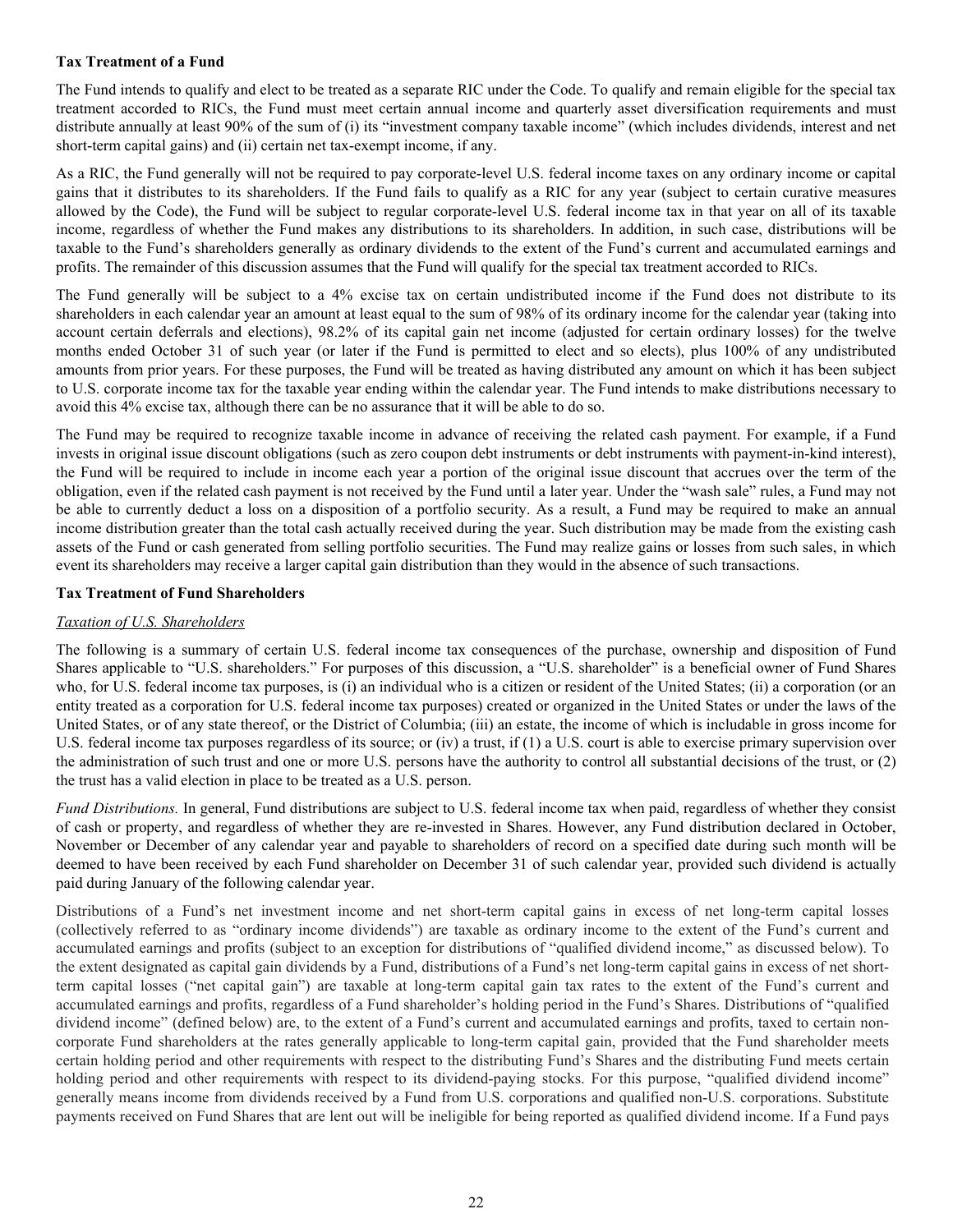a dividend that would be "qualified" dividend income for individuals, corporate shareholders may be entitled to a dividends received deduction.

The Fund intends to distribute its net capital gain at least annually. However, by providing written notice to its shareholders no later than 60 days after its year-end, a Fund may elect to retain some or all of its net capital gain and designate the retained amount as a "deemed distribution." In that event, the Fund pays U.S. federal income tax on the retained net capital gain, and each Fund shareholder recognizes a proportionate share of the Fund's undistributed net capital gain. In addition, each Fund shareholder can claim a tax credit or refund for the shareholder's proportionate share of the Fund's U.S. federal income taxes paid on the undistributed net capital gain and increase the shareholder's tax basis in the Shares by an amount equal to the shareholder's proportionate share of the Fund's undistributed net capital gain, reduced by the amount of the shareholder's tax credit or refund.

Distributions in excess of a Fund's current and accumulated earnings and profits will, as to each shareholder, be treated as a tax-free return of capital to the extent of the shareholder's tax basis in its Shares of the Fund, and generally as capital gain thereafter. Any such distribution will reduce the shareholder's tax basis in the Shares, and thus will increase the shareholder's capital gain, or decrease the capital loss, recognized upon a sale or exchange of Shares.

In addition, individuals with adjusted gross incomes above certain threshold amounts (and certain trusts and estates) generally are subject to a 3.8% Medicare tax on "net investment income" in addition to otherwise applicable U.S. federal income tax. "Net investment income" generally will include dividends (including capital gain dividends) received from the Fund and net gains from the redemption or other disposition of Shares. Please consult your tax advisor regarding this tax.

If a Fund is a "qualified fund of funds" (i.e., a RIC at least 50% of the value of the total assets of which, at the close of each quarter of the taxable year, is represented by interests in other RICs) or more than 50% of a Fund's total assets at the end of a taxable year consist of non-U.S. stock or securities, the Fund may elect to "pass through" to its shareholders certain non-U.S. income taxes paid by the Fund. This means that each shareholder will be required to (i) include in gross income, even though not actually received, the shareholder's pro rata share of the Fund's non-U.S. income taxes, and (ii) either take a corresponding deduction (in calculating U.S. federal taxable income) or credit (in calculating U.S. federal income tax), subject to certain limitations.

Investors considering buying Shares just prior to a distribution should be aware that, although the price of the Shares purchased at such time may reflect the forthcoming distribution, such distribution nevertheless may be taxable (as opposed to a non-taxable return of capital).

*Sales or Exchanges of Shares.* Any capital gain or loss realized upon a sale or exchange of Shares generally (including an exchange of Shares of one Fund for Shares of another Fund) is treated as a long-term gain or loss if the Shares have been held for more than one year. Any capital gain or loss realized upon a sale or exchange of Shares held for one year or less generally is treated as a short-term gain or loss, except that any capital loss on the sale or exchange of Shares held for six months or less is treated as long-term capital loss to the extent that capital gain dividends were paid (or deemed to be paid) with respect to the Shares.

*Creation Unit Issues and Redemptions.* On an issue of Shares of a Fund as part of a Creation Unit where the creation is conducted inkind, an Authorized Participant generally recognizes capital gain or loss equal to the difference between (i) the fair market value (at issue) of the issued Shares (plus any cash received by the Authorized Participant as part of the issue) and (ii) the Authorized Participant's aggregate basis in the exchanged securities (plus any cash paid by the Authorized Participant as part of the issue). On a redemption of Shares as part of a Creation Unit where the redemption is conducted in-kind, an Authorized Participant generally recognizes capital gain or loss equal to the difference between (i) the fair market value (at redemption) of the securities received (plus any cash received by the Authorized Participant as part of the redemption) and (ii) the Authorized Participant's basis in the redeemed Shares (plus any cash paid by the Authorized Participant as part of the redemption). However, the IRS may assert, under the "wash sale" rules or on the basis that there has been no significant change in the Authorized Participant's economic position, that any loss on creation or redemption of Creation Units cannot be deducted currently.

In general, any capital gain or loss recognized upon the issue or redemption of Shares (as components of a Creation Unit) is treated either as long-term capital gain or loss, if the deposited securities (in the case of an issue) or the Shares (in the case of a redemption) have been held for more than one year, or otherwise as short-term capital gain or loss. However, any capital loss on a redemption of Shares held for six months or less is treated as long-term capital loss to the extent that capital gain dividends were paid (or deemed to be paid) with respect to such Shares.

# *Back-Up Withholding*

The Fund (or a financial intermediary such as a broker through which a shareholder holds Shares in a Fund) may be required to report certain information on a Fund shareholder to the IRS and withhold U.S. federal income tax ("backup withholding") at a current rate of 24% from taxable distributions and redemption or sale proceeds payable to the Fund shareholder if (i) the Fund shareholder fails to provide the Fund with a correct taxpayer identification number or make required certifications, or if the IRS notifies the Fund that the Fund shareholder is otherwise subject to backup withholding, and (ii) the Fund shareholder is not otherwise exempt from backup withholding. Non-U.S. shareholders can qualify for exemption from backup withholding by submitting a properly completed IRS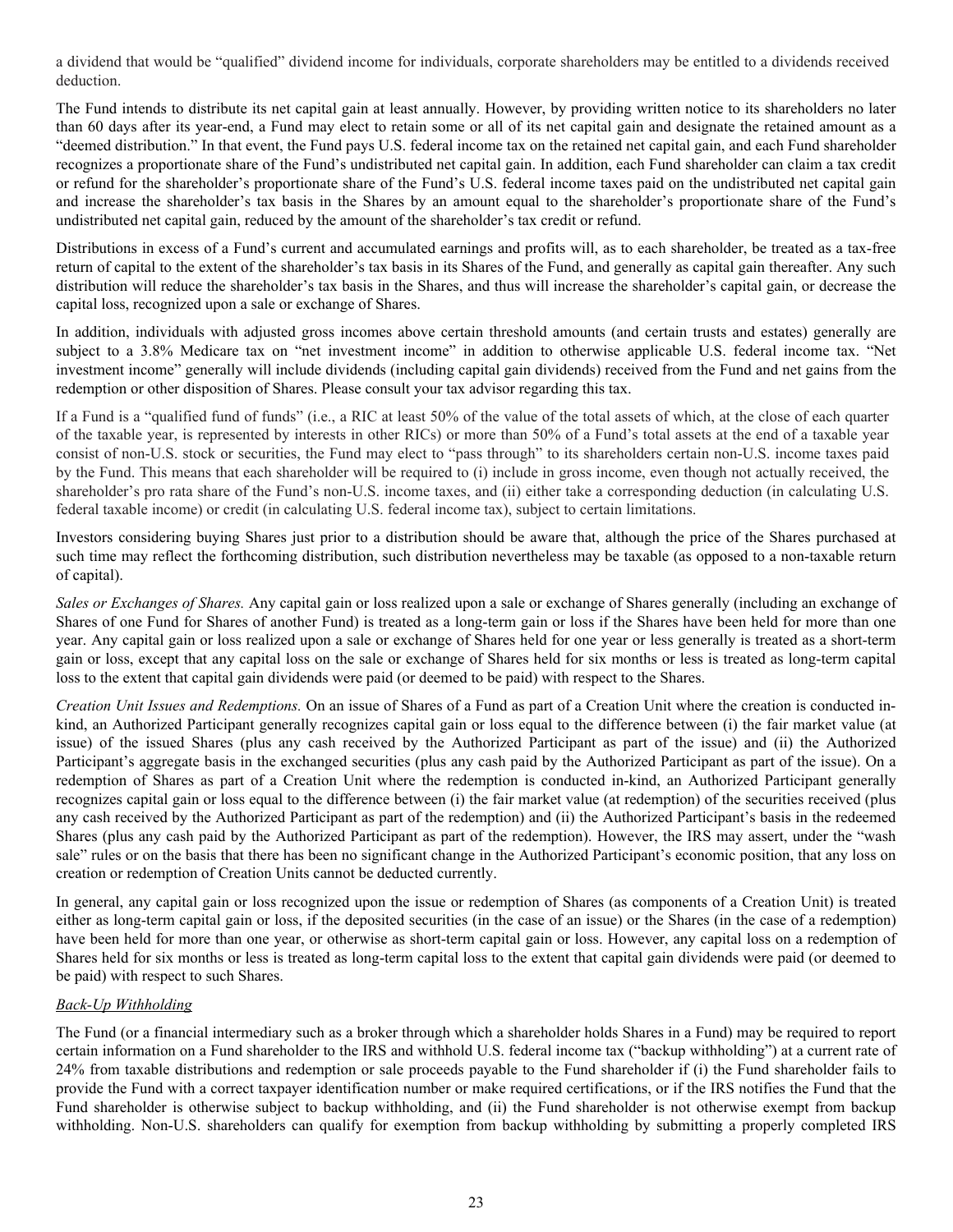Form W-8BEN or W-8BEN-E. Backup withholding is not an additional tax and any amount withheld may be credited against a Fund shareholder's U.S. federal income tax liability.

# *Taxation of Non-U.S. Shareholders*

The following is a summary of certain U.S. federal income tax consequences of the purchase, ownership and disposition of Shares applicable to "non-U.S. shareholders." For purposes of this discussion, a "non-U.S. shareholder" is a beneficial owner of Fund Shares that is not a U.S. shareholder (as defined above) and is not an entity or arrangement treated as a partnership for U.S. federal income tax purposes. The following discussion is based on current law and is for general information only. It addresses only selected, and not all, aspects of U.S. federal income taxation applicable to non-U.S. shareholders.

With respect to non-U.S. shareholders of the Fund, the Fund's ordinary income dividends generally will be subject to U.S. federal withholding tax at a rate of 30% (or at a lower rate established under an applicable tax treaty), subject to certain exceptions for "interest-related dividends" and "short-term capital gain dividends" discussed below. The Fund will not pay any additional amounts to shareholders in respect of any amounts withheld. U.S. federal withholding tax generally will not apply to any gain realized by a non-U.S. shareholder in respect of a Fund's net capital gain. Special rules (not discussed herein) apply with respect to dividends of a Fund that are attributable to gain from the sale or exchange of "U.S. real property interests."

In general, all "interest-related dividends" and "short-term capital gain dividends" (each defined below) will not be subject to U.S. federal withholding tax, provided that, among other requirements, the non-U.S. shareholder furnished the Fund with a completed IRS Form W-8BEN or W-8BEN-E, as applicable, (or acceptable substitute documentation) establishing the non-U.S. shareholder's non-U.S. status and the Fund does not have actual knowledge or reason to know that the non-U.S. shareholder would be subject to such withholding tax if the non-U.S. shareholder were to receive the related amounts directly rather than as dividends from the Fund. "Interest-related dividends" generally means dividends designated by a Fund as attributable to such Fund's U.S.-source interest income, other than certain contingent interest and interest from obligations of a corporation or partnership in which such Fund is at least a 10% shareholder, reduced by expenses that are allocable to such income. "Short-term capital gain dividends" generally means dividends designated by a Fund as attributable to the excess of such Fund's net short-term capital gain over its net long-term capital loss. Depending on its circumstances, the Fund may treat such dividends, in whole or in part, as ineligible for these exemptions from withholding.

In general, subject to certain exceptions, non-U.S. shareholders will not be subject to U.S. federal income or withholding tax in respect of a sale or other disposition of Shares of a Fund.

To claim a credit or refund for any Fund-level taxes on any undistributed net capital gain (as discussed above) or any taxes collected through back-up withholding (discussed below), a non-U.S. shareholder must obtain a U.S. taxpayer identification number and file a U.S. federal income tax return even if the non-U.S. shareholder would not otherwise be required to do so.

# *Foreign Account Tax Compliance Act*

The U.S. Foreign Account Tax Compliance Act ("FATCA") generally imposes a 30% withholding tax on "withholdable payments" (defined below) made to (i) a "foreign financial institution" ("FFI"), unless the FFI enters into an agreement with the IRS to provide information regarding certain of its direct and indirect U.S. account holders and satisfy certain due diligence and other specified requirements, and (ii) a "non-financial foreign entity" ("NFFE") unless such NFFE provides certain information about its direct and indirect "substantial U.S. owners" to the withholding agent or certifies that it has no such U.S. owners. The beneficial owner of a "withholdable payment" may be eligible for a refund or credit of the withheld tax. The U.S. government also has entered into intergovernmental agreements with other jurisdictions to provide an alternative, and generally easier, approach for FFIs to comply with FATCA. If the shareholder is a tax resident in a jurisdiction that has entered into an intergovernmental agreement with the U.S. government, the shareholder will be required to provide information about the shareholder's classification and compliance with the intergovernmental agreement.

"Withholdable payments" generally include, among other items, (i) U.S.-source interest and dividends, and (ii) gross proceeds from the sale or disposition, occurring on or after January 1, 2019, of property of a type that can produce U.S.-source interest or dividends. However, proposed regulations may eliminate the requirement to withhold on payments of gross proceeds from dispositions.

A Fund or shareholder's broker may be required to impose a 30% withholding tax on withholdable payments to a shareholder if the shareholder fails to provide the Fund with the information, certifications or documentation required under FATCA, including information, certification or documentation necessary for the Fund to determine if the shareholder is a non-U.S. shareholder or a U.S. shareholder and, if it is a non-U.S. shareholder, if the non-U.S. shareholder has "substantial U.S. owners" and/or is in compliance with (or meets an exception from) FATCA requirements. A Fund will not pay any additional amounts to shareholders in respect of any amounts withheld. The Fund may disclose any shareholder information, certifications or documentation to the IRS or other parties as necessary to comply with FATCA.

The requirements of, and exceptions from, FATCA are complex. All prospective shareholders are urged to consult their own tax advisors regarding the potential application of FATCA with respect to their own situation.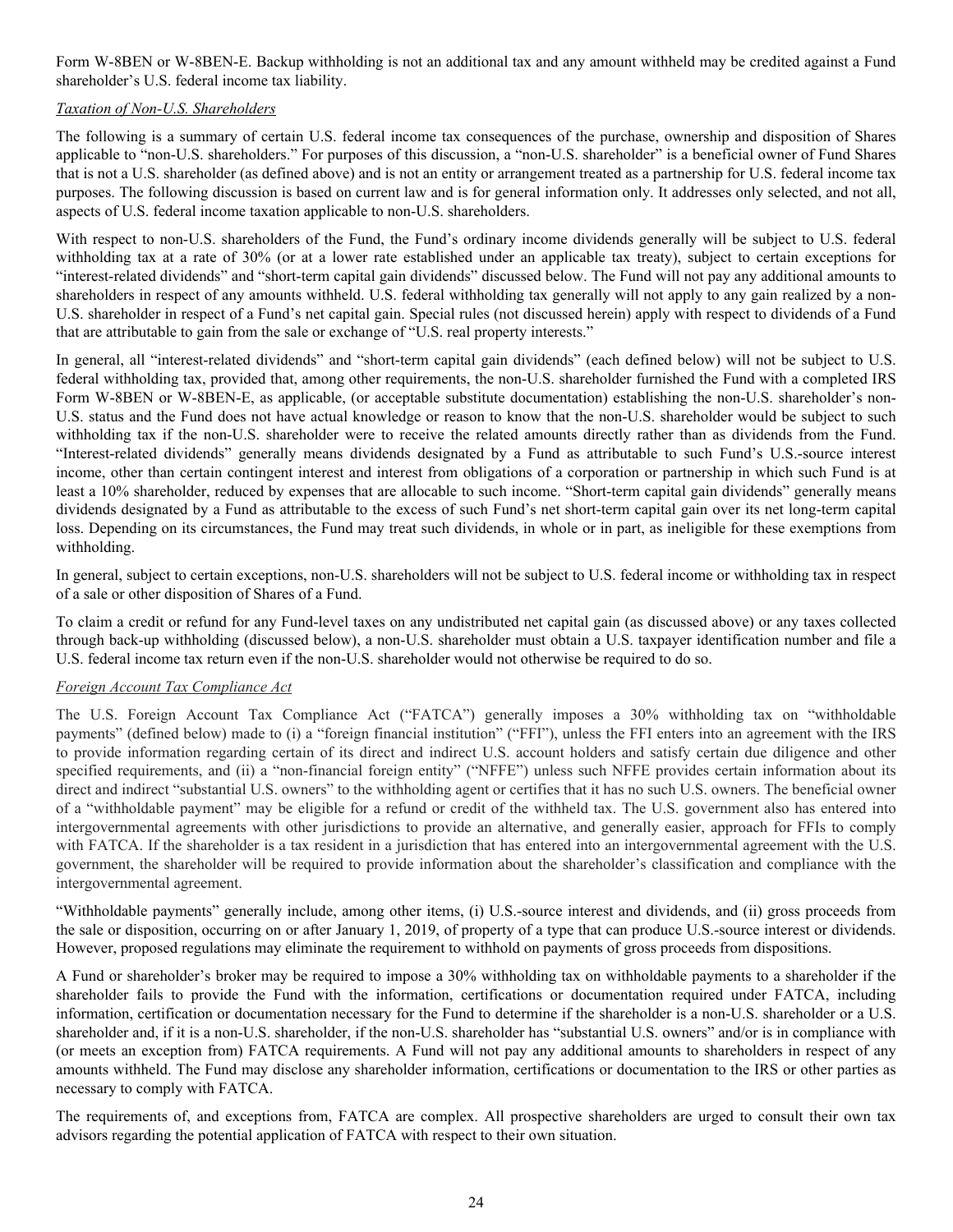<span id="page-27-0"></span>For a more detailed tax discussion regarding an investment in the Fund, please see the section of the SAI entitled "U.S. Federal Income Taxation.

# CODE OF ETHICS

The Trust, the Advisor, and the Sub-Advisor each have adopted a code of ethics under Rule 17j-1 of the 1940 Act that is designed to prevent affiliated persons of the Trust, the Advisor, and the Sub-Advisor from engaging in deceptive, manipulative or fraudulent activities in connection with securities held or to be acquired by the Fund (which may also be held by persons subject to a code). The Distributor relies on the principal underwriters exception under Rule  $17j-1(c)(3)$ , specifically where the Distributor is not affiliated with the Trust, the Advisor, or the Sub-Advisor, and no officer, director, or general partner of the Distributor serves as an officer, director, or general partner of the Trust, the Advisor, or the Sub-Advisor.

There can be no assurance that the codes will be effective in preventing such activities. The codes permit personnel subject to them to invest in securities, including securities that may be held or purchased by the Fund, subject to certain conditions. The codes are on file with the SEC and are available to the public.

# FUND WEBSITE AND DISCLOSURE OF PORTFOLIO HOLDINGS

The Advisor maintains a website for the Fund at *www.ProcureETFs.com*. The website for the Fund contains the following information, on a per-Share basis, for the Fund: (1) the prior Business Day's NAV; (2) the reported mid-point of the bid-ask spread at the time of NAV calculation (the "Bid-Ask Price"); (3) a calculation of the premium or discount of the Bid-Ask Price against such NAV; and (4) data in chart format displaying the frequency distribution of discounts and premiums of the Bid-Ask Price against the NAV, within appropriate ranges, for each of the four previous calendar quarters (or for the life of the Fund if, shorter). In addition, on each Business Day, before the commencement of trading in Shares on the Exchange, the Fund will disclose on its website (*www.ProcureETFs.com*) the identities and quantities of the portfolio securities and other assets held by the Fund that will form the basis for the calculation of NAV at the end of the Business Day.

# OTHER INFORMATION

The Fund is not sponsored, endorsed, sold or promoted by the Index Provider. The Index Provider makes no representation or warranty, express or implied, to the owners of Shares or any member of the public regarding the advisability of investing in securities generally or in the Fund particularly or the ability of the Fund to achieve their objectives. The Index Provider has no obligation or liability in connection with the administration, marketing or trading of the Fund.

For purposes of the 1940 Act, the Fund is a registered investment company, and the acquisition of Shares by other registered investment companies and companies relying on exemption from registration as investment companies under Section 3(c)(1) or  $3(c)(7)$  of the 1940 Act is subject to the restrictions of Section  $12(d)(1)$  of the 1940 Act, except as permitted by an exemptive order that permits registered investment companies to invest in the Fund beyond those limitations.

THE INDEX PROVIDER DOES NOT GUARANTEE THE ACCURACY AND/OR THE COMPLETENESS OF THE UNDERLYING INDEX OR ANY DATA INCLUDED THEREIN AND HAS NO LIABILITY FOR ANY ERRORS, OMISSIONS, OR INTERRUPTIONS THEREIN. THE INDEX PROVIDER MAKES NO WARRANTY, EXPRESS OR IMPLIED, AS TO RESULTS TO BE OBTAINED BY THE UNDERLYING INDEX, OWNERS OF THE FUND OR ANY OTHER PERSON OR ENTITY FROM THE USE OF THE UNDERLYING INDEX OR ANY DATA INCLUDED THEREIN. THE INDEX PROVIDER MAKES NO EXPRESS OR IMPLIED WARRANTIES, AND EXPRESSLY DISCLAIMS ALL WARRANTIES OF MERCHANTABILITY OR FITNESS FOR A PARTICULAR PURPOSE OR USE WITH RESPECT TO THE UNDERLYING INDEX OR ANY DATA INCLUDED THEREIN. WITHOUT LIMITING ANY OF THE FOREGOING, IN NO EVENT SHALL THE INDEX PROVIDER HAVE ANY LIABILITY FOR ANY SPECIAL, PUNITIVE, INDIRECT, OR CONSEQUENTIAL DAMAGES (INCLUDING LOST PROFITS), EVEN IF NOTIFIED OF THE POSSIBILITY OF SUCH DAMAGES.

# FINANCIAL HIGHLIGHTS

Financial Highlights are not presented for the Fund since the Fund had not commenced operations as of the date of this Prospectus.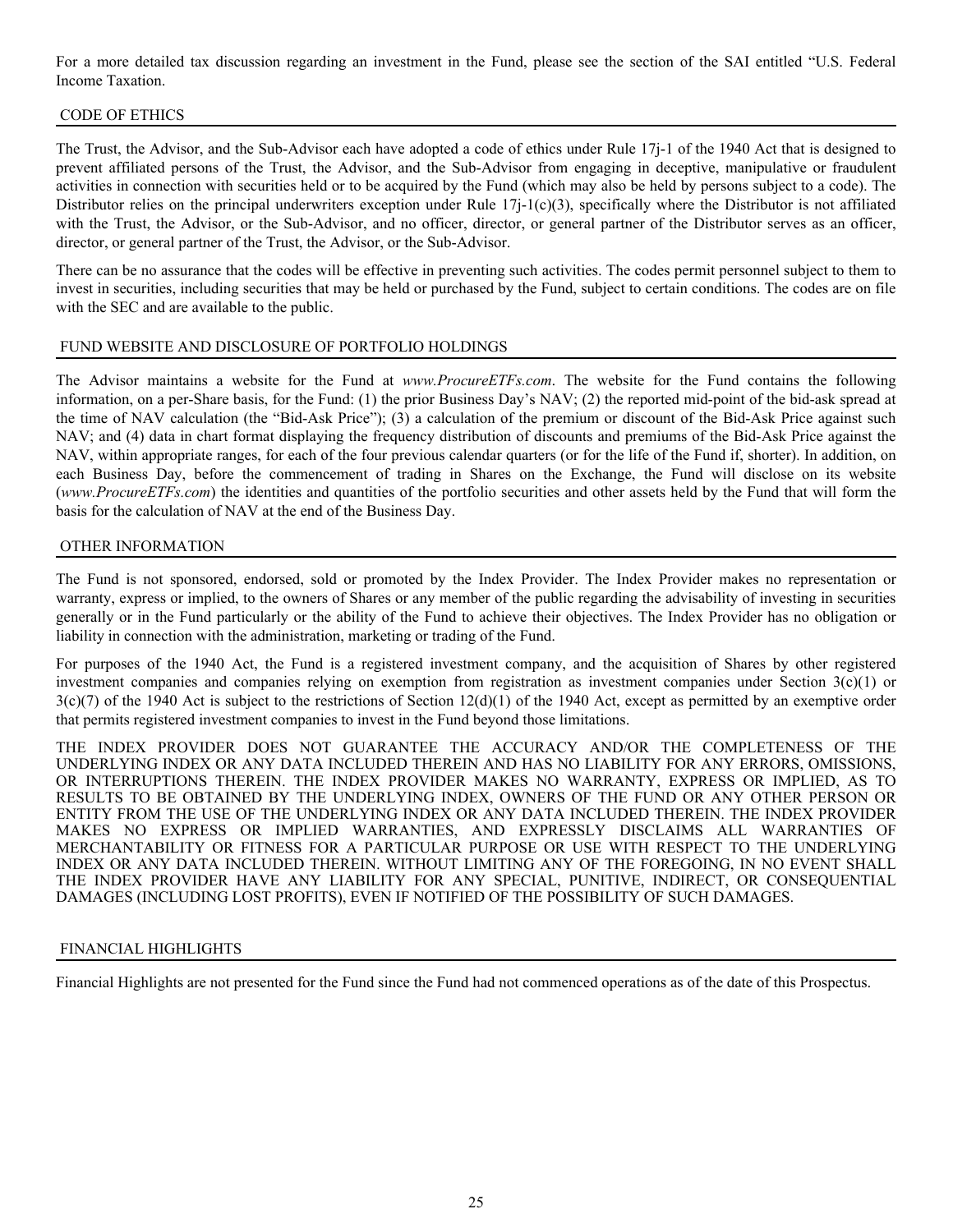<span id="page-28-0"></span>Procure ETF Trust II is committed to respecting the privacy of personal information you entrust to us in the course of doing business with us.

The Trust may collect non-public personal information from various sources. The Trust uses such information provided by you or your representative to process transactions, to respond to inquiries from you, to deliver reports, products, and services, and to fulfill legal and regulatory requirements.

We do not disclose any non-public personal information about our customers to anyone unless permitted by law or approved by the customer. We may share this information within the Trust's family of companies in the course of providing services and products to best meet your investing needs. We may share information with certain third parties who are not affiliated with the Trust to perform marketing services, to process or service a transaction at your request or as permitted by law. For example, sharing information with companies that maintain or service customer accounts for the Trust is essential. We may also share information with companies that perform administrative or marketing services for the Trust, including research firms. When we enter into such a relationship, we restrict the companies' use of our customers' information and prohibit them from sharing it or using it for any purposes other than those for which they were hired.

We maintain physical, electronic, and procedural safeguards to protect your personal information. Within the Trust, we restrict access to personal information to those employees who require access to that information in order to provide products or services to our customers, such as handling inquiries. Our employment policies restrict the use of customer information and require that it be held in strict confidence.

We will adhere to the policies and practices described in this notice for both current and former customers of the Trust.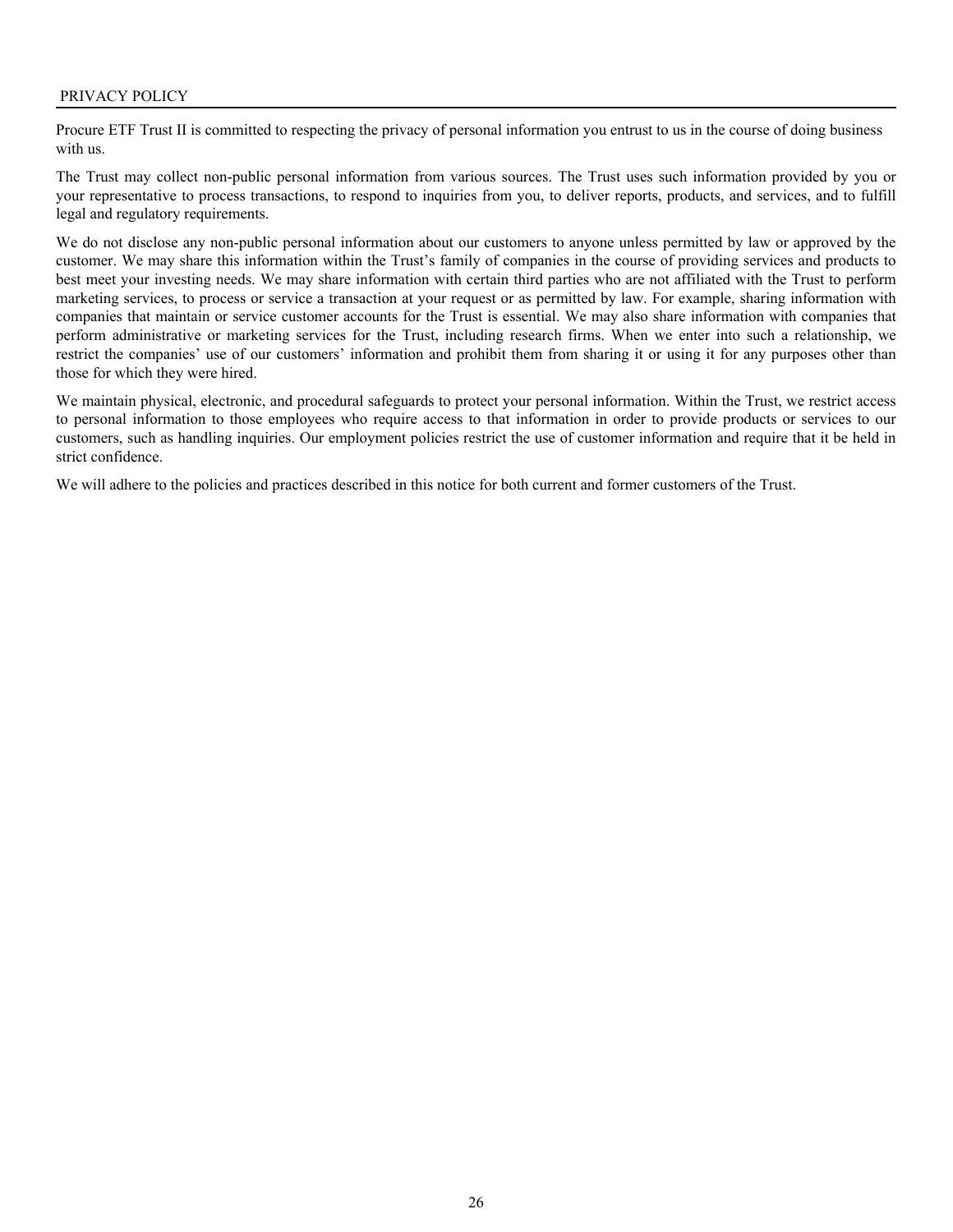# <span id="page-29-0"></span>FREQUENTLY USED TERMS

| Trust                           | Procure ETF Trust II, a registered open-end investment company                                                                                                           |
|---------------------------------|--------------------------------------------------------------------------------------------------------------------------------------------------------------------------|
| Fund                            | The investment portfolio of the Trust                                                                                                                                    |
| <b>Shares</b>                   | Shares of the Fund offered to investors                                                                                                                                  |
| Advisor                         | ProcureAM, LLC                                                                                                                                                           |
| Custodian                       | U.S. Bank, National Association, the custodian of the Fund's assets                                                                                                      |
| Distributor                     | Quasar Distributors, LLC, the distributor of the Fund                                                                                                                    |
| AP or Authorized<br>Participant | Certain large institutional investors such as brokers, dealers, banks or other entities<br>that have entered into authorized participant agreements with the Distributor |
| Primary Market                  | NASDAQ, the primary market on which Shares are listed for trading.                                                                                                       |
| <b>IIV</b>                      | The Indicative Intra-Day Value, an appropriate per-Share value based on the Fund's<br>portfolio                                                                          |
| 1940 Act                        | Investment Company Act of 1940, as amended                                                                                                                               |
| <b>NAV</b>                      | Net asset value                                                                                                                                                          |
| SAI                             | Statement of Additional Information                                                                                                                                      |
| <b>SEC</b>                      | Securities and Exchange Commission                                                                                                                                       |
| Secondary Market                | A national securities exchange, national securities association or over-the-counter<br>trading system where Shares may trade from time to time                           |
| Securities Act                  | Securities Act of 1933, as amended                                                                                                                                       |
| Sub-Advisor                     | Penserra Capital Management LLC                                                                                                                                          |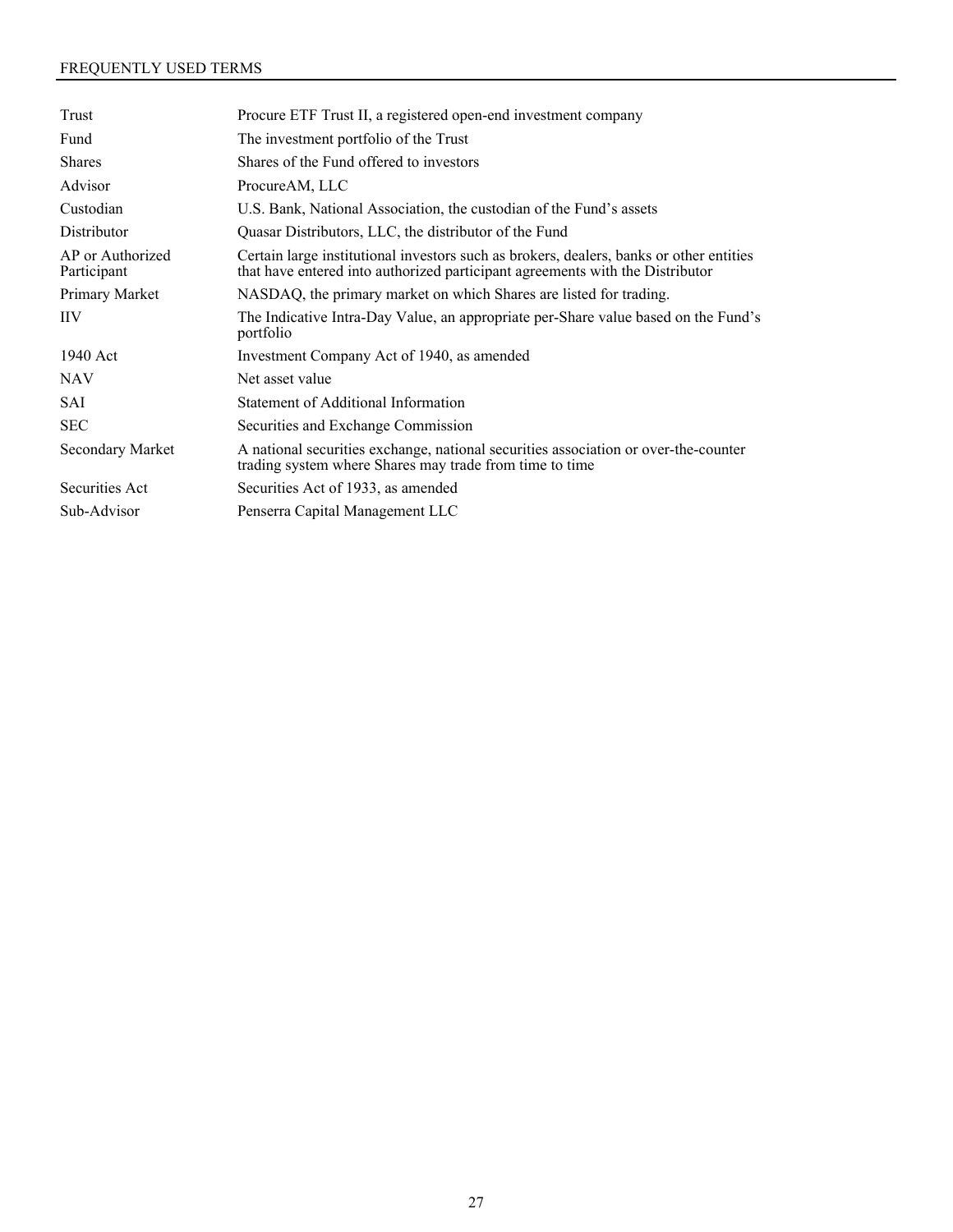

# **Procure ETF Trust II**

*Mailing Address* c/o ProcureAM, LLC 16 Firebush Road Levittown, Pennsylvania 19056 *www.ProcureETFs.com*